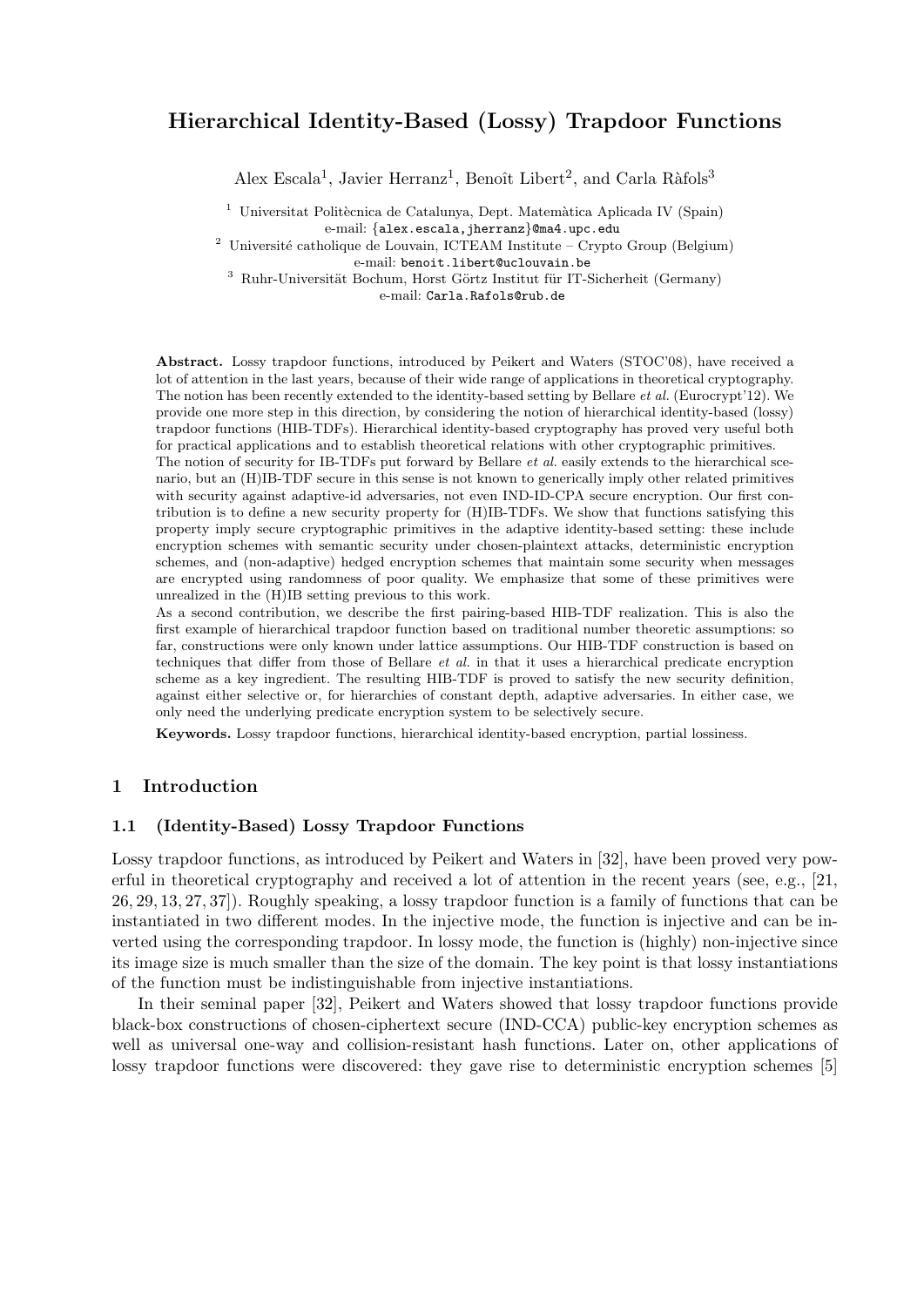in the standard model [10], public-key encryption hedged schemes maintaining some security in the absence of reliable encryption coins [6] and even public-key encryption with selective-opening security  $[8]$  (*i.e.*, which offer certain security guarantees in case of sender corruption).

Recently, Bellare, Kiltz, Peikert and Waters [9] introduced the notion of identity-based (lossy) trapdoor function (IB-TDF), which is the analogue of lossy trapdoor functions in the setting of identity-based cryptography [35]. In the identity-based scenario, users' public keys are directly derived from their identities, whereas secret keys are delivered by a trusted master entity. In this way, the need for digital certificates, which usually bind public keys to users in traditional publickey cryptography, is drastically reduced. Throughout the last decade, several generalizations of identity-based cryptography were put forth, including hierarchical identity-based cryptography [22], attribute-based cryptography [33, 23] or predicate-based cryptography [11, 28]. In the setting of hierarchical identity-based cryptography, identities are organized in a hierarchical way, so that a user who holds the secret key of an identity id can generate, use and distribute valid secret keys for any identity that is a descendant of id in the hierarchy. Hierarchical identity-based encryption (HIBE) is of great interest due to both practical and theoretical reasons. On the practical side, many organizations and systems that may need (identity-based) cryptographic solutions are organized in a hierarchical way. On the theoretical side, generic constructions [15, 16] are known to transform a weakly secure HIBE scheme (i.e., IND-CPA security against selective adversaries) into (public-key) encryption schemes with strong security properties, like chosen-ciphertext security [16] or forwardsecurity [4, 15], where private keys are updated in such a way that past encryptions remain safe after a private key exposure.

Bellare et al. [9] proposed instantiations of identity-based lossy trapdoor functions based on bilinear maps and on lattices (as noted in [9], almost all IBE schemes belong to these families). The former makes clever use of an anonymous IBE system (where the ciphertext hides the receiver's identity) with pseudorandom ciphertexts whereas the latter relies on lossiness properties of learningwith-error-based cryptosystems. Moreover, they show that their definition of partial-lossiness for identity-based trapdoor functions leads to the same cryptographic results as lossy trapdoor functions, but in the selective identity-based setting only, where the attacker must choose the target identity upfront in the attack game. Namely, in the case of selective adversaries, IB-TDFs satisfying their definition imply identity-based encryption with semantic security, identity-based deterministic encryption and identity-based hedged encryption. In [9], it was left as an open problem to prove that the same results hold in the case of adaptive adversaries.

#### 1.2 Our Contributions

This paper extends to the hierarchical setting the notion of identity-based (lossy) trapdoor function.

NEW DEFINITION OF PARTIAL LOSSINESS. From a theoretical standpoint, we first define a new security property for hierarchical identity-based trapdoor functions (HIB-TDFs). We show that a HIB-TDF which satisfies this property can be used to obtain the same kind of results that are derived from standard lossy trapdoor functions [32]. Namely, they lead to standard encryption schemes, to deterministic encryption schemes, and to non-adaptive hedged encryption schemes, which are secure in the hierarchical identity-based setting, in front of adaptive-id adversaries. Since HIB-TDFs contain IB-TDFs as a particular case, our results for adaptive adversaries solve an open problem in [9]. Interestingly, the pairing-based IB-TDF of Bellare et al. [9] can be proved to also satisfy the new security property. As a consequence, it provides adaptively secure deterministic and hedged IBE schemes. Recently, Xie *et al.* [38] designed an adaptively secure D-IBE system using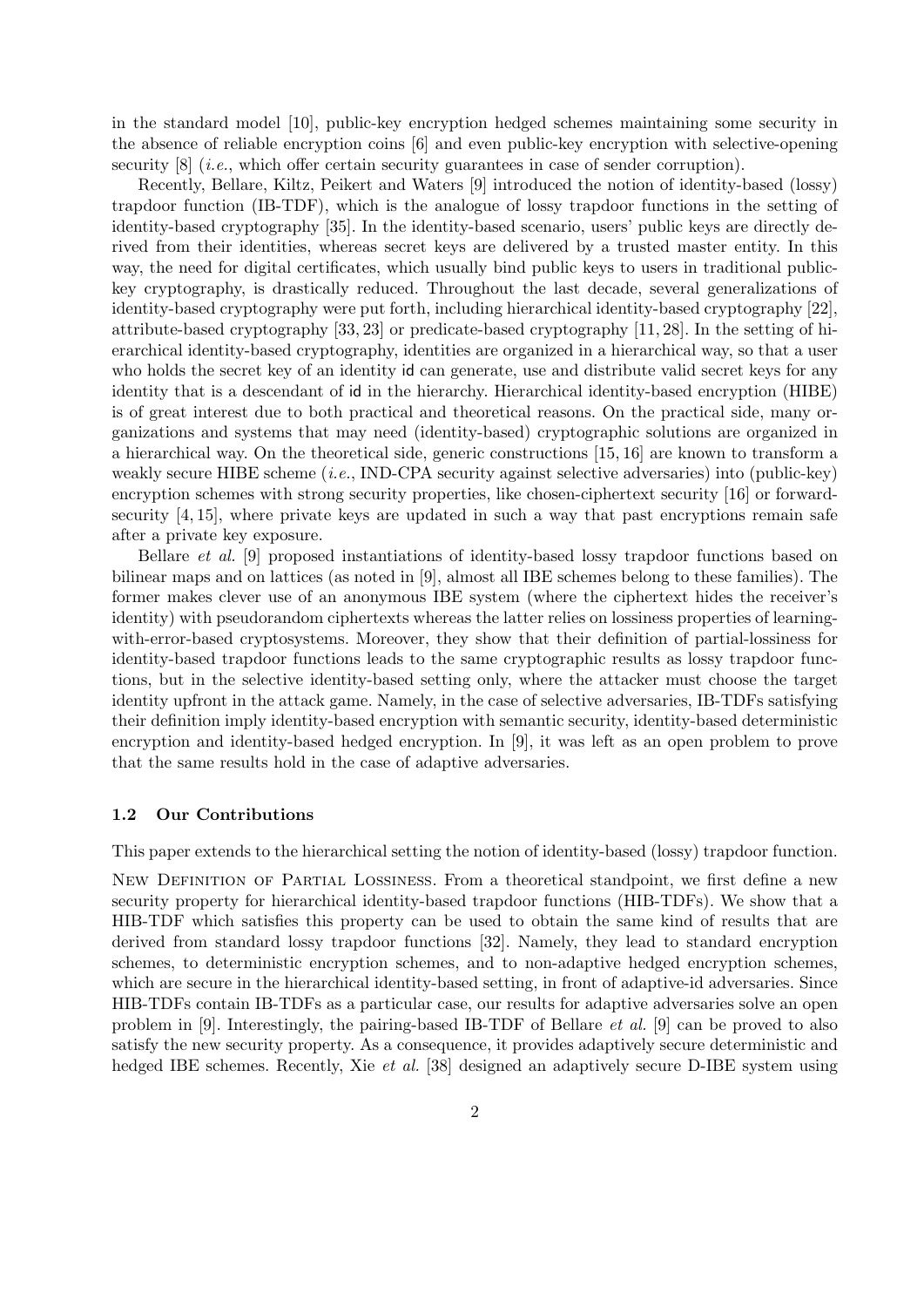lattices. The construction of [9] is thus the first adaptively secure pairing-based realization.

Construction of a Pairing-Based Hierarchical Trapdoor Function. On the constructive side, we focus on pairing-based systems where, as already mentioned in [9], greater challenges are faced. Indeed, in the hierarchical scenario, anonymity – which was used as an important ingredient by Bellare *et al.* [9] – has been significantly harder to obtain in the world of bilinear maps than with lattices  $[17, 1, 2]$ : for example, the first pairing-based anonymous HIBE system  $[12]$  appeared four years after the first collusion-resistant HIBE [22]. Moreover, very few anonymous IBE systems seem amenable for constructing IB-TDFs, as noted in [9] where a new scheme was specially designed for this purpose.

Using bilinear maps, we thus construct a HIB-TDF and prove that it satisfies our new definition of partial lossiness under mild hardness assumptions in groups of prime order. As an intermediate step, we design a hierarchical predicate encryption (HPE) system [34, 30] with suitable anonymity properties, which may be of independent interest. Perhaps surprisingly, although this scheme is proved secure only against weak selective adversaries (who select their target attribute set before seeing the public parameters), we are able to turn it into a HIB-TDF providing security (namely, our new version of partial lossiness) against adaptive adversaries for hierarchies of constant depth. To the best of our knowledge, our HIB-TDF gives rise to the first hierarchy of trapdoor functions which does not rely on lattices: realizing such a hierarchy using traditional number theoretic techniques was identified as an open problem by Cash et al. [17].

Beyond its hierarchical nature, our construction brings out an alternative design principle for (H)IB-TDFs. The idea is to rely on hierarchical predicate encryption (HPE) to deal with hierarchies. Namely, public parameters consist of a matrix of HPE encryptions and, when the function has to be evaluated, the latter matrix is turned into a matrix of (anonymous) HIBE ciphertexts. The homomorphic properties of the underlying HIBE then make it possible to evaluate the function while guaranteeing a sufficient amount of lossiness in lossy mode.

While the pairing-based construction of Bellare *et al.* [9] builds on an adaptively secure anonymous IBE, our (hierarchical) IB-TDF is obtained from a selectively weakly attribute-hiding HPE system. This result is somewhat incomparable with [9]: on one hand, we start from a more powerful primitive – because predicate encryption implies anonymous IBE – but, on the other hand, we need a weaker security level to begin with. Both (H)IB-TDF constructions rely on specific algebraic properties in the underlying IBE/HPE and neither is generic. It would be interesting to see if a more general approach exists for building such functions.

#### 1.3 Discussion on the Implications

Combining our HIB-TDF with the theoretical implications of our new security property, we obtain: (1) a semantically secure HIBE encryption scheme under adaptive adversaries, (2) the first secure deterministic HIBE scheme<sup>4</sup>, (3) the first HIBE scheme that (non-adaptively) hedges against bad randomness, as advocated by Bellare et al. [6].

In the case of adaptive adversaries, these results only hold for hierarchies of constant depth (said otherwise, we do not provide full security). However, using our definition of partial lossiness or that of Bellare *et al.* [9], this appears very difficult to avoid. The reason is that both definitions seem inherently bound to the partitioning paradigm. Namely, they assume the existence of alternative public parameters, called lossy parameters, where the identity space is partitioned into subsets of

<sup>4</sup> See [38] for a recent and independent construction, in the (non-hierarchical) IBE case.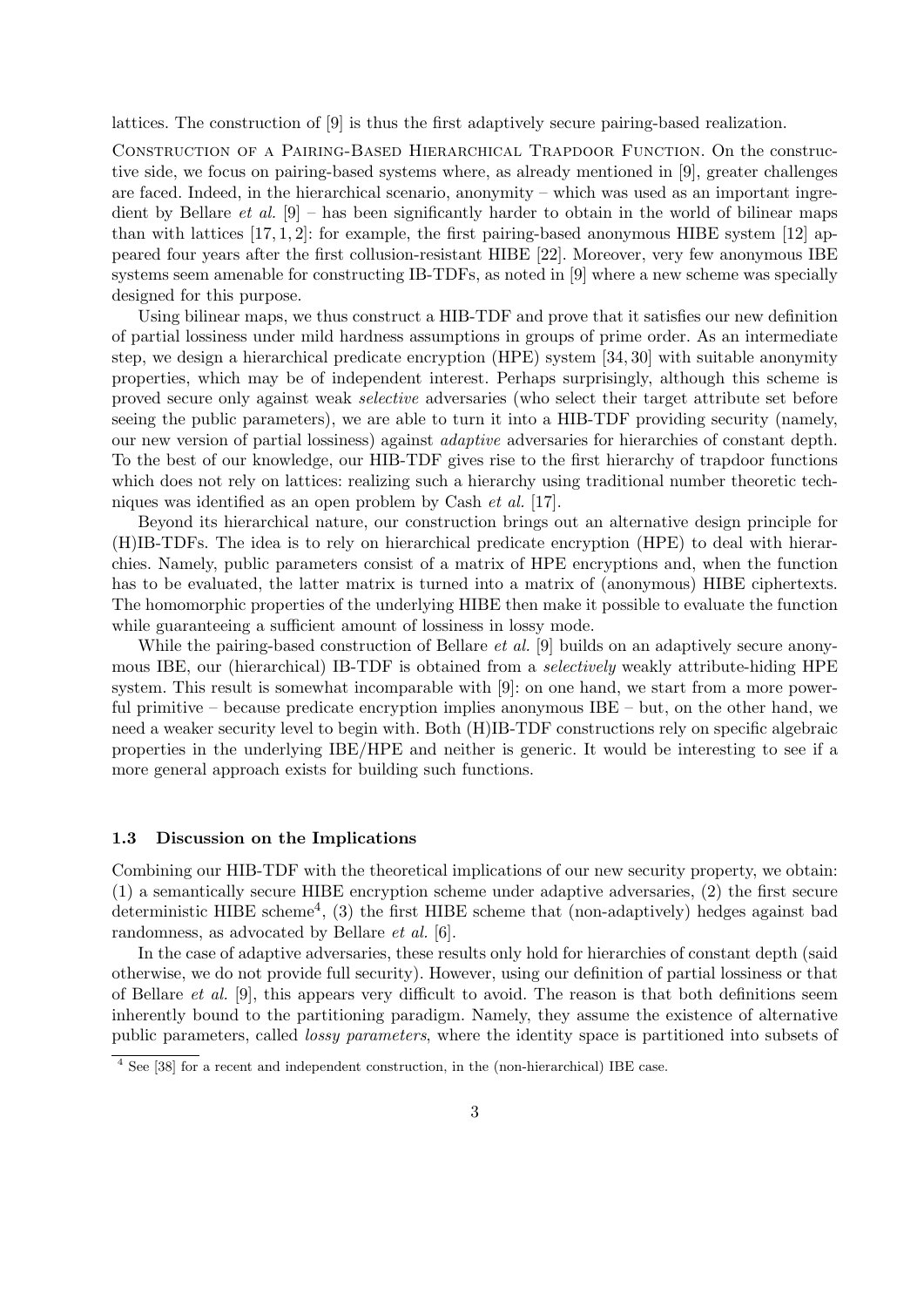injective and lossy identities. The definition of [9] intuitively captures that a fraction  $\delta$  of identities are lossy in the case of lossy parameters. In the hierarchical setting, the analogy with HIBE schemes suggests that all ancestors of a lossy identity be lossy themselves. Hence, unless one can make sure that certain lossy identities only have lossy descendants, the fraction  $\delta$  seems doomed to exponentially decline with the depth of the hierarchy.

Finally, due to the results of Canetti, Halevi and Katz [15], our construction also implies the first forward-secure deterministic and hedged public-key encryption schemes (note that selective security suffices to give forward-secure public-key cryptosystems). Although our scheme is not practical due to very large ciphertexts and key sizes, it provides the first feasibility results in these directions.

# 2 Hierarchical Identity-Based (Lossy) Trapdoor Functions, and Applications

In this section we extend to the hierarchical scenario the definitions for identity-based (lossy) trapdoor functions given in [9].

Syntax. A hierarchical identity-based trapdoor function (HIB-TDF) is a tuple of efficient algorithms  $HF = (HF. Setup, HF.MKg, HF.Kg, HF.Del, HF.Eval, HF.Inv)$ . The setup algorithm HF. Setup takes as input a security parameter  $\rho \in \mathbb{N}$ , the (constant) number of levels in the hierarchy  $d \in \mathbb{N}$ , the length of the identities  $\mu \in \text{poly}(\rho)$  and the length of the function inputs  $n \in \text{poly}(\rho)$ , and outputs a set of global public parameters pms, which specifies an input space InpSp, an identity space IdSp and the necessary mathematical objects and hash functions. The master key generation algorithm HF.MKg takes as input pms and outputs a master public key mpk and a master secret key msk. The key generation algorithm HF.Kg takes as input pms, msk and a hierarchical identity  $(\mathsf{id}_1,\ldots,\mathsf{id}_\ell) \in \mathsf{IdSp}$ , for some  $\ell \geq 1$  and outputs a secret key  $\mathbf{SK}_{(\mathsf{id}_1,\ldots,\mathsf{id}_\ell)}$ . The delegation algorithm HF.Del takes as input pms, msk, a hierarchical identity  $(\mathsf{id}_1,\ldots,\mathsf{id}_\ell)$ , a secret key  $\mathbf{SK}_{(\mathsf{id}_1,...,\mathsf{id}_\ell)}$  for it, and an additional identity  $\mathsf{id}_{\ell+1}$ ; the output is a secret key  $\mathbf{SK}_{(\mathsf{id}_1,\ldots,\mathsf{id}_\ell,\mathsf{id}_{\ell+1})}$  for the hierarchical identity  $(\mathsf{id}_1,\ldots,\mathsf{id}_\ell,\mathsf{id}_{\ell+1})$  iff  $(\mathsf{id}_1,\ldots,\mathsf{id}_\ell,\mathsf{id}_{\ell+1})\in\mathsf{Id}\mathsf{Sp}.$  The evaluation algorithm <code>HF.Eval</code> takes as input pms, msk, an identity id =  $(id_1, \ldots, id_\ell)$  and a value  $X \in \mathsf{InpSp}$ ; the result of the evaluation is denoted as C. Finally, the inversion algorithm HF.Inv takes as input pms, msk, a hierarchical identity  $id = (id_1, \ldots, id_\ell)$ , a secret key  $\mathbf{SK}_{id}$  for it and an evaluation C, and outputs a value  $X \in \mathsf{InpSp}$ .

A HIB-TDF satisfies the property of correctness if

$$
\mathsf{HF}.\mathsf{Inv}\big(\mathsf{pms},\mathsf{mpk},\mathsf{id},\mathbf{SK}_{\mathsf{id}},\mathsf{HF}.\mathsf{Eval}\big(\mathsf{pms},\mathsf{mpk},\mathsf{id}=(\mathsf{id}_1,\ldots,\mathsf{id}_\ell),X\big)\big) \;=\; X,
$$

for any  $X \in \text{InpSp},$  any pms, (mpk, msk) generated by HF. Setup and HF. MKg, any hierarchical identity  $(id_1, \ldots, id_\ell) \in IdSp$  and any secret key  $SK_{(id_1,\ldots, id_\ell)}$  generated either by running HF.Kg(pms, msk,  $(id_1, \ldots, id_\ell)$ ) or by applying the delegation algorithm HF.Del to secret keys of shorter hierarchical identities.

Before formalizing the new definition of partial lossiness for a HIB-TDF, let us recall the notion of lossiness: if f is a function with domain  $Dom(f)$  and image  $Im(f) = \{f(x) : x \in Dom(f)\}\)$ , we say that f is  $\omega$ -lossy if  $\lambda(f) \geq \omega$ , where  $\lambda(f) = \log \frac{|\text{Dom}(f)|}{|\text{Im}(f)|}$ .

To properly define lossiness in the IB setting, it will also be useful to consider extended HIB-TDFs, which differ from standard HIB-TDFs in that, in the latter, the algorithm HF.Setup specifies in pms an auxiliary input space AuxSp, and HF.MKg takes as additional auxiliary input  $aux \in$ AuxSp. Also, given some HIB-TDF  $HF = (HF.$ Setup,  $HF.MKg, HF.Kg, HF.Del, HF.Eval, HF.lnv)$ , a  $sib$ ling for HF is an extended HIB-TDF LHF =  $(HF.Setup, LHF.MKg, LHF.Kg, HF.Del, HF.Eval, HF.lnv)$ whose delegation, evaluation and inversion algorithms are those of HF, and where an auxiliary space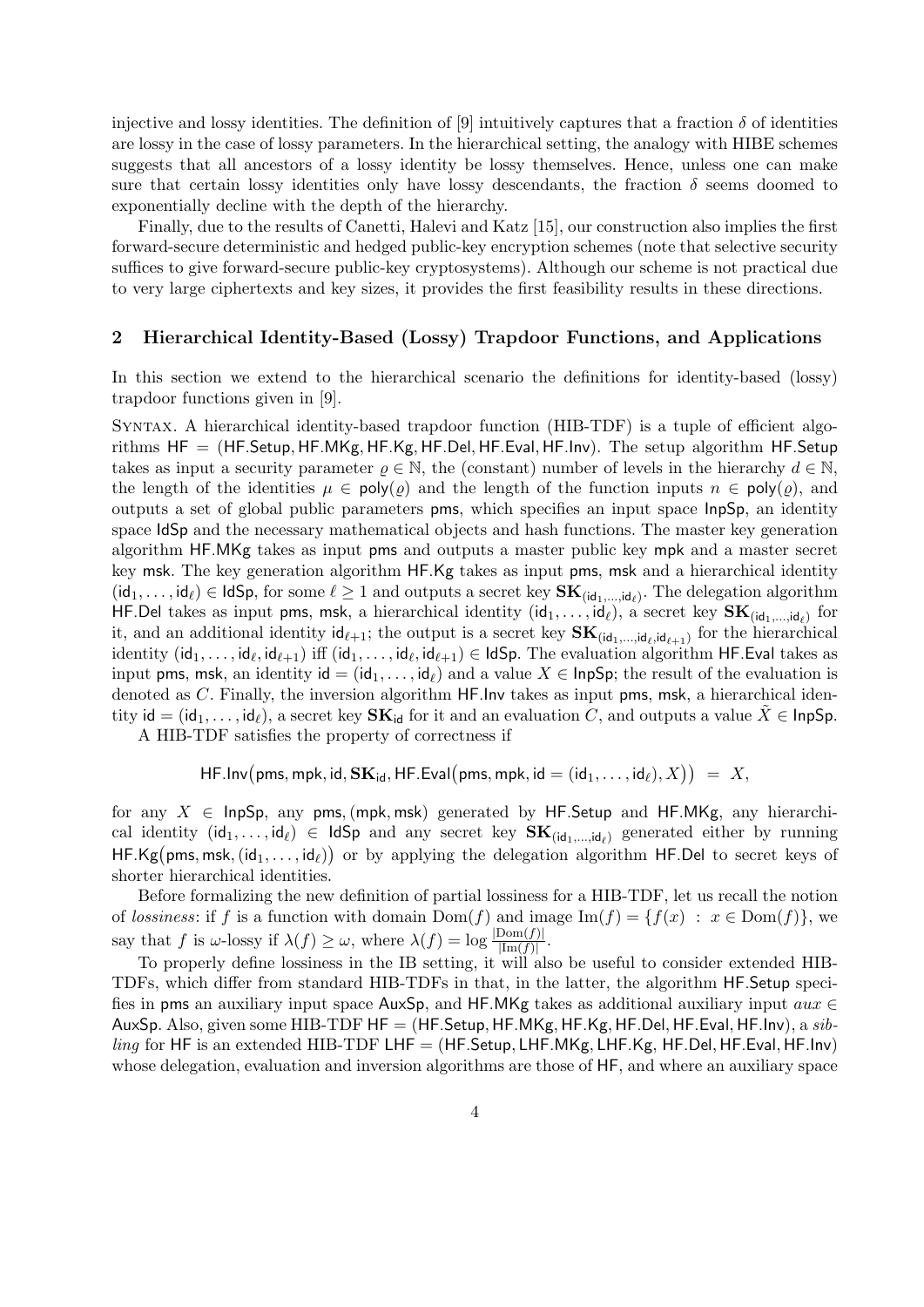AuxSp is contained in pms  $\leftarrow$  HF. Setup( $\rho$ ), so that IdSp  $\subset$  AuxSp.

Looking ahead, we will define, as in [9], two different experiments: one corresponding to the standard setup and one corresponding to the lossy setup, in one of them the experiment will interact with a standard HIB-TDF, in the other one with a sibling in which some identities lead to lossy evaluation functions. The notion of extended HIB-TDF will serve to construct both of these functions as an extended HIB-TDF but with different auxiliary inputs  $\vec{y}^{(0)}, \vec{y}^{(1)}$ .

# 2.1 A New Security Definition for HIB-TDFs

The basic security property of a trapdoor function is one-wayness, which means that the function is hard to invert without the suitable secret key. In the identity-based setting, one-wayness is required to hold even when the adversary has oracle access to the secret keys for some identities. Partial lossiness for identity-based trapdoor functions was introduced in [9], where it was proved to imply one-wayness. Roughly speaking, partial lossiness requires that the weighted difference of the probability that any adversary outputs 1 in the lossy or in the real setup is negligible. For the selective case, the weights can simply be set to 1 and it can be proved that an IB-TDF satisfying their notion of partial lossiness in the selective scenario can be used to build: (1) identity-based encryption (IBE) schemes with selective IND-CPA security, (2) selectively secure deterministic IBE schemes, (3) selectively secure hedged IBE schemes. However, these results are not known to be true in the adaptive setting, in particular, the definition is not even known to yield an IND-ID-CPA secure encryption scheme.

To address this question, we propose an alternative definition for the partial lossiness of (hierarchical) identity-based trapdoor functions — in particular, they also result in a new definition when the hierarchy depth is equal to 1, the case considered by Bellare *et al.* [9]. We will show that a HIB-TDF satisfying this new definition gives a secure construction of the same primitives we mentioned for the selective case.

As in [9], we define two different experiments, a lossy experiment and a real experiment. For any adversary A against a HIB-TDF, and any  $\zeta \in (0,1)$ , the REAL $A_{HF,LHF,\mathcal{P},\omega,\zeta}$  experiment and the LOSSY<sub>HF,LHF, P, $\omega$ , $\zeta$  experiment are parameterized by the security parameter  $\varrho$  (which we will</sub> usually omit in the notation) and values  $\zeta(\varrho), \omega(\varrho)$ . The value  $\zeta$  will be important to show that our construction implies other cryptographic primitives. Intuitively,  $\zeta$  will be the advantage of an adversary against a cryptographic scheme the security of which is reduced to the security of the HIB-TDF. The experiment also takes as input the specification of some efficient algorithm  $P$  which takes as input  $\zeta$ , pms, mpk<sub>1</sub>, msk<sub>1</sub>, IS, id<sup>\*</sup>, and outputs a bit  $d_2$ . This procedure  $\mathcal P$  can be, in general, any probabilistic and polynomial-time algorithm. In the security analysis of the selectively secure version of our HIB-TDF,  $\mathcal P$  will be the trivial algorithm that always outputs  $d_2 = 1$ . In other cases,  $P$  could be a more complicated algorithm; for instance, in order to prove the security of the adaptive-id version of our HIB-TDF, we will take as pre-output stage  $P$  Waters' artificial abort step. Actually, procedure  $\mathcal P$  is a way to relax the security requirements in Denition 1, in order to allow the possibility of building cryptographic schemes from secure HIB-TDFs, in a black-box way.

Finally, the value  $\omega$  is related to the lossiness of the trapdoor function. To simplify notation, we will simply write REAL instead of REAL $A_{HF,LHF,\mathcal{P},\omega,\zeta}$  and LOSSY instead of LOSSY<sub>HF,LHF, $\mathcal{P},\omega,\zeta$ .</sub>

For compactness, we present the two experiments as a single experiment depending of a bit  $\beta$ : the challenger C, who interacts with the adversary A, runs either REAL if  $\beta = 0$  or LOSSY if  $\beta = 1$ . Also, some instructions of both experiments depend on whether *selective* or *adaptive* security is being considered. We say that a hierarchical identity  $id = (id_1, \ldots, id_\ell)$  is a prefix of another one  $\mathsf{id}^\star = (\mathsf{id}_1^\star, \ldots, \mathsf{id}_{\ell^\star}^\star)$  if  $\ell \leq \ell^\star$  and  $\mathsf{id}_i = \mathsf{id}_i^\star$  for every  $i = 1, \ldots, \ell$ . We denote it by  $\mathsf{id} \leq \mathsf{id}^\star$ .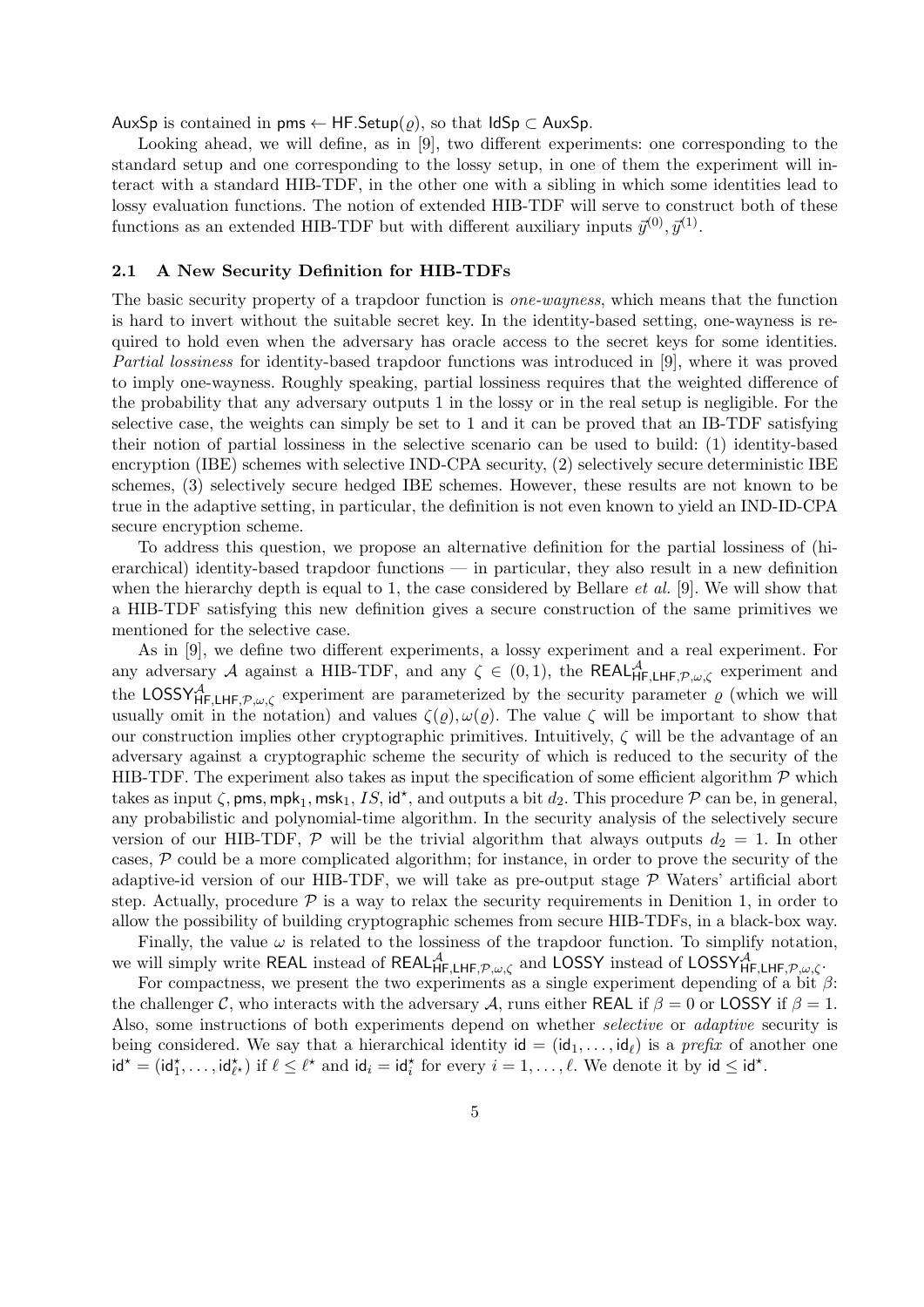- 0.  $\mathcal C$  chooses global parameters pms by running HF. Setup. The parameters pms are given to  $\mathcal A$ , who replies by choosing a hierarchical identity  $\mathsf{id}^\dagger = (\mathsf{id}_1^\dagger, \dots, \mathsf{id}_{\ell^\dagger}^\dagger)$ , for some  $\ell^\dagger \leq d$ .
- 1. C runs  $(\text{mpk}_0, \text{msk}_0) \leftarrow \text{HF.MKg(pms)}$  and  $(\text{mpk}_1, \text{msk}_1) \leftarrow \text{LHF.MKg(pms, aux = id<sup>†</sup>). The}$ adversary A receives  $mpk_{\beta}$  and lists  $IS \leftarrow \emptyset$ ,  $QS \leftarrow \emptyset$  are initialized.
- 2. A can make adaptive queries for hierarchical identities  $id = (id_1, \ldots, id_\ell)$  and identities  $id_{\ell+1}$ .
	- Create-key: A provides id and C creates a private key  $SK_{\text{id}}$ . If  $\beta = 0$ ,  $SK_{\text{id}}$  is created by running HF.Kg(pms, msk<sub>0</sub>, id). If  $\beta = 1$ , it is created by running LHF.Kg(pms, msk<sub>1</sub>, id). The list  $QS$  is updated as  $QS = QS \cup \{id\}.$
	- Create-delegated-key: A provides id =  $(id_1, \ldots, id_\ell)$  and  $id_{\ell+1}$  such that id  $\in QS$ . The challenger C then computes  $SK_{id'}$  for  $id' = (id_1, \ldots, id_{\ell+1})$  by running the delegation algorithm HF.Del(pms, mpk<sub> $\beta$ </sub>,  $SK_{\mathsf{id}}, \mathsf{id}_{\ell+1}$ ). The list  $QS$  is updated as  $QS = QS \cup \{\mathsf{id}'\}.$
	- Reveal-key: A provides id with the restriction that if A is selective, then id  $\nleq$  id<sup>†</sup>.  $\cal C$  returns  $\perp$  if id  $\notin QS$ . Otherwise,  $SK_{id}$  is returned to A and the list IS is updated as  $IS = IS \cup \{id\}.$
- 3. The adversary A outputs a hierarchical identity  $\mathsf{id}^* = (\mathsf{id}_1^*, \dots, \mathsf{id}_{\ell^*}^*)$  and a bit  $d_A \in \{0, 1\}$ . If A is selective, then  $\mathsf{id}^* = \mathsf{id}^\dagger$ . In the adaptive case, no element of IS can be a prefix of  $\mathsf{id}^*$ . Let  $d_1$  be the bit  $d_1:=(\forall \text{ id}\in IS, \lambda\ (\mathsf{HF}.\mathsf{Eval(pms, mpk_1, id},\cdot))=0) \land \big(\lambda\ (\mathsf{HF}.\mathsf{Eval(pms, mpk_1, id^\star},\cdot))\geq \omega\big).$
- 4. C sets  $d_2$  to be the output of the pre-output stage  $P$  with input  $\zeta$ , pms, mpk<sub>1</sub>, msk<sub>1</sub>, IS, id<sup>\*</sup>.
- 5. The final output of the experiment consists of  $\{d_{\mathcal{A}}, d_{-abort}^{\mathcal{A}}\}$ , where  $d_{-abort}^{\mathcal{A}} = d_1 \wedge d_2 \in \{0, 1\}$ .

For notational convenience, from now on, let us define  $d_{exp}^{\mathcal{A}} = d_{\mathcal{A}} \wedge d_{subort}^{\mathcal{A}}$ .

Note that, in the lossy experiment, some identities may lead to lossy functions, which can be detected by  $A$  if it queries the secret key for such an identity. This causes an asymmetry when comparing the real and the lossy experiments. For this reason, Bellare *et al.* defined the advantage of a distinguisher among the lossy and real experiments as the weighted difference of the probability of outputting 1 in the real case minus the same probability in the lossy case. Our solution is different: we force the experiment to adopt the same behavior in the real and lossy settings: if a query would force the LOSSY experiment to set the bits  $d_1$  or  $d_2$  to 0 (and, as a consequence, setting  $d_{exp}^{\mathcal{A}} = 0$ ), then it also forces the REAL experiment to set  $d_1$  or  $d_2$  to 0, respectively. Therefore, the difference of probabilities in our definition (see condition (i) below) is not weighted.

**Definition 1.** A HIB-TDF is  $(\omega, \delta)$ -partially lossy if it admits a sibling and an efficient pre-output stage P such that for all PPT adversaries A and for all non-negligible  $\zeta$ , there exist two nonnegligible values  $\epsilon_1, \epsilon_2$  with  $\delta = \epsilon_1 \epsilon_2$  such that the following three conditions hold:

(i) the following advantage function is negligible in the security parameter  $\rho$ :

$$
\mathbf{Adv}_{\mathsf{HF},\mathsf{LHF},\mathcal{P},\omega,\zeta}^{\mathrm{lossy}}(\mathcal{A}) = |\Pr[d_{exp}^{\mathcal{A}} = 1| \ \mathsf{REAL}] - \Pr[d_{exp}^{\mathcal{A}} = 1| \ \mathsf{LOSSY}]| \tag{1}
$$

(*ii*)  $Pr[d_{\neg abort}^{\mathcal{A}} = 1 | REAL] \ge \epsilon_1$ .

(iii) if A is such that  $Pr[d_A = 1 | REAL] - \frac{1}{2} > \zeta$ , then

$$
\Pr[d_{\mathcal{A}} = 1 \mid \text{REAL} \land d_{\neg abort}^{\mathcal{A}} = 1] - \frac{1}{2} > \epsilon_2 \cdot \zeta,
$$
\n(2)

where  $\delta$  may be a function of q the maximal number of secret key queries of A.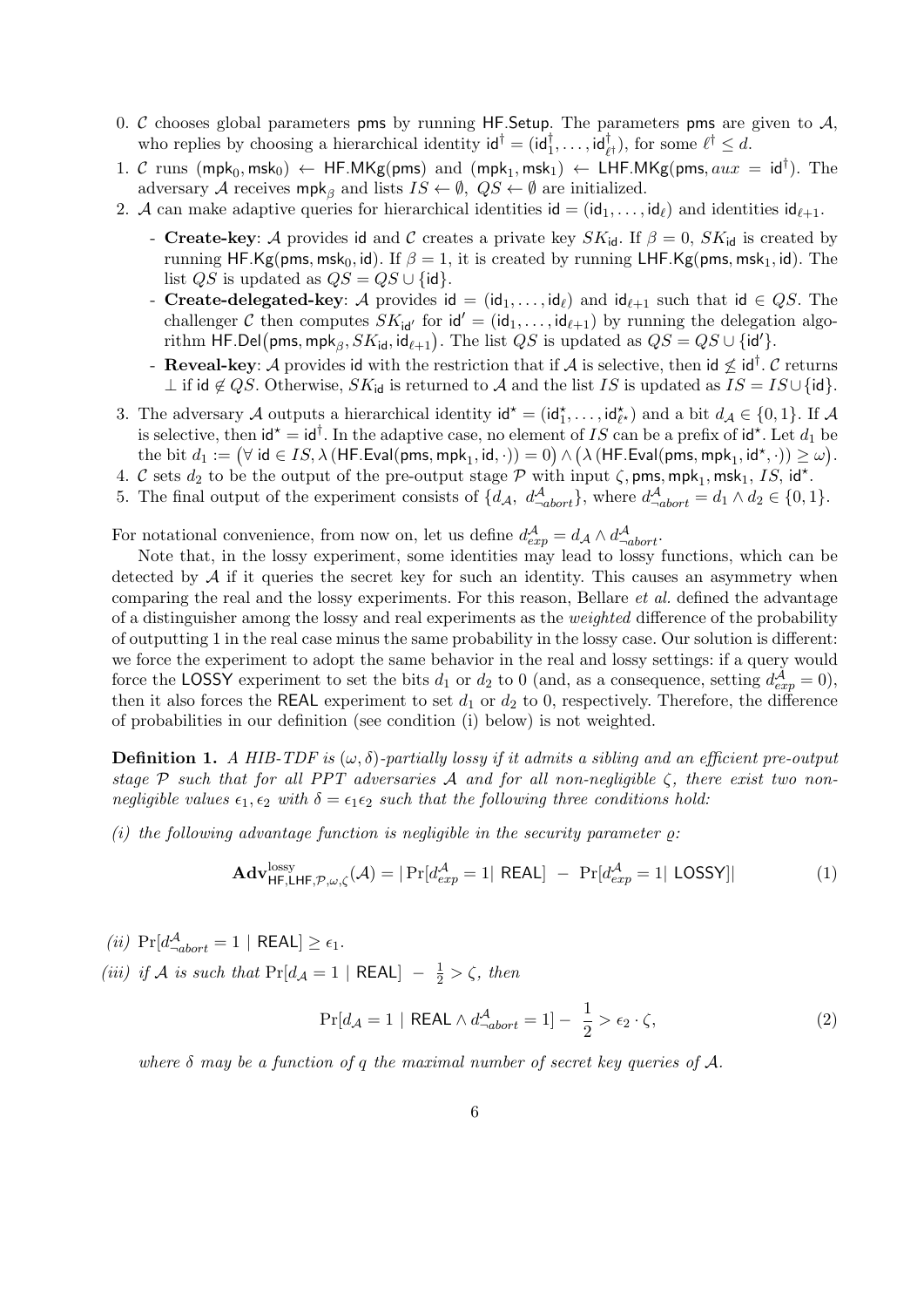As said above, condition (i) is a simple modification of the definition of partial lossiness of Bellare et al. [9]. We add condition (ii) to rule out some cases in which the definition would be trivial to satisfy, like the case where the procedure  $P$  aborts with overwhelming probability or the case where the sibling admits only lossy identities: in any of these scenarios, we would have  $d_{\neg abort} = 1$  with negligible probability, which would render the scheme useless with the sole condition (i). Then, we add a third condition (iii) which allows reducing HIB-TDFs to other primitives. Roughly speaking, this condition guarantees that the probability of aborting is somewhat independent of the behavior of any computationally bounded adversary. Interestingly, it is possible to prove (by proceeding exactly as in the proof of our HIB-TDF) that the pairing-based IB-TDF described by Bellare *et al.* [9] satisfies our new partial-lossiness definition.

#### 2.2 Implications of Lossy (H)IB-TDFs: the Example of (H)IBE

Using the same argument as in [9], it is quite easy to prove that a HIB-TDF which enjoys the new version of the partial lossiness property is already one-way, in both the selective and adaptive settings. In this section we prove that a HIB-TDF which satisfies our new security definition can be used to build other primitives in the hierarchical identity-based security, with security against adaptive adversaries. We detail the example of hierarchical identity-based encryption (HIBE) with IND-CPA security<sup>5</sup>. The construction is the direct adaptation of the Peikert-Waters construction [32] in the public-key setting.

Let HF be a HIB-TDF with message space  $\{0,1\}^n$  and lossiness  $\omega$ , and  $\mathcal H$  a family of pairwise independent hash functions from  $\{0,1\}^n$  to  $\{0,1\}^l$  where  $l \leq \omega - 2\lg(1/\epsilon_{LHL})$  for some negligible  $\epsilon_{LHL}$ . The HIBE scheme has message space  $\{0,1\}^l$ . Its setup, key generation and key delegation algorithms are basically the same ones as those for HF, the rest are as follows:

| MKGen(pms)                                                      | $\mathbf{Enc}(\mathsf{pms}, \mathsf{mpk}, m, \mathsf{id})$ | $\rm{Dec}$ (pms, mpk, $\rm{SK}_{\rm id}$ , C, id) |
|-----------------------------------------------------------------|------------------------------------------------------------|---------------------------------------------------|
| $(\mathsf{mpk}', \mathsf{msk}) \leftarrow \mathsf{HF.MKg}(1^k)$ | $x \leftarrow \{0,1\}^n$                                   | $x = HFu$ . Inv(pms, mpk, $SK_{id}, c_1$ , id)    |
| $h \leftarrow H$                                                | $c_1 = HF.Eval(pms, mpk, id, x)$                           | $m = c_2 \oplus h(x)$                             |
| $mpk = (mpk', h)$                                               | $c_2 = h(x) \oplus m$                                      | Return $m$                                        |
| Return mpk                                                      | Return $C=(c_1,c_2)$                                       |                                                   |

We prove the following theorem.

**Theorem 1.** If HF is  $(\omega, \delta)$ -partially lossy for some non-negligible value of  $\delta$ , then the HIBE scheme Π described is IND-ID-CPA secure. In particular, for every IND-ID-CPA adversary B against  $\Pi$  there exists a PPT adversary  $\mathcal A$  against HF such that

$$
\mathbf{Adv}_{\mathsf{HF},\mathsf{LHF},\mathcal{P},\omega,\zeta}^{\mathrm{lossy}}(\mathcal{A})\geq \frac{2}{3}\cdot\delta\cdot\mathbf{Adv}^{\mathrm{ind-id-cpa}}(\mathcal{B})-\nu(\varrho)
$$

for some negligible function  $\nu$ ; both adversaries A and B run in comparable times.

*Proof.* Let us assume that an adversary  $\beta$  has advantage at least  $\zeta$  in breaking the IND-ID-CPA security of the HIBE scheme  $\Pi$ , for some non-negligible  $\zeta$ . We build an adversary  $\mathcal A$  that breaks the condition (i) of Definition 1 assuming that conditions (ii) and (iii) are satisfied. Our adversary  $A$ , who interacts with a challenger that runs either the experiment REAL or the experiment LOSSY, proceeds to simulate the challenger in the IND-ID-CPA game with  $\beta$  as follows.

<sup>5</sup> The cases of deterministic HIBE and hedged HIBE are discussed in Appendices C and D.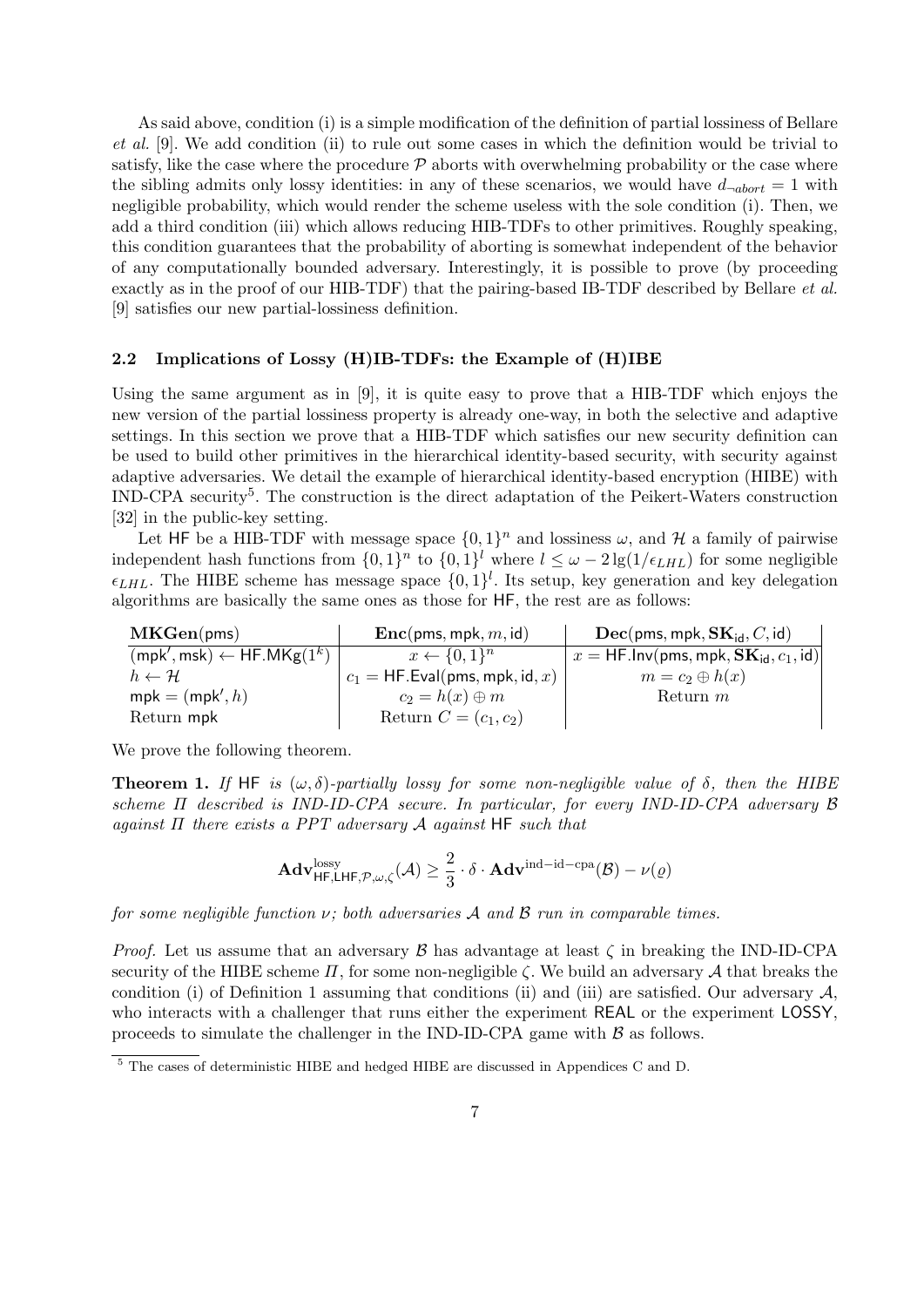A forwards an identity  $\mathsf{id}^\dagger$  to its challenger, which is some random identity in the adaptive case or corresponds to the challenge identity chosen by  $\beta$  in the selective case. When the challenger runs the setup and gives the output to A, A forwards this information to B together with a hash function  $h \leftarrow \mathcal{H}$ . When  $\mathcal{B}$  asks for a secret key for a hierarchical identity id,  $\mathcal{A}$  forwards the query to the experiment and forwards the reply to  $\mathcal{B}$ . At some point,  $\mathcal{B}$  outputs  $(m_0, m_1, id^*)$ , with  $id^{\dagger} = id^*$ in the selective case. Adversary A then forwards  $\mathsf{id}^*$  to its challenger, chooses  $\gamma \leftarrow \{0,1\}$  at random and encrypts  $m_{\gamma}$  under the identity id<sup>\*</sup>. After some more secret key queries, B outputs a guess  $\gamma'$ and A outputs  $d_A = 1$  if  $\gamma = \gamma'$  and  $d_A = 0$  otherwise.

In the REAL setting, we will have

$$
\Pr[\gamma' = \gamma | \ \mathsf{REAL}] - \frac{1}{2} = \Pr[d_{\mathcal{A}} = 1 | \ \mathsf{REAL}] - \frac{1}{2} \ge \zeta,
$$

since  $A$  perfectly simulated the IND-ID-CPA game with  $B$ . This inequality can be combined with conditions (ii) and (iii) of the definition of  $(\omega, \delta)$ -partial lossiness (which we assume to be satisfied by HF), and we obtain

$$
\Pr[d_{\neg abort}^{\mathcal{A}} = 1 \mid \mathsf{REAL}] \cdot \left( \Pr[d_{\mathcal{A}} = 1 \mid \mathsf{REAL} \land d_{\neg abort}^{\mathcal{A}} = 1] - \frac{1}{2} \right) > \epsilon_1 \epsilon_2 \zeta. \tag{3}
$$

On the other hand, as proved in [9], in the LOSSY setting when  $\mathsf{id}^*$  is lossy, the advantage of  $\mathcal B$  in guessing  $\gamma$  is negligible. Indeed, since we are using a pairwise independent hash function, the Leftover Hash Lemma [24] (more precisely, its variant proved in [18]) implies that the distribution of  $c_2$  given c<sub>1</sub> is statistically close to the uniform distribution. We thus have Pr[ $d_A = 1$ | LOSSY  $\wedge d_{\neg abort}^A =$  $|1| \leq \frac{1}{2}$  $\frac{1}{2} + \epsilon_{LHL}$ , for some negligible function  $\epsilon_{LHL}$ . Since  $d_{exp}^{\mathcal{A}} = d_{-abort}^{\mathcal{A}} \wedge d_{\mathcal{A}}$ , we find

$$
\Pr[d_{exp}^{\mathcal{A}} = 1 | \text{LOSSY}] = \Pr[d_{\mathcal{A}} = 1 | \text{LOSSY} \land d_{\neg abort}^{\mathcal{A}} = 1] \Pr[d_{\neg abort}^{\mathcal{A}} = 1 | \text{LOSSY}]
$$
  
\n
$$
\leq (\frac{1}{2} + \epsilon_{LHL}) \cdot \Pr[d_{\neg abort}^{\mathcal{A}} = 1 | \text{LOSSY}]
$$
  
\n
$$
\leq \frac{1}{2} \cdot (\Pr[d_{\neg abort}^{\mathcal{A}} = 1 | \text{ REAL}] + \text{Adv}_{\text{HF,LHF},\mathcal{P},\omega,\zeta}^{\text{lossy}}(\mathcal{A})) + \nu,
$$
 (4)

for some negligible function  $\nu \in \text{negl}(\rho)$ . The last equality follows from the fact that we can assume that  $Pr[d_{\neg abort}^{\mathcal{A}} = 1 |$  LOSSY]−Pr $[d_{\neg abort}^{\mathcal{A}} = 1 |$  REAL]  $\leq$  Adv $_{\mathsf{HF},\mathsf{LHF},\mathcal{P},\omega,\zeta}^{\text{lossy}}(\mathcal{A})$ : otherwise, we can easily build a distinguisher<sup>6</sup> against condition (i) of the partial lossiness definition. If we plug  $(4)$  into the definition of  $\mathbf{Adv}_{\mathsf{HF},\mathsf{LHF},\mathcal{P},\omega,\zeta}^{\text{lossy}}(\mathcal{A})$ , we obtain

$$
\mathbf{Adv}_{\mathsf{HF},\mathsf{LHF},\mathcal{P},\omega,\zeta}^{\text{lossy}}(\mathcal{A}) = \left| \Pr[d_{exp}^{\mathcal{A}} = 1 \mid \mathsf{REAL}] - \Pr[d_{exp}^{\mathcal{A}} = 1 \mid \mathsf{LOSSY}] \right|
$$
  
\n
$$
\geq \left| \Pr[d_{\neg abort}^{\mathcal{A}} = 1 \mid \mathsf{REAL}] \cdot \left( \Pr[d_{\mathcal{A}} = 1 \mid \mathsf{REAL} \wedge d_{\neg abort}^{\mathcal{A}} = 1] - \frac{1}{2} \right) \right| \quad (5)
$$
  
\n
$$
-\frac{1}{2} \cdot \mathbf{Adv}_{\mathsf{HF},\mathsf{LHF},\mathcal{P},\omega,\zeta}^{\text{lossy}}(\mathcal{A}) - \nu,
$$

so that there exists  $\tilde{\nu} \in \text{negl}(\rho)$  such that

$$
\mathbf{Adv}_{\mathsf{HF},\mathsf{LHF},\mathcal{P},\omega,\zeta}^{\mathrm{lossy}}(\mathcal{A}) \geq \frac{2}{3} \cdot \left| \Pr[d_{\neg abort}^{\mathcal{A}} = 1 \mid \mathsf{REAL}] \cdot \left( \Pr[d_{\mathcal{A}} = 1 \mid \mathsf{REAL} \wedge d_{\neg abort}^{\mathcal{A}} = 1] - \frac{1}{2} \right) \right| - \tilde{\nu}.
$$

<sup>6</sup> This distinguisher  $A_1$  is obtained from A by ignoring  $d_A \in \{0,1\}$  and replacing it by a 1, so that  $d_{-abort}^{\mathcal{A}} = d_{exp}^{\mathcal{A}}$ .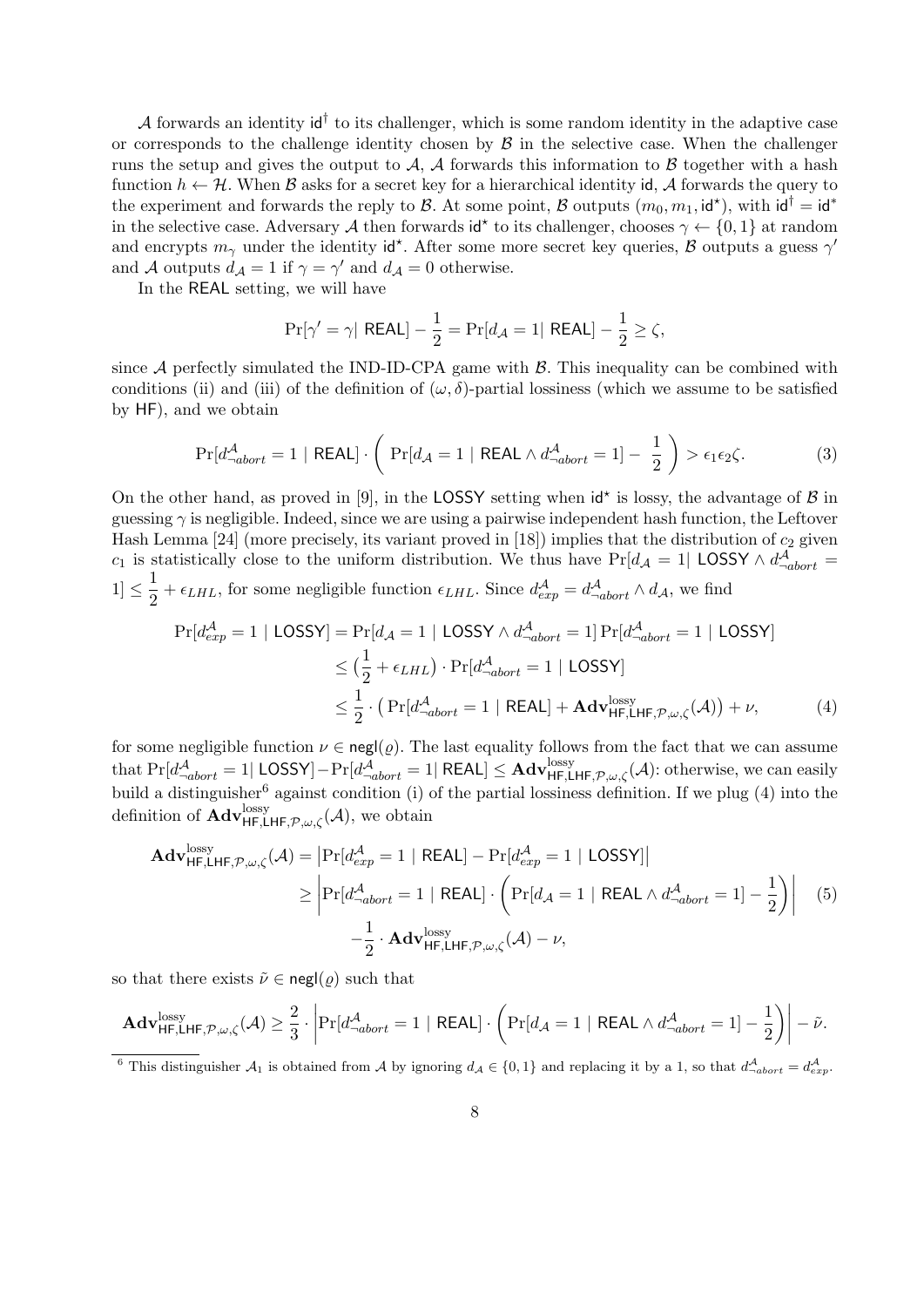This means that  $\mathbf{Adv}_{\mathsf{HF},\mathsf{LHF},\mathcal{P},\omega,\zeta}^{\text{lossy}}(\mathcal{A})$  is non-negligible since  $\delta = \epsilon_1 \epsilon_2$  and the right-hand-side member of the above expression is at least  $(2/3) \cdot \delta \cdot \zeta - \nu$ . In other words, any adversary guessing  $\gamma' = \gamma$ with non-negligible advantage  $\zeta$  in REAL necessarily contradicts condition (i).

# 3 Interlude: Hierarchical Predicate Encryption

In this section we propose a new hierarchical predicate encryption scheme with the attributehiding property, which will be used as an ingredient to build, in the next section, a hierarchical identity-based (lossy) trapdoor function. The syntax and security model for hierarchical predicate encryption schemes are recalled in Appendix A.1.

# 3.1 Some Complexity Assumptions

We consider groups  $(\mathbb{G}, \hat{\mathbb{G}}, \mathbb{G}_T)$  of prime order p for which an asymmetric bilinear map  $e : \mathbb{G} \times \hat{\mathbb{G}} \to$  $\mathbb{G}_T$  is efficiently computable. We will assume that the DDH assumption holds in both  $\mathbb{G}$  and  $\hat{\mathbb{G}}$ , which implies that no isomorphism is efficiently computable between  $\mathbb G$  and  $\hat{\mathbb G}$ . The assumptions that we need are sometimes somewhat stronger than DDH. However, they have *constant* size (*i.e.*, we de not rely on q-type assumptions) and were previously used in [20].

- **The Bilinear Diffie Hellman Assumption (BDH):** in bilinear groups ( $\mathbb{G}, \hat{\mathbb{G}}, \mathbb{G}_T$ ) of prime order p, the distribution  $D_1 = \{(g, g^a, g^c, \hat{g}, \hat{g}^a, \hat{g}^b, e(g, \hat{g})^{abc}) \mid a, b, c \stackrel{R}{\leftarrow} \mathbb{Z}_p\}$ , is computationally indistinguishable from  $D_2 = \{(g, g^a, g^c, \hat{g}, \hat{g}^a, \hat{g}^b, e(g, \hat{g})^z) \mid a, b, c, z \stackrel{R}{\leftarrow} \mathbb{Z}_p\}.$
- **The P-BDH<sub>1</sub> Assumption:** in asymmetric bilinear groups  $(\mathbb{G}, \hat{\mathbb{G}}, \mathbb{G}_T)$  of prime order p, the distribution  $D_1 = \{(g, g^b, g^{ab}, g^c, \hat{g}, \hat{g}^a, \hat{g}^b, g^{abc}) \mid a, b, c \stackrel{R}{\leftarrow} \mathbb{Z}_p\}$  is computationally indistinguishable from  $D_2 = \{ (g, g^b, g^{ab}, g^c, \hat{g}, \hat{g}^a, \hat{g}^b, g^z) \mid a, b, c, z \stackrel{R}{\leftarrow} \mathbb{Z}_p \}.$
- **The DDH<sub>2</sub> Assumption:** in asymmetric bilinear groups  $(\mathbb{G}, \hat{\mathbb{G}}, \mathbb{G}_T)$  of prime order p, the distribution  $D_1 = \{(g, \hat{g}, \hat{g}^a, \hat{g}^b, \hat{g}^{ab}) \mid a, b \in \mathbb{Z}_p\}$  is computationally indistinguishable from the distribution  $D_2 = \{ (g, \hat{g}, \hat{g}^a, \hat{g}^b, \hat{g}^z) \mid a, b, z \stackrel{R}{\leftarrow} \mathbb{Z}_p \}.$

# 3.2 A Selectively Secure Weakly Attribute-Hiding Hierarchical Predicate Encryption Scheme

The construction is inspired by the Shi-Waters delegatable predicate encryption scheme [34] (at a high-level, it also bears similarities with the lattice-based scheme of [3]). However, we have to turn it into a predicate encryption scheme for inner product relations (like the one of Okamoto and Takashima [30]) instead of a hidden vector encryption [11]. Another difficulty to solve is that we cannot use composite order groups as in [34] because, in our HIB-TDF of Section 4, one of the subgroups would eventually leak information on the input in lossy mode (this is actually what happened with our initial attempt). For this reason, we chose to work with prime-order groups and used asymmetric pairing configurations to anonymize ciphertexts. As a benefit, we obtain a better efficiency than by using the techniques of [11] by reducing the number of pairing evaluations.

**Setup**( $\rho, d, \mu$ ): given a security parameter  $\rho \in \mathbb{N}$ , the (constant) desired number of levels in the hierarchy  $d \in \mathbb{N}$  and the desired length  $\mu$  of the attribute vectors at each level, choose asymmetric bilinear groups  $(\mathbb{G}, \hat{\mathbb{G}}, \mathbb{G}_T)$  of order p, where  $p > 2^{\varrho}$ . Choose  $g \stackrel{R}{\leftarrow} \mathbb{G}, \hat{g} \stackrel{R}{\leftarrow} \hat{\mathbb{G}}$ . Then, pick  $\alpha, \alpha_v, \alpha_w \stackrel{R}{\leftarrow} \mathbb{Z}_p^*$  and set  $v = g^{\alpha_v}, \hat{v} = \hat{g}^{\alpha_v}, w = g^{\alpha_w}$  and  $\hat{w} = \hat{g}^{\alpha_w}$ . For  $i_1 = 1, \ldots, d$  and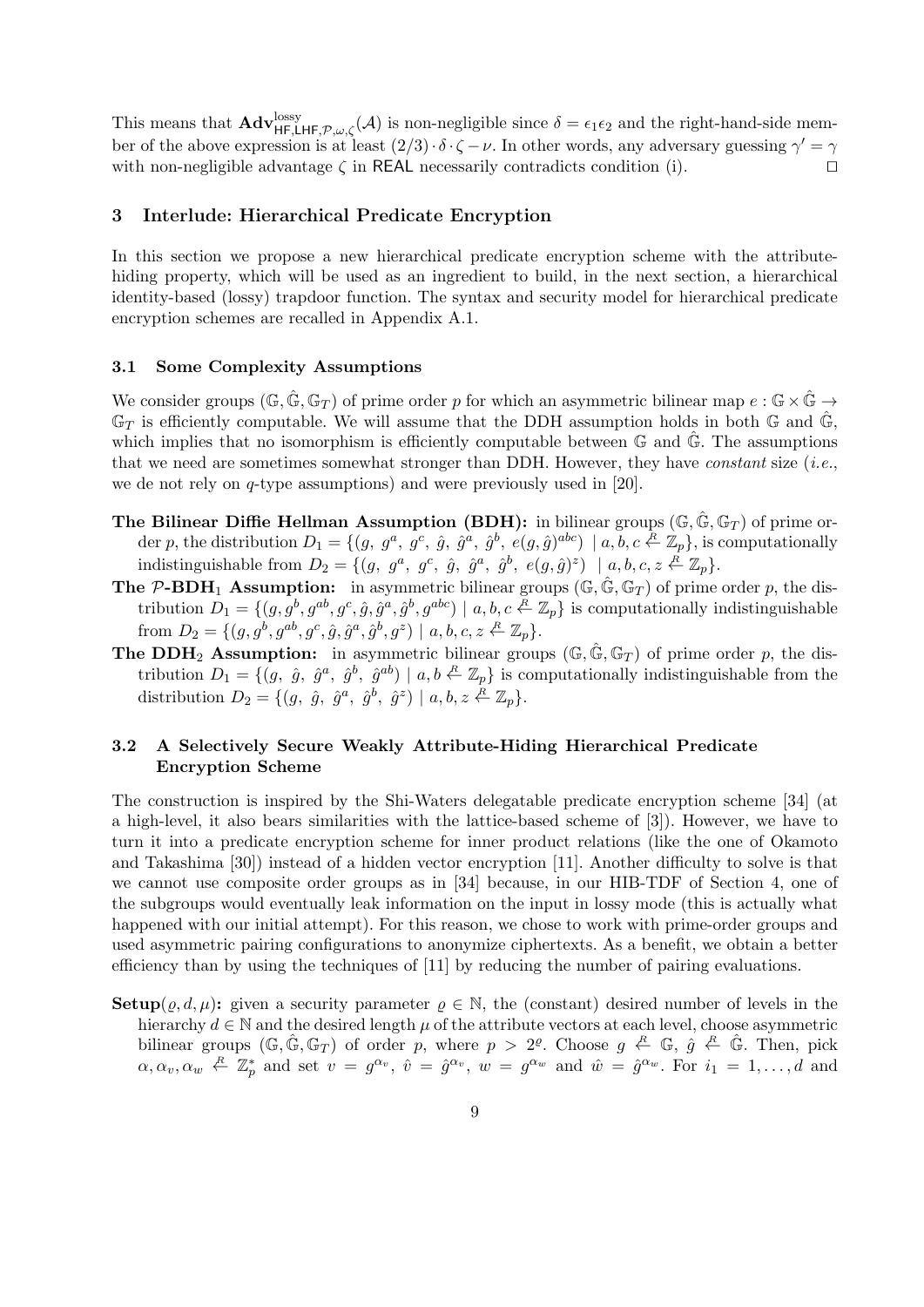$i_2 = 0, \ldots, \mu$ , choose  $\alpha_{i_1, i_2} \stackrel{R}{\leftarrow} \mathbb{Z}_p^*$  and compute  $h_{i_1, i_2} = g^{\alpha_{i_1, i_2}} \in \mathbb{G}$  and  $\hat{h}_{i_1, i_2} = \hat{g}^{\alpha_{i_1, i_2}} \in \mathbb{G}$ . The master public key is defined to be

$$
\mathsf{mpk} := \left(v, w, e(g, \hat{v})^{\alpha}, \{h_{i_1, i_2}\}_{i_1 \in \{1, \dots, d\}, i_2 \in \{0, \dots, \mu\}}\right)
$$

while the master secret key is  $\textsf{msk} := (\hat{g}, \hat{g}^{\alpha}, \hat{v}, \hat{w}, \{\hat{h}_{i_1, i_2}\}_{i_1 \in \{1, ..., d\}, i_2 \in \{0, ..., \mu\}}).$ 

**Keygen**(msk,  $(\vec{X}_1, \ldots, \vec{X}_\ell)$ ): to generate a private key for vectors  $(\vec{X}_1, \ldots, \vec{X}_\ell)$  with  $\ell \leq d$ , parse msk as  $(\hat{g}, \hat{v}, \hat{w}, \{\hat{h}_{i_1, i_2}\}_{i_1 \in \{1, ..., d\}, i_2 \in \{0, ..., \mu\}})$ . For  $i_1 = 1$  to  $\ell$ , parse  $\vec{X}_{i_1}$  as  $(x_{i_1,1}, \ldots, x_{i_1, \mu}) \in \mathbb{Z}_p^{\mu}$ . Choose  $r_w \leftarrow \mathbb{Z}_p^*$  and  $r_1, \ldots, r_\ell \leftarrow \mathbb{Z}_p^*$ , for  $i_1 \in \{1, \ldots, \ell\}$ . Then, compute the decryption component  $SK_D = (D, D_w, \{D_{i_1}\}_{i_1=1}^{\ell})$  of the key as

$$
D = \hat{g}^{\alpha} \cdot \prod_{i_1=1}^{\ell} \Big( \prod_{i_2=1}^{\mu} \hat{h}_{i_1, i_2}^{x_{i_1, i_2}} \Big)^{r_{i_1}} \cdot \hat{w}^{r_w}, \qquad D_w = \hat{v}^{r_w}, \qquad D_{i_1} = \hat{v}^{r_{i_1}}.
$$

To define the elements of its delegation component  $SK_{DL}$ 

$$
(\{K_{j,k}, L_j, L_{j,k,i_1}, L_{w,j,k}\}_{j \in \{\ell+1,\ldots,d\},\ k \in \{1,\ldots,\mu\},\ i_1 \in \{1,\ldots,\ell\}})
$$

pick  $s_j \in \mathbb{Z}_p^*, s_{j,k,i_1} \in \mathbb{Z}_p^*, s_{w,j,k} \in \mathbb{Z}_p^*$  for  $i_1 \in \{1, \ldots, \ell\}, i_2 \in \{1, \ldots, \mu\}$  and set:

$$
K_{j,k} = \prod_{i_1=1}^{\ell} \Big( \prod_{i_2=1}^{\mu} \hat{h}_{i_1, i_2}^{x_{i_1, i_2}} \Big)^{s_{j,k,i_1}} \cdot \hat{h}_{j,k}^{s_j} \cdot \hat{w}^{s_{w,j,k}}, \quad L_j = \hat{v}^{s_j}, \quad L_{j,k,i_1} = \hat{v}^{s_{j,k,i_1}}, \quad L_{w,j,k} = \hat{v}^{s_{w,j,k}}.
$$

Output the private key  $SK_{(\vec{X}_1, ..., \vec{X}_\ell)} = (SK_D, SK_{DL}).$ 

 ${\bf Delegate}(\mathsf{mpk},(\vec{X}_1,\dots,\vec{X}_\ell),SK_{(\vec{X}_1,...,\vec{X}_\ell)},\vec{X}_{\ell+1}) {\bf{:}} \text{ parse the key } SK_{(\vec{X}_1,...,\vec{X}_\ell)} \text{ as } (SK_D,SK_{DL}). \text{ Given,}$  $\vec{X}_{\ell+1} = (x_{\ell+1,1}, \ldots, x_{\ell+1,\mu}) \in \mathbb{Z}_p^{\mu}$ , do the following.

- 1. Randomize  $SK_{DL}$  by raising all its component to some  $z \stackrel{R}{\leftarrow} \mathbb{Z}_p^*$ . Call this new key  $\widehat{SK}_{DL}$ and write its elements with a hat (e.g.,  $\widehat{K}_{j,k} = K_{j,k}^z$ ).
- 2. Compute a partial decryption key

$$
K_{\ell+1} = \prod_{k=1}^{\mu} \widehat{K}_{\ell+1,k}^{x_{\ell+1,k}} = \prod_{i_1=1}^{\ell} \left( \prod_{i_2=1}^{\mu} \widehat{h}_{i_1,i_2}^{x_{i_1,i_2}} \right)^{s_{\ell+1,i_1}} \cdot \left( \prod_{k=1}^{\mu} \widehat{h}_{\ell+1,k}^{x_{\ell+1,k}} \right)^{s_{\ell+1}} \cdot \widehat{w}^{s_{w,\ell+1}}, \quad L_{\ell+1,\ell+1} = \widehat{L}_{\ell+1},
$$
  

$$
L_{\ell+1,i_1} = \prod_{k=1}^{\mu} \widehat{L}_{\ell+1,k,i_1}^{x_{\ell+1,k}} = \widehat{v}^{s_{\ell+1,i_1}} \quad \text{for} \quad i_1 \in \{1, \ldots, \ell\}, \quad L_{w,\ell+1} = \prod_{k=1}^{\mu} \widehat{L}_{w,\ell+1,k}^{x_{\ell+1,k}} = \widehat{v}^{s_{w,\ell+1}}
$$

where we define the exponents  $s_{\ell+1,i_1} = z \cdot \sum_{k=1}^{\mu} s_{\ell+1,k,i_1} \cdot x_{\ell+1,k}$  for  $i_1 \in \{1,\ldots,\ell\}$ , and  $s_{w,\ell+1} = z \cdot \sum_{k=1}^{\mu} s_{w,\ell+1,k} \cdot x_{\ell+1,k}.$ 

3. For all  $j \in \{\ell + 2, \ldots, d\}, k \in \{1, \ldots, \mu\},$  compute re-randomized versions of the partial decryption key by raising the partial decryption key to a random power  $\tau_{j,k} \stackrel{R}{\leftarrow} \mathbb{Z}_p^*$ .

$$
K_{\ell+1}^{(j,k)}=K_{\ell+1}^{\tau_{j,k}},\qquad L_{w,\ell+1}^{(j,k)}=L_{w,\ell+1}^{\tau_{j,k}},\qquad \{L_{\ell+1,i_1}^{(j,k)}=L_{\ell+1,i_1}^{\tau_{j,k}}\}_{i_1=1}^{\ell+1}.
$$

These values will be used to compute the delegation component of the new key at step 5.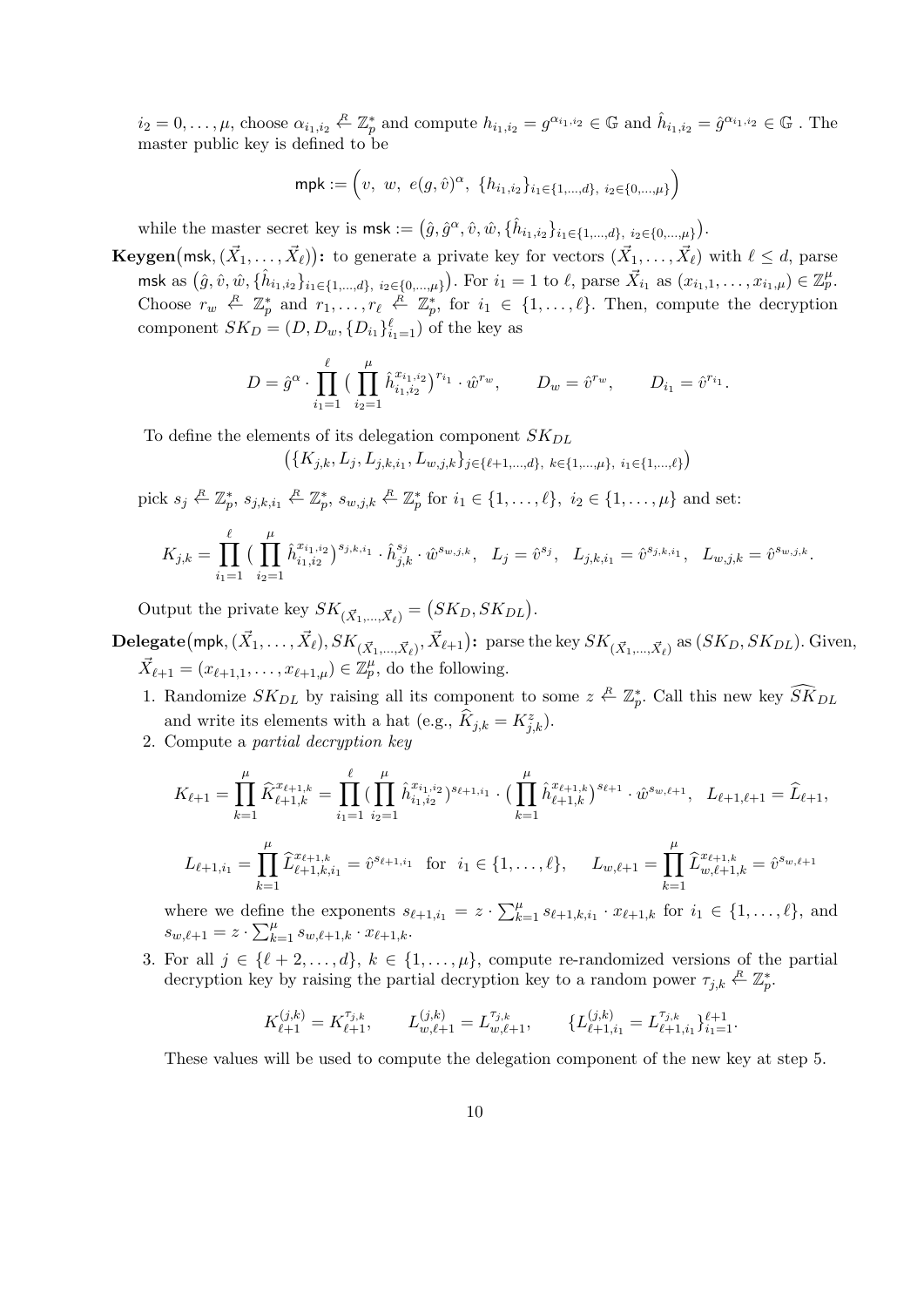- 4. Compute a decryption component  $SK'_D = (D', D'_w, \{D'_{i_1}\}_{i_1=1}^{\ell+1})$  for the delegated key by setting  $D' = D \cdot K_{\ell+1}$ ,  $D'_w = D_w \cdot L_{w,\ell+1}$ . Then, define  $D'_{\ell+1} = L_{\ell+1,\ell+1}$  and, for each  $i_1 \in \{1, ..., \ell\}$ , set  $D'_{i_1} = D_{i_1} \cdot L_{\ell+1, i_1}$ .
- 5. Compute a delegation component for the delegated key. For each  $j \in \{\ell + 2, \ldots, d\}$ , set  $L'_j = \widehat{L}_j$ . Then, for  $k = 1$  to  $\mu$  and  $i_1 = 1$  to  $\ell + 1$ , set

$$
K'_{j,k} = \widehat{K}_{j,k} \cdot K_{\ell+1}^{(j,k)}, \quad L'_{w,j,k} = \widehat{L}_{w,j,k} \cdot L_{w,\ell+1}^{(j,k)} \quad L'_{j,k,i_1} = \widehat{L}_{j,k,i_1} \cdot L_{\ell+1,i_1}^{(j,k)},
$$

where  $\widehat{L}_{j,k,\ell+1} = 1$  for all  $j, k$ . The new delegation component  $SK_{DL}'$  is

$$
\left(\{K_{j,k}',L_j',L_{j,k,i_1}',L_{w,j,k}'\}_{j\in\{\ell+2,\ldots,d\},\ k\in\{1,\ldots,\mu\},\ i_1\in\{1,\ldots,\ell\}}\right)
$$

Return the delegated private key  $SK_{(\vec{X}_1, ..., \vec{X}_{\ell+1})} = (SK'_D, SK'_{DL})$ .

# **Encrypt**(mpk,  $(\vec{Y}_1, \ldots, \vec{Y}_\kappa), M$ ): given mpk, a plaintext  $M \in \mathbb{G}_T$  as well as a hierarchy of vectors  $\vec{Y}_1 = (y_{1,1}, \ldots, y_{1,\mu}), \ldots, \vec{Y}_\kappa = (y_{\kappa,1}, \ldots, y_{\kappa,\mu}),$  choose  $s \stackrel{R}{\leftarrow} \mathbb{Z}_p^*$  and compute

$$
C_0 = M \cdot e(g, \hat{v})^{\alpha \cdot s}, \qquad C_v = v^s, \qquad C_w = w^s, \qquad \{C_{i_1, i_2} = (h_{i_1, 0}^{y_{i_1, i_2}} \cdot h_{i_1, i_2})^s\}_{i_1 \in \{1, \dots, \kappa\}, i_2 \in \{1, \dots, \mu\}},
$$

The ciphertext is  $C = (C_0, C_v, C_w, \{C_{i_1,i_2}\}_{i_1 \in \{1,\dots,\kappa\}, i_2 \in \{1,\dots,\mu\}}).$ 

 $\mathbf{Decrypt}\big(\mathsf{mpk}, (\vec{X}_1, \dots, \vec{X}_{\ell}), SK_{(\vec{X}_1, \dots, \vec{X}_{\ell})}, C \big) \mathbf{:} \ \ \text{parse the private key } SK_{(\vec{X}_1, \dots, \vec{X}_{\ell})} \ \text{as} \ \big(SK_D, SK_{DL}\big),$ where  $SK_D = (D, D_w, \{D_{i_1}\}_{i_1=1}^{\ell})$  and the ciphertext  $C$  as  $(C_0, C_v, C_w, \{C_{i_1,i_2}\}_{i_1 \in \{1,...,K\}, i_2 \in \{1,...,\mu\}})$ .

- 1. For each  $i_1 \in \{1, ..., \ell\}$ , compute  $C_{i_1} = \prod_{i_2=1}^{\mu} C_{i_1, i_2}^{x_{i_1, i_2}}$  $\bar{h}^{x_{i_1,i_2}}_{i_1,i_2} = \big(h^{\vec{X}_{i_1}\cdot \vec{Y}_{i_1}}_{i_1,0}\cdot \prod_{i_2=1}^{\mu} h^{x_{i_1,i_2}}_{i_1,i_2}$  $\frac{x_{i_1,i_2}}{x_{1,i_2}}$ ,
- 2. Return M if  $M = C_0 \cdot e(C_v, D)^{-1} \cdot e(C_w, D_w) \cdot \prod_{i=1}^{\ell} e(C_{i_1}, D_{i_1})$  is in the appropriate subspace<sup>7</sup> of  $\mathbb{G}_T$ . Otherwise, return  $\perp$ .

We show that our scheme is correct in Appendix A.2. Our HIB-TDF uses the predicate-only variant of the above scheme, obtained by discarding the ciphertext component  $C_0$  (which contains the payload) and the factor  $\hat{g}^{\alpha}$  from the private key component D.

We remark that the number of pairing evaluations only depends on the depth  $\ell$  of the predicate  $(\vec{X}_1,\ldots,\vec{X}_\ell)$  encoded in the private key and not on the dimension  $\mu$  of vectors at each level. Except a recent fully secure construction [31], all previous schemes required  $O(\ell \cdot \mu)$  pairing evaluations to decrypt. In our HIB-TDF of Section 4, this will make it possible to invert a function admitting *n*-bit inputs by computing  $O(\ell \cdot n)$  pairings, instead of  $O(\ell \cdot n \cdot \mu)$ .

The new HPE scheme is selectively weakly attribute-hiding under the BDH,  $\mathcal{P}\text{-}BDH_1$  and  $DDH_2$ assumptions, as established by Theorem 2. The security of its predicate-only variant (which is the one used as a key ingredient in the design of our HIB-TDF) relies only on the latter two assumptions.

**Theorem 2.** The HPE scheme is selectively weakly attribute-hiding (in the sense of Definition 2) in Appendix A.1) if the BDH,  $P$ -BDH<sub>1</sub> and DDH<sub>2</sub> assumptions hold in  $(\mathbb{G}, \mathbb{G}, \mathbb{G}_T)$ . (The proof is given in Appendix A.3).

<sup>&</sup>lt;sup>7</sup> As in [11, 28], the plaintext space is restricted to have a size much smaller than  $|\mathbb{G}_T|$  to make sure that the decryption algorithm returns  $\perp$  if an unauthorized key is used to decrypt.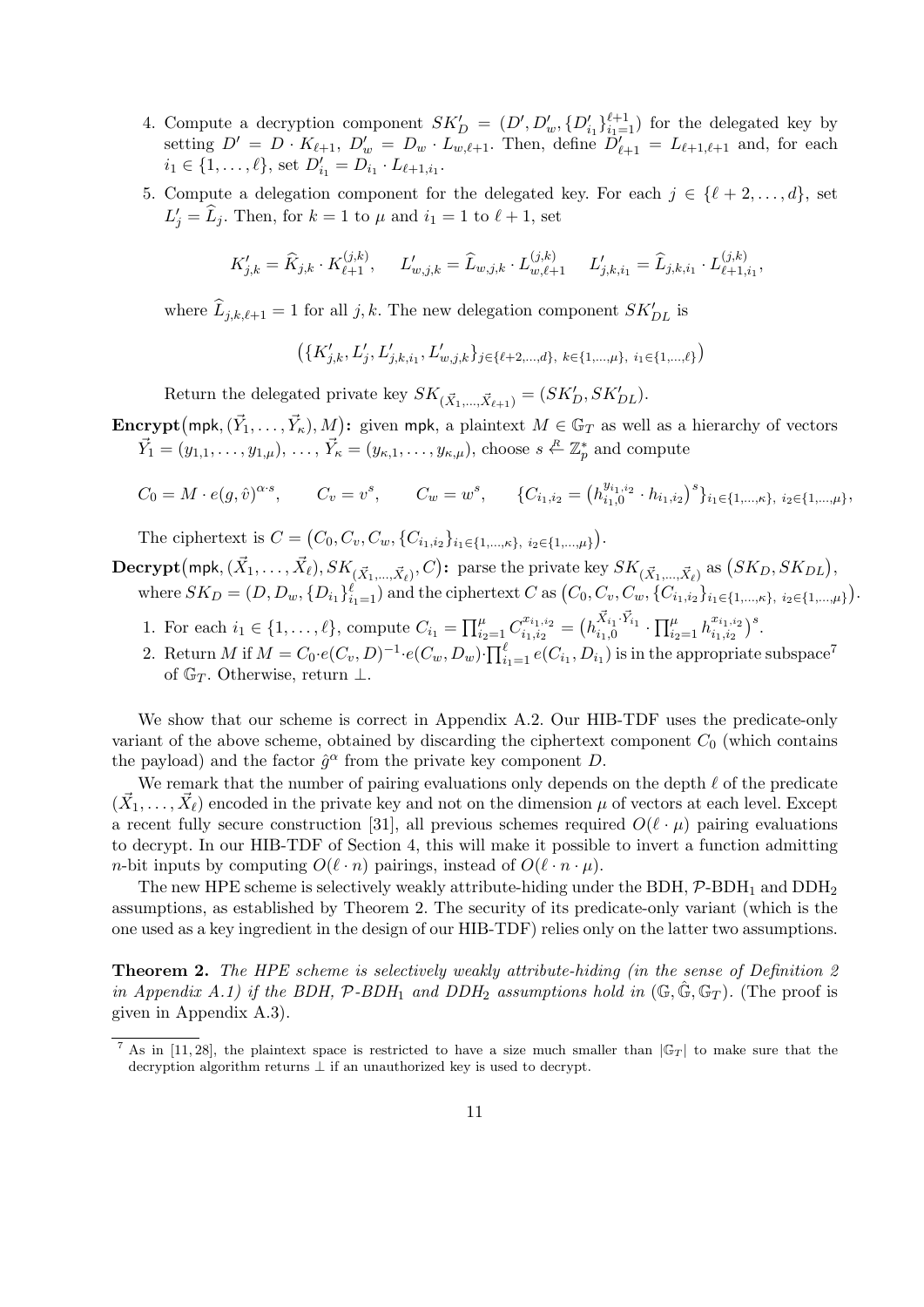## 4 A Hierarchical Identity-Based (Lossy) Trapdoor Function

From the HPE scheme of Section 3.2, our lossy function is obtained by including a  $n \times n$  matrix of HPE ciphertexts in the master public parameters. As in the DDH-based function of [32], each row of the matrix is associated with an encryption exponent, which is re-used throughout the entire row. Each column corresponds to a different set of public parameters in the HPE system.

The HIB-TDF that we construct is actually an extended HIB-TDF, and so the master key generation protocol takes an auxiliary input. Depending on the value of this auxiliary input, we obtain the trapdoor (injective) function or a partially lossy function, used in the security proofs. Actually, all HPE ciphertexts in the above-mentioned matrix correspond to different hierarchical vectors  $(\mathbf{y}_1,\ldots,\mathbf{y}_d)\in\mathbb{Z}_p^{d\cdot\mu}$ , depending on the auxiliary input. The selective weak attribute-hiding property of the HPE scheme guarantees that the two setups are computationally indistinguishable.

In order to evaluate a function for some hierarchical identity  $id = (id_1, \ldots, id_\ell)$ , the first step of the evaluation algorithm computes a transformation on HPE ciphertexts so as to obtain a matrix of HIBE ciphertexts. During this transformation, a set of inner products  $\{\langle y_{i_1}, id_{i_1}\rangle\}_{i_1=1}^{\ell}$ is calculated in the exponent in the diagonal entries of the matrix. The transformation provides a  $n \times n$  matrix (8) of anonymous HIBE ciphertexts that are always well-formed in non-diagonal entries. As for diagonal entries, they contain "perturbed" HIBE ciphertexts: at each level, one ciphertext component contains a perturbation factor of the form  $\langle y_{i_1}, id_{i_1} \rangle$ . In this matrix of HIBE ciphertexts, random encryption exponents are again re-used in all positions at each row.

The function evaluation is then carried out as in [32], by computing a matrix-vector product in the exponent and taking advantage of homomorphic properties of the HIBE scheme over the randomness space. The function output can be seen as a set of  $n$  anonymous HIBE ciphertexts – one for each input bit – which are well-formed ciphertexts if and only if the corresponding input bit is 0 (*i.e.*, if and only if the perturbation factors  ${\langle \mathbf{y}_{i_1}, \mathsf{id}_{i_1} \rangle \}_{i_1=1}^{\ell}$  are left out when computing the matrix-vector product in the exponent). The function is thus inverted by testing the well-formedness of each HIBE ciphertext using the private key.

#### 4.1 Description

**HF.Setup**( $\varrho, d, n, \mu$ ): given a security parameter  $\rho \in \mathbb{N}$ , the (constant) desired number of levels in the hierarchy  $d \in \mathbb{N}$  and integers  $\mu, n \in \text{poly}(\rho)$  specifying the length of identities and that of function inputs, respectively, choose asymmetric bilinear groups  $(\mathbb{G}, \hat{\mathbb{G}}, \mathbb{G}_T)$  of prime order  $p>2^\varrho$ . Define  $\mathsf{InpSp}=\{0,1\}^n,$   $\Sigma_{\mathsf{ID}}=\{(1,\mathbf{x}):\mathbf{x}\in\mathbb{Z}_p^{\mu-1}\},$   $\mathsf{IdSp}=\Sigma_{\mathsf{ID}}^{(\le d)}$  and  $\mathsf{AuxSp}=\mathbb{Z}_p^{d^2\mu}.$  The public parameters are  $\mathsf{pms} = \bigl(p, (\mathbb{G}, \hat{\mathbb{G}}, \mathbb{G}_T), d, n, \mu, \mathsf{InpSp}, \mathsf{IdSp}, \mathsf{AuxSp}\bigr).$ 

Since HF is an extended HIB-TDF, the master key generation algorithm of our HIB-TDF receives an auxiliary input  $y \in \mathsf{AuxSp}$ . Here, it is seen as a concatenation of d row vectors  $y_1, \ldots, y_d \in \mathbb{Z}_p^{\mu}$ .

**HF.MKg**(pms, y): parse the auxiliary input as  $\mathbf{y} = [\mathbf{y}_1 | \dots | \mathbf{y}_d] \in \mathbb{Z}_p^{d^l \mu}$ , and proceed as follows.

1. Choose  $\alpha_v \leftarrow \mathbb{Z}_p^*, \ \alpha_w \leftarrow (\mathbb{Z}_p^*)^n$ , and  $\alpha_h \leftarrow (\mathbb{Z}_p^*)^{d \times (\mu+1) \times n}$ . Define  $v = g^{\alpha_v}, \ \hat{v} = \hat{g}^{\alpha_v}$ ,  $\mathbf{w} = g^{\alpha_w} \in \mathbb{G}^n$  and  $\hat{\mathbf{w}} = \hat{g}^{\alpha_w} \in \hat{\mathbb{G}}^n$ . Likewise, set up vectors  $\mathbf{h} = g^{\alpha_h} \in \mathbb{G}^{d \times (\mu+1) \times n}$ and  $\hat{\mathbf{h}} = \hat{g}^{\alpha_h} \in \hat{\mathbb{G}}^{d \times (\mu+1) \times n}$ . Define

$$
\mathsf{PP}_{core} := \left(v, \ \{\mathbf{w}[l_1]\}_{l_1=1}^n, \ \{\mathbf{h}[i_1, i_2, l_1]\}_{i_1 \in \{1, \dots, d\}, i_2 \in \{0, \dots, \mu\}, \ l_1 \in \{1, \dots, n\}}\right)
$$

2. For  $i_1 = 1$  to d, parse  $\mathbf{y}_{i_1}$  as  $(\mathbf{y}_{i_1}[1], \ldots, \mathbf{y}_{i_1}[\mu]) \in \mathbb{Z}_p^{\mu}$ . For  $l_2 = 1$  to n, do the following.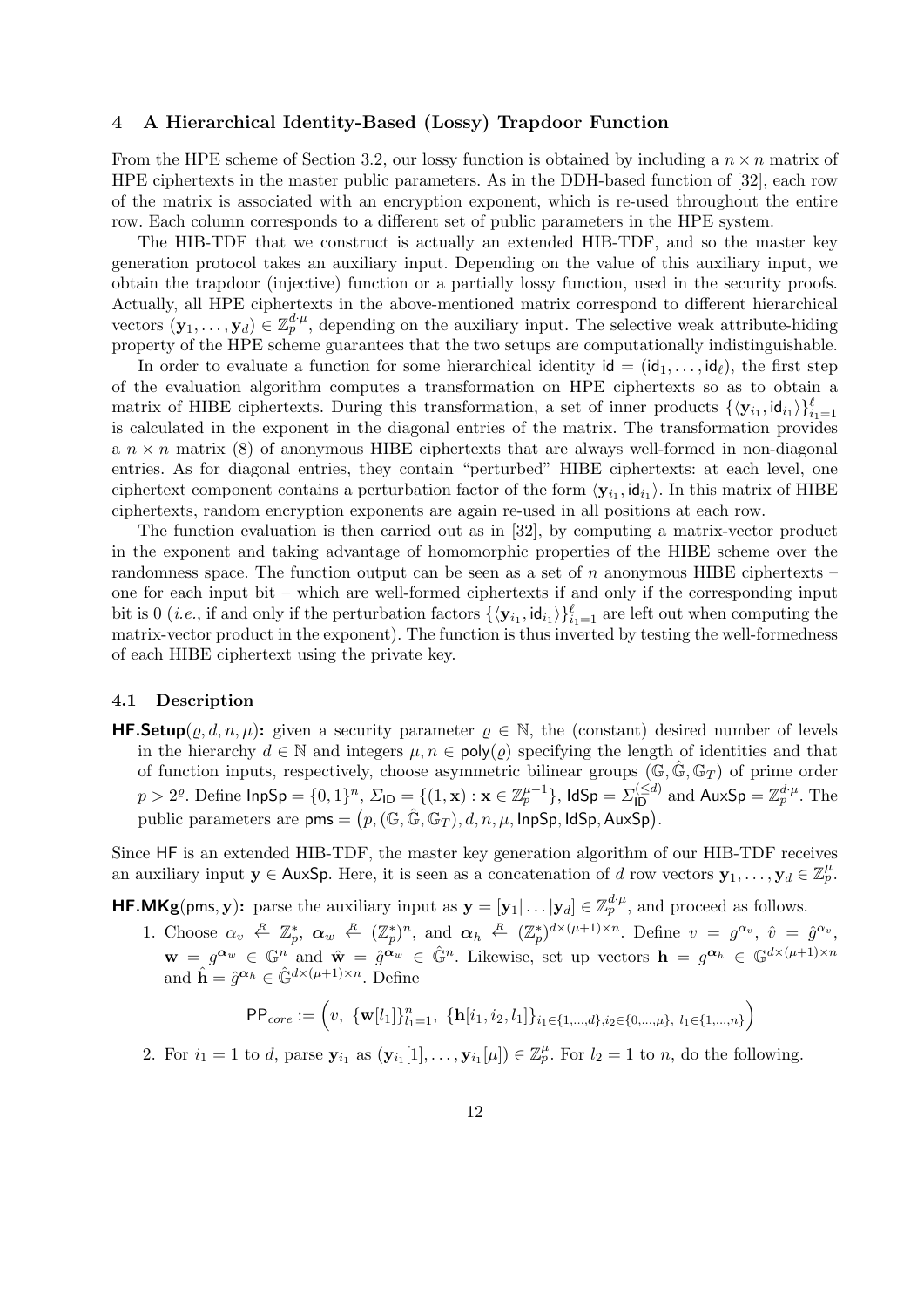a. Choose  $\mathbf{s}[l_2] \stackrel{R}{\leftarrow} \mathbb{Z}_p^*$  and compute  $\mathbf{J}[l_2] = v^{\mathbf{s}[l_2]}$  as well as

$$
\mathbf{C}_w[l_2, l_1] = \mathbf{w}[l_1]^{\mathbf{s}[l_2]}, \quad \mathbf{C}[i_1, i_2, l_2, l_1] = \left(\mathbf{h}[i_1, 0, l_1]^{\mathbf{y}_{i_1}[i_2] \cdot \Delta(l_2, l_1)} \cdot \mathbf{h}[i_1, i_2, l_1]\right)^{\mathbf{s}[l_2]}
$$

for each  $i_1 \in \{1, \ldots, d\}, i_2 \in \{1, \ldots, \mu\}, i_1 \in \{1, \ldots, n\}.$ 

b. Define a  $n \times n$  matrix  $\{CT[l_2, l_1]\}_{l_2, l_1 \in \{1,\ldots,n\}}$  of HPE ciphertexts

$$
\mathbf{CT}[l_2, l_1] = (\mathbf{J}[l_2], \mathbf{C}_w[l_2, l_1], \{\mathbf{C}[i_1, i_2, l_2, l_1]\}_{i_1 \in \{1, \dots, d\}, i_2 \in \{1, \dots, \mu\}}). \tag{6}
$$

The master public key consists of  $mpk := (PP_{core}, \{CT[l_2, l_1]\}_{l_2, l_1 \in \{1,...,n\}})$  while the master secret key is msk :=  $(\hat{v}, \hat{\mathbf{w}}, \hat{\mathbf{h}})$ . For each  $l_1 \in \{1, ..., n\}$ , it will be convenient to view (PP<sub>core</sub>, msk) as a vector of HPE master key pairs (mpk[l<sub>1</sub>], msk[l<sub>1</sub>]), with

$$
\begin{aligned} \mathsf{mpk}[l_1] &= \left( v, \mathbf{w}[l_1], \{ \mathbf{h}[i_1, i_2, l_1] \}_{i_1 \in \{1, \dots, d\}, i_2 \in \{0, \dots, \mu\}} \right) \\ \mathsf{msk}[l_1] &= \left( \hat{v}, \hat{\mathbf{w}}[l_1], \{ \hat{\mathbf{h}}[i_1, i_2, l_1] \}_{i_1 \in \{1, \dots, d\}, i_2 \in \{0, \dots, \mu\}} \right). \end{aligned}
$$

**HF.Kg**(pms, msk,  $(id_1, \ldots, id_\ell)$ ): to generate a key for an identity  $(id_1, \ldots, id_\ell) \in IdSp$ , parse msk as  $(\hat{v}, \hat{\mathbf{w}}, \hat{\mathbf{h}})$  and  $\mathsf{id}_{i_1}$  as  $\mathsf{id}_{i_1}[1] \dots \mathsf{id}_{i_1}[\mu]$  for  $i_1 = 1$  to  $\ell$ . Choose  $\mathbf{r}_w, \mathbf{r}_1, \dots, \mathbf{r}_\ell \stackrel{R}{\leftarrow} (\mathbb{Z}_p^*)^n$ . For each  $l_1 \in \{1, \ldots, n\}$ , compute the decryption component  $\mathbf{SK}_D = (\mathbf{D}, \mathbf{D}_w, {\{\mathbf{D}_{i_1}\}}_{i_1=1}^{\ell})$  of the key as

$$
\mathbf{D}[l_1] = \prod_{i_1=1}^{\ell} \big( \prod_{i_2=1}^{\mu} \hat{\mathbf{h}}[i_1, i_2, l_1]^{\mathsf{id}_{i_1}[i_2]} \big)^{\mathbf{r}_{i_1}[l_1]} \cdot \hat{\mathbf{w}}[l_1]^{\mathbf{r}_w[l_1]}, \ \mathbf{D}_w[l_1] = \hat{v}^{\mathbf{r}_w[l_1]}, \ \mathbf{D}_{i_1}[l_1] = \hat{v}^{\mathbf{r}_{i_1}[l_1]} \tag{7}
$$

and the delegation component  $\mathbf{SK}_{DL} = (\{\mathbf{K}[j,k,l_1]\}_{j,k,l_1}, \{\mathbf{L}[j,l_1]\}_{j,l_1}, \{\mathbf{L}[j,k,i_1,l_1]\}_{j,k,i_1,l_1},\$  $\{\mathbf L_w[j,k,l_1]\}_{j,k,l_1}$ , with  $j \in \{\ell+1,\ldots,d\}, k \in \{1,\ldots,\mu\}$  and  $i_1 \in \{1,\ldots,\ell\}$  as

$$
\mathbf{K}[j,k,l_1] = \prod_{i_1=1}^{\ell} \Big( \prod_{i_2=1}^{\mu} \hat{\mathbf{h}}[i_1, i_2, l_1]^{\mathsf{id}_{i_1}[i_2]} \Big)^{\mathbf{s}[j,k,i_1,l_1]} \cdot \hat{\mathbf{h}}[j,k,l_1]^{\mathbf{s}'[j,l_1]} \cdot \hat{\mathbf{w}}[l_1]^{\mathbf{s}_w[j,k,l_1]},
$$
  

$$
\mathbf{L}[j,l_1] = \hat{v}^{\mathbf{s}'[j,l_1]}, \qquad \mathbf{L}[j,k,i_1,l_1] = \hat{v}^{\mathbf{s}[j,k,i_1,l_1]} \quad \text{and } \mathbf{L}_w[j,k,l_1] = \hat{v}^{\mathbf{s}_w[j,k,l_1]}.
$$

Output  $\mathbf{SK}_{(\mathsf{id}_1,\dots,\mathsf{id}_\ell)} = (\mathbf{SK}_D, \mathbf{SK}_{DL}).$ 

- $HF.Del(pms, mpk, (id_1, \ldots, id_\ell), SK_{(id_1,\ldots, id_\ell)}, id_{\ell+1})$ : parse  $\mathbf{SK}_{(id_1,\ldots, id_\ell)}$  as a HF private key of the form  $(\mathbf{SK}_D, \mathbf{SK}_{DL})$ , and  $\mathsf{id}_{\ell+1}$  as a string  $\mathsf{id}_{\ell+1}[1] \dots \mathsf{id}_{\ell+1}[\mu] \in \Sigma_{\mathsf{ID}}$ .
	- 1. For  $l_1 = 1$  to n, define  $\ell$ -th level HPE keys  $\mathbf{SK}_{(id_1,...,id_\ell)}[l_1] = (\mathbf{SK}_D[l_1], \mathbf{SK}_{DL}[l_1])$  where

$$
\mathbf{SK}_D[l_1] = (\mathbf{D}[l_1], \mathbf{D}_w[l_1], \{\mathbf{D}_{i_1}[l_1]\}_{i_1=1}^{\ell})
$$
  
\n
$$
\mathbf{SK}_{DL}[l_1] = (\{\mathbf{K}[j,k,l_1]\}_{j,k}, \{\mathbf{L}[j,l_1]\}_j, \{\mathbf{L}[j,k,i_1,l_1]\}_{j,k,i_1}, \{\mathbf{L}_w[j,k,l_1]\}_{j,k}).
$$

2. For  $l_1 = 1$  to n, run **Delegate**(mpk[ $l_1$ ], (id<sub>1</sub>,...,id<sub> $l$ </sub>), **SK**<sub>(id<sub>1</sub>,...,id<sub> $l$ </sub>)[ $l_1$ ], id<sub> $l+1$ </sub>) (as specified in</sub> Section 3.2) to get  $\mathbf{SK}_{(\mathsf{id}_1,\dots,\mathsf{id}_\ell,\mathsf{id}_{\ell+1})}[l_1] = (\mathbf{SK}_D'[l_1], \mathbf{SK}_{DL}'[l_1]).$ 

Finally return  $\{SK_{(\mathsf{id}_1,\ldots,\mathsf{id}_\ell,\mathsf{id}_{\ell+1})}[l_1]\}_{l_1=1}^n$ .

**HF. Eval** (pms, mpk,  $(id_1, ..., id_\ell), X$ ): Given a *n*-bit input  $X = x_1 ... x_n \in \{0, 1\}^n$ , for  $i_1 = 1$  to  $\ell$ , parse  $\mathsf{id}_{i_1}$  as  $\mathsf{id}_{i_1}[1] \dots \mathsf{id}_{i_1}[\mu]$ . For  $l_1 = 1$  to n, do the following.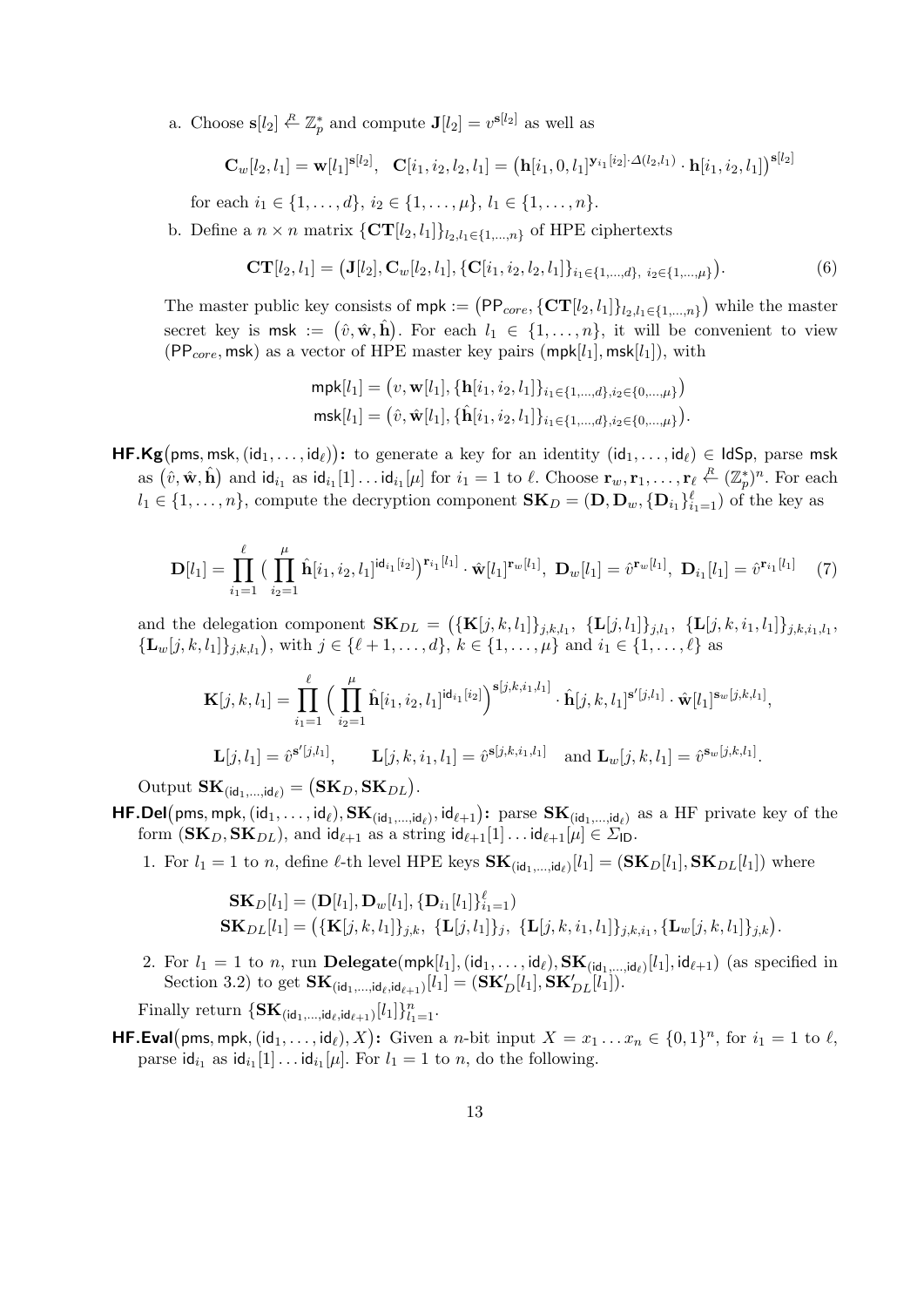1. For each  $l_2 \in \{1, \ldots, n\}$ , compute modified HPE ciphertexts by defining

$$
\mathbf{C}_{\mathsf{id}}[i_1,l_2,l_1] = \prod_{i_2=1}^{\mu} \mathbf{C}[i_1,i_2,l_2,l_1]^{\mathsf{id}_{i_1}[i_2]} = \left(\mathbf{h}[i_1,0,l_1]^{\langle \mathbf{y}_{i_1},\mathsf{id}_{i_1} \rangle \cdot \Delta(l_2,l_1)} \cdot \prod_{i_2=1}^{\mu} \mathbf{h}[i_1,i_2,l_1]^{\mathsf{id}_{i_1}[i_2]}\right)^{\mathbf{s}[l_2]}
$$

for each  $i_1 \in \{1, \ldots, \ell\}, l_1, l_2 \in \{1, \ldots, n\}.$  The modified ciphertexts are

$$
CT_{\mathsf{id}}[l_2, l_1] = (\mathbf{J}[l_2], \{CT_{\mathsf{id}}[i_1, l_2, l_1]\}_{i_1=1}^{\ell}) \in \mathbb{G}^{\ell+1}.
$$
 (8)

The resulting  $\{CT_{id}[l_2, l_1]\}_{l_2, l_1\in\{1,\ldots,n\}}$  thus form a  $n \times n$  matrix of anonymous HIBE ciphertexts for the identity  $id = (id_1, \ldots, id_\ell).$ 

2. Compute  $C_{\mathsf{id},v} = \prod_{l_2=1}^n \mathbf{J}[l_2]^{x_{l_2}} = v^{\langle \mathbf{s},X \rangle}, \mathbf{CT}_{\mathsf{id},w}[l_1] = \prod_{l_2=1}^n \mathbf{C}_w[l_2, l_1]^{x_{l_2}} = \mathbf{w}[l_1]^{\langle s,X\rangle}$  and

$$
\mathbf{CT}_{\mathsf{id}}[i_1, l_1] = \prod_{l_2=1}^n \mathbf{C}_{\mathsf{id}}[i_1, l_2, l_1]^{x_{l_2}} = \mathbf{h}[i_1, 0, l_1]^{s[l_1] \cdot x_{l_1} \cdot \langle \mathbf{y}_{i_1}, \mathsf{id}_{i_1} \rangle} \cdot \left(\prod_{i_2=1}^\mu \mathbf{h}[i_1, i_2, l_1]^{\mathsf{id}_{i_1}[i_2]}\right)^{\langle \mathbf{s}, X \rangle} \tag{9}
$$

Then, output  $C = (C_{\mathsf{id},v}, {\{\mathbf{CT}_{\mathsf{id},w}[l_1]\}}_{l_1=1}^n, {\{\mathbf{CT}_{\mathsf{id}}[i_1, l_1]\}}_{i_1 \in \{1,...,\ell\}, l_1 \in \{1,...,n\}}) \in \mathbb{G}^{n+1+n \times \ell}$  $(10)$ 

**HF.Inv**(pms, mpk,  $(id_1, \ldots, id_\ell), \mathbf{SK}_{(id_1, \ldots, id_\ell)}, C)$ : parse the decryption component  $\mathbf{SK}_D$  of the private key as a tuple of the form  $(D, D_w, D_{\bar{w}}, \{D_{i_1}\}_{i_1=1}^{\ell})$  and the output C as per (10). Then, for  $l_1 = 1$  to n, set  $x_{l_1} = 0$  if

$$
e(C_{\mathsf{id},v},\mathbf{D}[l_1]) \cdot e(\mathbf{CT}_{\mathsf{id},w}[l_1],\mathbf{D}_w[l_1])^{-1} \cdot \prod_{i_1=1}^{\ell} e(\mathbf{CT}_{\mathsf{id}}[i_1,l_1],\mathbf{D}_{i_1}[l_1])^{-1} = 1_{\mathbb{G}_T}.
$$
 (11)

Otherwise, set  $x_{l_1} = 1$ . Eventually, return  $X = x_1 \dots x_n \in \{0, 1\}^n$ .

From (9), we notice that, with overwhelming probability, if there exists some  $i_1 \in \{1, \ldots, d\}$  such that  $\langle \mathbf{y}_{i_1}, \mathbf{id}_{i_1} \rangle \neq 0$ , relation (11) is satisfied if and only if  $x_{l_1} = 0$ . Indeed, in this case, the output  $(10)$  is distributed as a vector of n Boneh-Boyen HIBE ciphertexts (in their anonymous variant considered in [20]). These ciphertexts correspond to the same encryption exponent  $\langle s, X \rangle$  and are generated under n distinct master public keys sharing the same component  $v \in \mathbb{G}$ .

When the function is implemented in injective mode, the auxiliary input consists of a vector  $\mathbf{y}^{(0)} = [(1,0,\ldots,0)|\ldots|(1,0,\ldots,0)] \in \mathbb{Z}_p^{d\cdot\mu}$ . Since  $\mathsf{id}_{i_1}[1] = 1$  for each  $i_1$ , this guarantees injectivity since  $\langle y_{i_1}^{(0)} \rangle$  $\langle u_1^{\{0\}}, \mathsf{id}_{i_1} \rangle \neq 0$  for each  $i_1$ . In the partially lossy mode, we have  $\langle y_{i_1}, \mathsf{id}_{i_1} \rangle = 0$  for each  $i_1 \in \{1, \ldots, \ell\}$  with non-negligible probability, which leads to high non-injectivity.

#### 4.2 Security Analysis

To analyze the security of the scheme (w.r.t. the new definition, in Section 2.1), in both the adaptive and the selective cases, we define two experiments,  $RL_0$  and  $RL_n$ . In both of them, HF. Setup is run and the public parameters are given to the adversary  $A$ . Algorithm  $HF.MKg$  is run with auxiliary  $\text{input } \mathbf{y}^{(0)} = [(1,0,\ldots,0)|\ldots|(1,0,\ldots,0)] \text{ in } RL_0\text{, and auxiliary input } \mathbf{y}^{(1)} = [\mathbf{y}_1^{(1)}]$  $|\mathbf{y}_1^{(1)}| \ldots |\mathbf{y}_d^{(1)}$  $\left[\begin{smallmatrix} 1 & 1 \\ d & \end{smallmatrix}\right]$  in  $RL_n$ , where  $y^{(1)}$  is produced by an auxiliary input generator  $\mathsf{Aux}(\mathsf{id})$  taking as input a special hierarchical identity  $id = (id_1, \ldots, id_\ell)$ . The master public key mpk is given to the A. A can request secret keys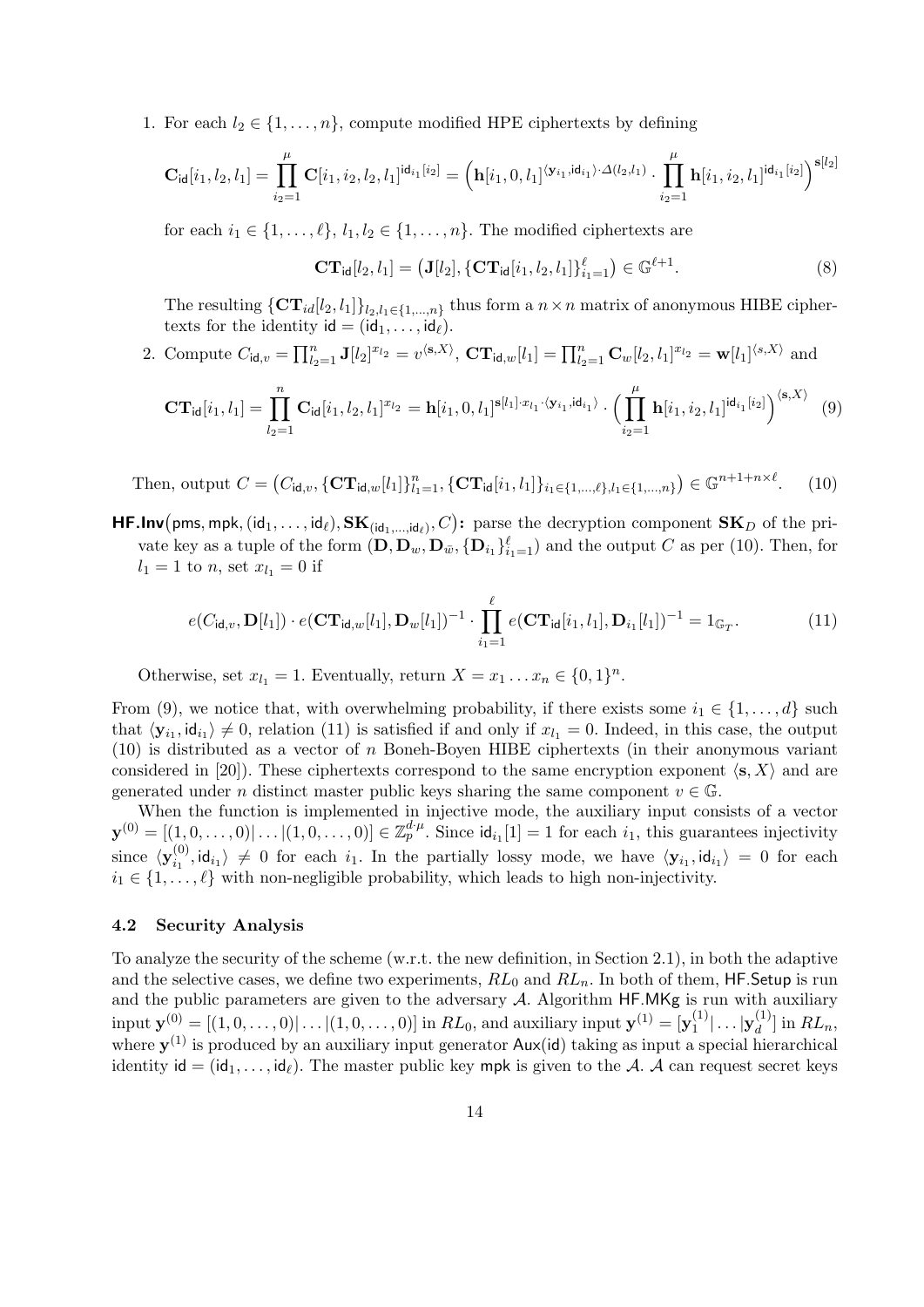for identities id, which will be answered using HF.Kg and HF.Del and will be added to IS, initialized to  $IS = \{\emptyset\}$ . Also, A will output a hierarchical identity id<sup>\*</sup>. Finally, A will output a guess  $d_{\mathcal{A}}$ . Both in  $RL_0$  and  $RL_n$ , the experiment will halt and output  $d' = 0$  if: a) for any  $id = (id_1, \ldots, id_\ell) \in IS$ we have that  $\langle y_i^{(1)} \rangle$  $\langle i_1^{(1)}, \mathsf{id}_{i_1} \rangle = 0$  for each  $i_1 \in \{1, ..., \ell\}$ , or b) if  $\langle y_{i_1}^{(1)} \rangle$  $\vec{a}_{i_1}^{(1)}, \vec{a}_{i_1}^* \rangle \neq 0$  for some  $i_1 \in \{1, \ldots, \ell^* \}.$ If the experiment has not aborted, it will output the bit  $d' = d_A$ . The result in the following lemma will be used to prove that  $HF$  enjoys partial lossiness.

**Lemma 1.** Under the  $P$ -BDH<sub>1</sub> and DDH<sub>2</sub> assumptions, the experiments  $RL_0$  and  $RL_n$  return 1 with nearly identical probabilities. Namely, there exist PPT algorithms  $B_1$  and  $B_2$  such that

 $|\Pr[RL_0 \Rightarrow 1] - \Pr[RL_n \Rightarrow 1]| \leq n \cdot ((d \cdot \mu + 1) \cdot \mathbf{Adv}^{\mathcal{P}\text{-BDH}_1}(\mathcal{B}_1) + q \cdot \mathbf{Adv}^{\mathcal{P}\text{-DDH}_2}(\mathcal{B}_2)),$ 

where q is the number of "Reveal-key" queries made by  $\mathcal{A}$ . (The proof is in Appendix B.1).

Adaptive-id Security. The details on the security analysis of HF with respect to selective adversaries are given in Appendix B.2. For adaptive security we consider our construction of HF with a restricted identity space, namely taking  $\Sigma_{ID} = \{(1, \mathbf{x}) : \mathbf{x} \in \{0, 1\}^{\mu-1}\}\.$  Define a sibling LHF with AuxSp =  $\mathbb{Z}_p^{\mu d}$ , where the auxiliary input  $\mathbf{y}^{(1)} = [\mathbf{y}_1^{(1)}]$  $|\mathbf{y}_1^{(1)}| \ldots |\mathbf{y}_d^{(1)}$  $\binom{1}{d}$ , for any  $i_1$  from 1 to d, is defined as

$$
y'_{i_1} \stackrel{R}{\leftarrow} \{0, \ldots, 2q-1\}, \xi_{i_1} \stackrel{R}{\leftarrow} \{0, \ldots, \mu+1\}, \mathbf{y}_{i_1}^{(1)}[1] = y'_{i_1} - 2\xi_{i_1}q, \{\mathbf{y}_{i_1}^{(1)}[i] \stackrel{R}{\leftarrow} \{0, \ldots, 2q-1\}\}_{i=2}^{\mu}.
$$

The pre-output stage  $P$  associated to the scheme HF in the adaptive case will be the artificial abort used in [36]: if IS is the set of queried identities (only taking into account "Reveal key" queries) and  $\mathsf{id}^*$  is the challenge identity, let  $E(IS, \mathsf{id}^*)$  be the event that the REAL or the LOSSY experiments set  $d_1$  to be 1, and let  $\eta(IS, id^*) = \Pr[E(IS, id^*)]$ . We prove in Appendix B.3:

Lemma 2.  $\eta_{low}=1/\left(2\cdot(2q\mu)^d\right)\leq \eta(I S, \mathsf{id}^\star)$ 

P computes an approximation  $\eta'(IS, id^*)$  of  $\eta(IS, id^*)$ , by using  $O(\zeta^{-2}\ln(\zeta^{-1})\eta_{low}^{-1}\ln(\eta_{low}^{-1}))$ samples, for a non-negligible  $\zeta$ , which is part of the input to P. If  $\eta'(IS, id^*) \leq \eta_{low}$ , then  $d_2$  is always set to 1. If  $\eta'(IS, id^*) > \eta_{low}$ , then  $d_2 = 0$  with probability  $1 - \eta_{low}/\eta'(IS, id^*)$  and  $d_2 = 1$ with probability  $\eta_{low}/\eta'(IS, id^*)$ . Adaptive security of HF is established in the following theorem.

**Theorem 3.** Let  $n > log p$  and let  $\omega = n - log p$ . Let HF be the HIB-TDF with parameters  $n, d, \mu, \Sigma_{ID} = \{(1, \mathbf{x}) : \mathbf{x} \in \{0, 1\}^{\mu-1}\}, \text{IdSp} = \Sigma_{ID}^{(\leq d)}$ . Let LHF be the sibling with auxiliary input as above, let the pre-output stage associated to HF be the one specified above. In front of adaptive-id adversaries that make a maximal number of  $q \leq p/(2\mu)$  queries, HF is  $(\omega, \delta)$ -partially lossy, for  $\delta = 13 / (32 \cdot (2q\mu)^d).$ 

Specifically regarding condition  $(i)$ , for any such adaptive-id adversary  $A$  there exist algorithms  $\mathcal{B}_1$  and  $\mathcal{B}_2$  such that  $\mathbf{Adv}_{\mathsf{HF},\mathsf{LHF},\omega,\zeta}^{lossy}(\mathcal{A}) \leq 2n \cdot ((d \cdot \mu + 1) \cdot \mathbf{Adv}^{\mathcal{P}\text{-}\mathrm{DDH}_1}(\mathcal{B}_1) + q \cdot \mathbf{Adv}^{\mathcal{P}\text{-}\mathrm{DDH}_2}(\mathcal{B}_2)),$ where the running time of  $\mathcal{B}_1$  and  $\mathcal{B}_2$  is that of A plus a  $O(\zeta^{-2}\ln(\zeta^{-1})\eta_{low}^{-1}\ln(\eta_{low}^{-1}))$  overhead, with  $\eta_{low} = 1/\left(2 \cdot (2q\mu)^d\right)$ . (The proof is given in Appendix B.4).

The fact that  $\eta_{low}^{-1}$  depends exponentially on d is what makes our adaptive-id security result valid only for hierarchies of constant depth d. Whether this restriction can be avoided at all is an interesting open question.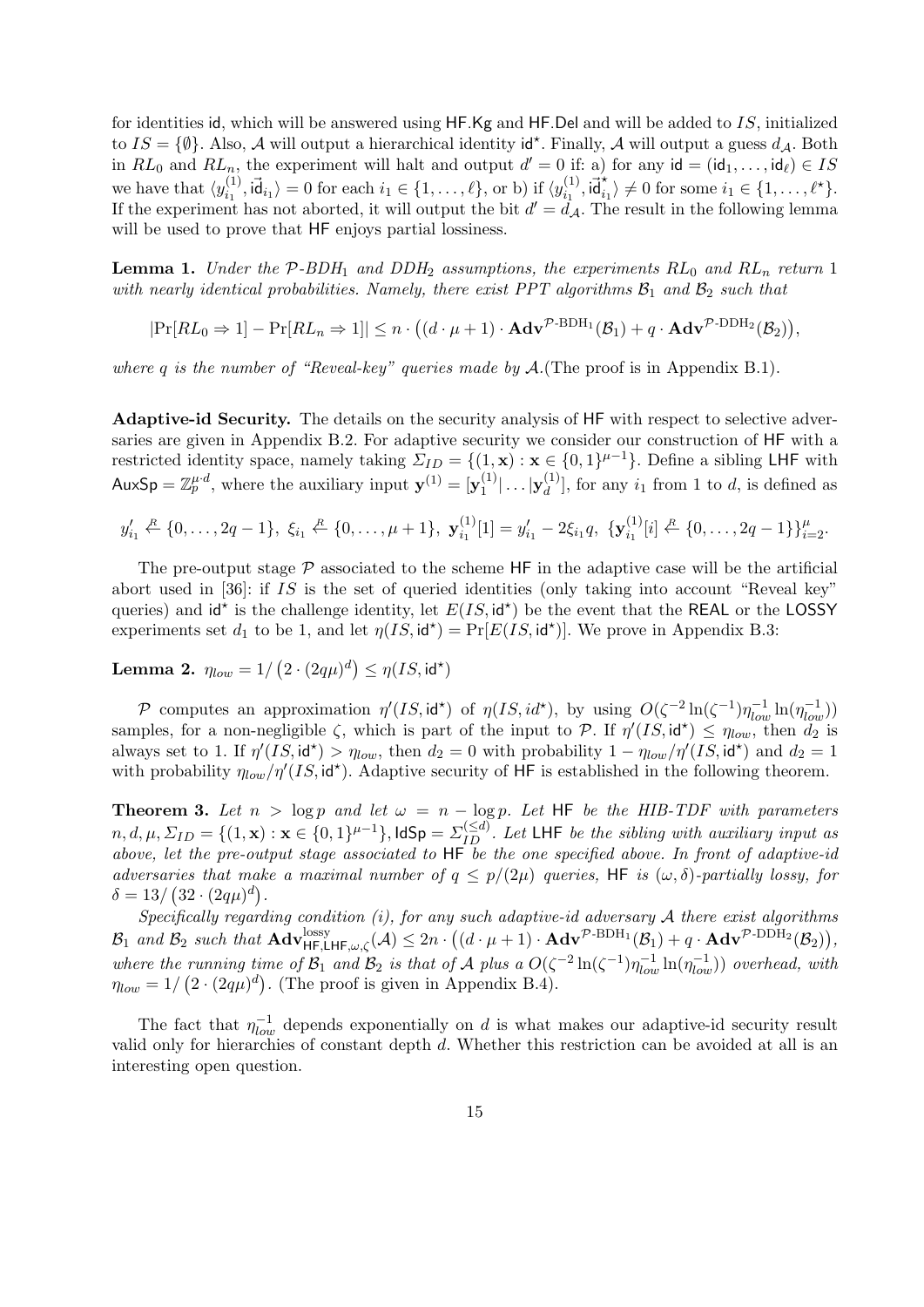# References

- 1. S. Agrawal, D. Boneh, X. Boyen. Efficient Lattice (H)IBE in the Standard Model. Eurocrypt'10, LNCS 6110, pp. 553–572, 2010.
- 2. S. Agrawal, D. Boneh, X. Boyen. Lattice Basis Delegation in Fixed Dimension and Shorter-Ciphertext Hierarchical IBE. Crypto'10, LNCS 6223, pp. 98–115, 2010.
- 3. S. Agrawal, D. Freeman, V. Vaikuntanathan. Functional Encryption for Inner Product Predicates from Learning with Errors. Asiacrypt'11, LNCS 7073, pp. 21–40, 2011.
- 4. R. Anderson. Two Remarks on Public Key Cryptology. Invited lecture, ACM Conference on Computer and Communications Security, 1997.
- 5. M. Bellare, A. Boldyreva, A. O'Neill. Deterministic Encryption: Definitional Equivalences and Constructions without Random Oracles. In Crypto'07, LNCS 4622, pp. 535-552, 2007.
- 6. M. Bellare, Z. Brakerski, M. Naor, T. Ristenpart, G. Segev, H. Shacham, S. Yilek. Hedged Public-Key Encryption: How to Protect against Bad Randomness. In Asiacrypt'09, LNCS 5912, pp. 232-249, 2009. Full version available at http://eprint.iacr.org/2012/220 .
- 7. M. Bellare, M. Fischlin, A. O'Neill and T. Ristenpart. Deterministic Encryption: Definitional Equivalences and Constructions without Random Oracles. In Crypto'08, LNCS 5157, 2008.
- 8. M. Bellare, D. Hofheinz, S. Yilek. Possibility and Impossibility Results for Encryption and Commitment Secure under Selective Opening. In Eurocrypt'09, LNCS 5479, pp. 1-35, 2009.
- 9. M. Bellare, E. Kiltz, C. Peikert, B. Waters. Identity-Based (Lossy) Trapdoor Functions and Applications. In Eurocrypt'12, LNCS 7237, pp. 228-245, 2012
- 10. A. Boldyreva, S. Fehr, A. O'Neill. On Notions of Security for Deterministic Encryption, and Efficient Constructions without Random Oracles. In Crypto'08, LNCS 5157, 2008.
- 11. D. Boneh, B. Waters. Conjunctive, Subset, and Range Queries on Encrypted Data. In 4th Theory of Cryptography Conference (TCC 2007), LNCS 4392, pp. 535–554, 2007.
- 12. X. Boyen, B. Waters. Anonymous Hierarchical Identity-Based Encryption (Without Random Oracles). In Crypto'06, LNCS 4117, pp. 290–307, 2006.
- 13. X. Boyen, B. Waters. Shrinking the Keys of Discrete-Log-Type Lossy Trapdoor Functions. In ACNS'10, LNCS 6123, pp. 35–52, 2010.
- 14. Z. Brakerski, G. Segev. Better Security for Deterministic Public-Key Encryption: The Auxiliary-Input Setting. In Crypto'11, LNCS 6841, pp. 543–560, 2011.
- 15. R. Canetti, S. Halevi, J. Katz. A Forward-Secure Public-Key Encryption Scheme. In Eurocrypt'03, LNCS 2656, pp. 254–271, 2003.
- 16. R. Canetti, S. Halevi, J. Katz. Chosen-Ciphertext Security from Identity-Based Encryption. In Eurocrypt'04, LNCS 3027, pp. 207–222, 2004.
- 17. D. Cash, D. Hofheinz, E. Kiltz, C. Peikert. Bonsai Trees, or How to Delegate a Lattice Basis. In Eurocrypt'10, LNCS 6110, pp. 523–552, 2004.
- 18. Y. Dodis, L. Reyzin, A. Smith. Fuzzy Extractors: How to Generate Strong Keys from Biometrics and Other Noisy Data. In Eurocrypt'04, LNCS 3027, pp. 523–540, 2004.
- 19. Y. Dodis, A. Smith. Entropic Security and the Encryption of High Entropy Messages. In TCC'05, LNCS 3378, 2005.
- 20. L. Ducas. Anonymity from Asymmetry: New Constructions for Anonymous HIBE. In CT-RSA'10, LNCS 5985, pp. 148–164, 2010.
- 21. D. Freeman, O. Goldreich, E. Kiltz, A. Rosen, G. Segev. More Constructions of Lossy and Correlation-Secure Trapdoor Functions. In PKC'10, LNCS 6056, pp. 279–295, 2010.
- 22. C. Gentry, A. Silverberg. Hierarchical ID-Based Cryptography. In Asiacrypt'02, LNCS 2501, pp. 548–566, 2002.
- 23. V. Goyal, O. Pandey, A. Sahai, B. Waters. Attribute-based encryption for fine-grained access control of encrypted data. In ACM CCS'06, pp. 89–98, 2006.
- 24. J. Håstad, R. Impagliazzo, L. Levin, M. Luby. A pseudorandom generator from any one-way function. SIAM Journal on Computing, vol. 28(4), pp. 1364–1396, 1999.
- 25. B. Hemenway, B. Libert, R. Ostrovsky, D. Vergnaud. Lossy encryption: constructions from general assumptions and efficient selective opening chosen ciphertext security. In Asiacrypt'11, LNCS 7073, pp. 70-88, 2011.
- 26. B. Hemenway, R. Ostrovsky. Lossy Trapdoor Functions from Smooth Homomorphic Hash Proof Systems. In Electronic Colloquium on Computational Complexity (ECCC) 16: 127, 2009.
- 27. D. Hofheinz. All-But-Many Lossy Trapdoor Functions. In Eurocrypt'12, LNCS 7237, pp. 209–227, 2012.
- 28. J. Katz, A. Sahai, B. Waters. Predicate Encryption Supporting Disjunctions, Polynomial Equations, and Inner Products. In Eurocrypt'08, LNCS 4965, pp. 146-162, 2008.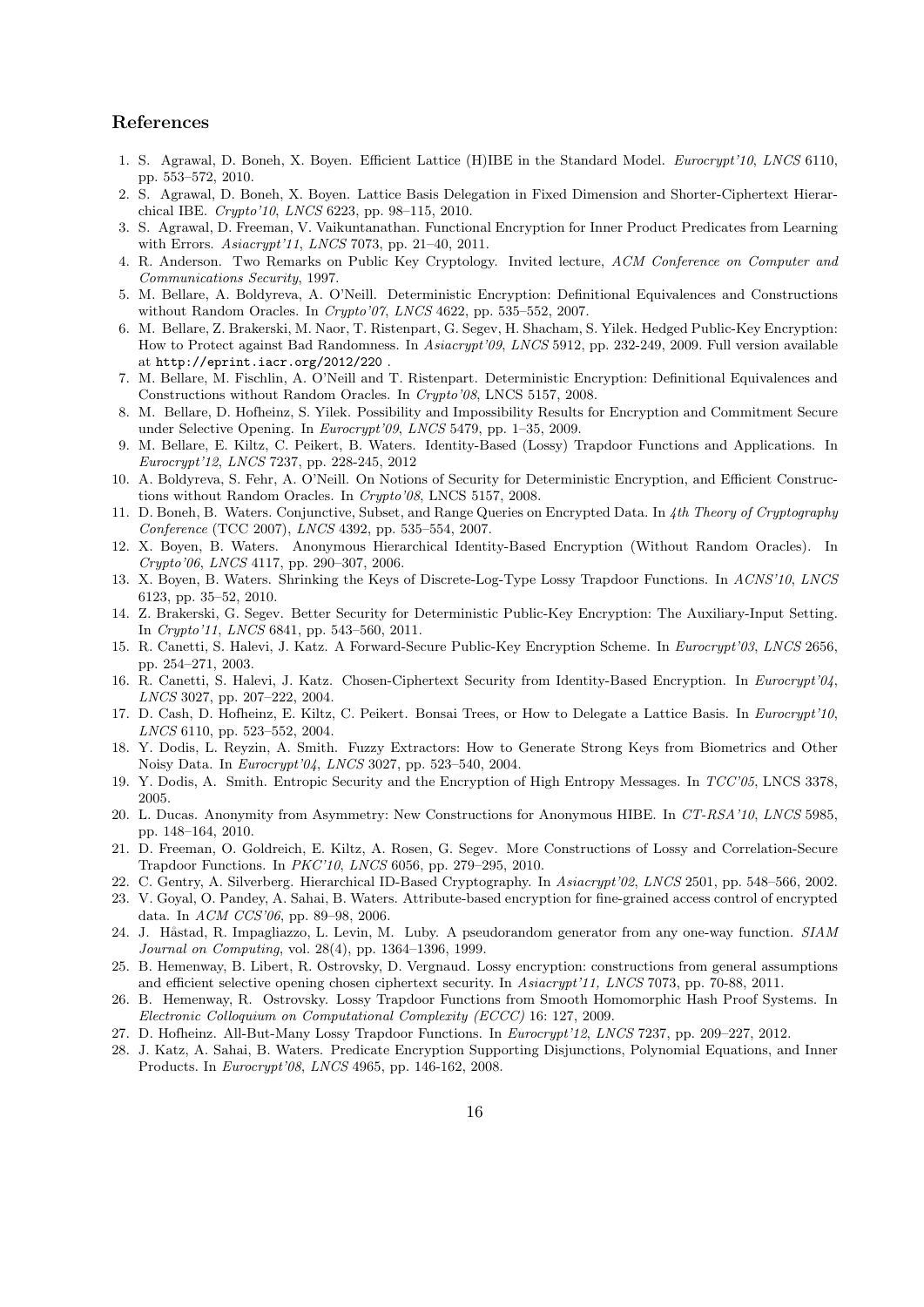- 29. P. Mol, S. Yilek. Chosen-Ciphertext Security from Slightly Lossy Trapdoor Functions. In PKC'10, LNCS 6056, pp. 296–311, 2010.
- 30. T. Okamoto, K. Takashima. Hierarchical Predicate Encryption for Inner-Products. In Asiacrypt'09, LNCS 5912, pp. 214–231, 2009.
- 31. T. Okamoto, K. Takashima. Achieving Short Ciphertexts or Short Secret-Keys for Adaptively Secure General Inner-Product Encryption. In CANS'11, LNCS 7092, pp. 138–159, 2011. Cryptology ePrint Archive: Report 2011/648.
- 32. C. Peikert, B. Waters. Lossy trapdoor functions and their applications. In STOC'08, ACM Press, pp. 187–196, 2008.
- 33. A. Sahai, B. Waters. Fuzzy Identity-Based Encryption In Eurocrypt'05, LNCS 3494, pp. 457–473, 2005.
- 34. E. Shi, B. Waters. Delegating Capabilities in Predicate Encryption Systems. In ICALP'08, LNCS 5126, pp. 560–578, 2008.
- 35. A. Shamir. Identity-Based Cryptosystems and Signature Schemes. In Crypto'84, LNCS 196, pp. 47–53, 1984.
- 36. B. Waters. Efficient Identity-Based Encryption Without Random Oracles. In Eurocrypt'05, LNCS 3494, pp. 114–127, 2005.
- 37. H. Wee. Dual Projective Hashing and its Applications Lossy Trapdoor Functions and More. In Eurocrypt'12, LNCS 7237, pp. 246–262, 2012.
- 38. X. Xie, R. Xue, R. Zhang. Deterministic Public Key Encryption and Identity-Based Encryption from Lattices in the Auxiliary-Input Setting. In SCN'12, LNCS series, to appear, 2012. Cryptology ePrint Archive: Report 2012/463

#### A Deferred Definitions and Proofs for Hierarchical Predicate Encryption

#### A.1 Definitions for Hierarchical Predicate Encryption

A tuple of integers  $\vec{\nu} = (\mu_1, d; \nu_1, \dots, \nu_d)$  such that  $\nu_0 = 0 \leq \nu_1 < \nu_2 < \dots, < \nu_d = \mu_1$  is called a format hierarchy of depth d. Such a hierarchy is associated with attribute spaces  $\{\Sigma_i\}_{i=0}^d$ . In our setting, we set  $\Sigma_i = \mathbb{Z}_p^{\nu_i-\nu_{i-1}}\setminus\{\vec{0}\}\}$  for  $i=1$  to d, for some  $p\in\mathbb{N}$ , and also define the universe of hierarchical attributes as  $\Sigma := \cup_{i=1}^d (\Sigma_1 \times \cdots \times \Sigma_i)$ . For vectors  $\{\vec{X}_i \in \Sigma_i\}_{i \in \{1,\dots,d\}}$ , we will consider the (inner-product) hierarchical predicate  $f_{(\vec{X}_1,...,\vec{X}_\ell)}(\vec{Y}_1,...,\vec{Y}_\kappa) = 1$  iff  $\ell \leq \kappa$  and  $\vec{X}_i \cdot \vec{Y}_i = 0$  for all  $i \in \{1, \ldots, \ell\}$ . The space of hierarchical predicates is defined to be

$$
\mathcal{F} = \{ f_{(\vec{X}_1, ..., \vec{X}_\ell)} | \{ \vec{X}_i \in \Sigma_i \}_{i \in \{1, ..., \ell\}} \}
$$

and the integer  $\kappa$  (resp.  $\ell$ ) is called the depth (resp. the level) of  $(\vec{Y}_1, \ldots, \vec{Y}_\kappa)$  (resp.  $(\vec{X}_1, \ldots, \vec{X}_\ell)$ ). Most of the time we will assume that  $\nu_i/\nu_{i-1} = \mu$  for any i, and to specify the format hierarchy we will only have to give  $\mu$  and  $d$ .

Let  $\vec{\nu} = (\mu_1, d; \nu_1, \dots, \nu_d)$  be a format hierarchy. A hierarchical predicate encryption (HPE) scheme for a predicate family  $\mathcal F$  consists of these algorithms.

- **Setup** $(\varrho, \vec{\nu})$ : takes as input a security parameter  $\varrho \in \mathbb{N}$  and a format hierarchy  $\vec{\nu} = (n_1, d; \nu_1, \dots, \nu_d)$ . It outputs a master secret key msk and a master public key mpk that includes the description of a hierarchical attribute space  $\Sigma$ .
- ${\bf Keygen}({\sf msk},(\vec{X}_1,\ldots,\vec{X}_\ell))$ : takes as input predicate vectors  $(\vec{X}_1,\ldots,\vec{X}_\ell)\in \Sigma_1\times\cdots\times \Sigma_\ell$  and the master secret key  ${\sf m}{\sf sk}.$  It outputs a private key  $SK_{(\vec{X}_{1},\ldots,\vec{X}_{\ell})}.$
- **Encrypt**  $(\text{mpk}, (\vec{Y}_1, \ldots, \vec{Y}_\kappa), M)$ : takes as input attribute vectors  $(\vec{Y}_1, \ldots, \vec{Y}_\kappa) \in \Sigma_1 \times \cdots \times \Sigma_k$ , the master public key mpk and a message  $M$ . It outputs a ciphertext  $C$ .
- $\mathbf{Decrypt}\big(\mathsf{mpk},(\vec{X}_1,\ldots,\vec{X}_{\ell}),SK_{(\vec{X}_1,\ldots,\vec{X}_{\ell})},C\big)$ : takes in a private key  $SK_{(\vec{X}_1,\ldots,\vec{X}_{\ell})}$  for the vectors  $(\vec{X}_1, \ldots, \vec{X}_\ell)$ , the master public key mpk and a ciphertext C. It outputs a plaintext M or  $\perp$ .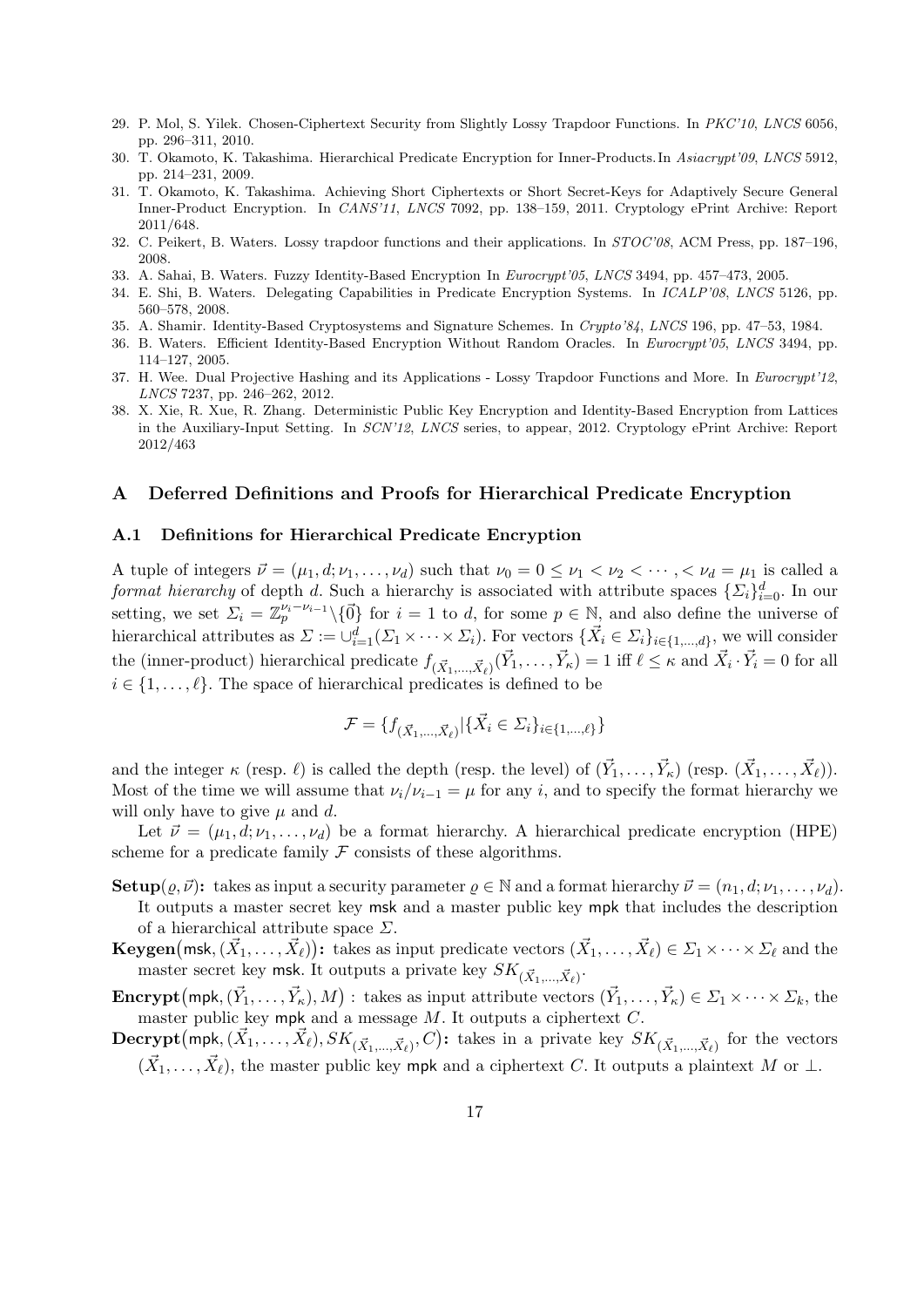${\bf Delegate}(\mathsf{mpk},(\vec{X}_1,\dots,\vec{X}_\ell),SK_{(\vec{X}_1,...,\vec{X}_\ell)},\vec{X}_{\ell+1})$ : takes in a  $\ell$ -th level private key  $SK_{(\vec{X}_1,...,\vec{X}_\ell)},$  the corresponding vectors  $(\vec{X}_1,\ldots,\vec{X}_\ell)$  and a vector  $\vec{X}_{\ell+1}$ . It outputs a  $(\ell+1)$ -th level private key  $SK_{(\vec{X}_1,...,\vec{X}_{\ell},\vec{X}_{\ell+1})}.$ 

Correctness mandates that, for any message M and hierarchical vectors  $(\vec{X}_1, \ldots, \vec{X}_\ell), (\vec{Y}_1, \ldots, \vec{Y}_\kappa)$ , we have  $\mathbf{Decrypt}\big(\mathsf{mpk},(\vec{X}_1,\ldots,\vec{X}_{\ell}),SK_{(\vec{X}_1,...,\vec{X}_{\ell})},\mathbf{Encrypt}(\mathsf{mpk},(\vec{Y}_1,\ldots,\vec{Y}_{\kappa},M)\big)=M$  whenever the condition  $f_{(\vec{X}_1, ..., \vec{X}_\ell)}(\vec{Y}_1, ..., \vec{Y}_\kappa) = 1$  is satisfied.

Following [30], we write  $f' \leq f$  to express that the predicate vector of f is a prefix of that for  $f'$ , meaning that  $f'$  is at least as constraining as  $f$ .

Definition 2. A Hierarchical Predicate Encryption scheme is selectively weakly attributehiding if no PPT adversary has non-negligible advantage in the following game:

- 1. The adversary A chooses a format hierarchy  $\vec{\nu} = (n_1, d; \nu_1, \dots, \nu_d)$  and vectors  $(\vec{Y}_1^0, \dots, \vec{Y}_{d^*}^0)$ ,  $(\vec{Y}_1^1,\ldots,\vec{Y}_{d^{\star}}^1)$ , for some  $d^{\star} \leq d$ . The challenger generates a master key pair (msk, mpk)  $\leftarrow$ Setup $(\rho, \vec{\nu})$  and mpk is given to A.
- 2. A is allowed to make a number of adaptive queries.
	- Create-key: A provides a predicate  $f \in \mathcal{F}$  and the challenger creates a private key  $SK_f$ for f without revealing it to A.
	- Create-delegated-key: A chooses a private key that was previously created for some predicate f and also specifies another predicate  $f' \leq f$  that f is a prefix of. The challenger then computes a delegated key  $SK_{f'}$  for  $f'$  without revealing it to A.
	- Reveal-key: A asks the challenger to give out a previously created key.

For each Reveal-key query  $(\vec{X}_1, \ldots, \vec{X}_\ell)$ , it is required that

$$
f_{(\vec{X}_1,\ldots,\vec{X}_\ell)}(\vec{Y}_1^0,\ldots,\vec{Y}_{d^*}^0) = f_{(\vec{X}_1,\ldots,\vec{X}_\ell)}(\vec{Y}_1^1,\ldots,\vec{Y}_{d^*}^1) = 0.
$$

- 3. A outputs messages  $M_0, M_1$ . Then, the challenger chooses  $\beta \stackrel{R}{\leftarrow} \{0,1\}$  and computes a challenge ciphertext  $C^* =$ **Encrypt**(mpk,  $(\vec{Y}_1^{\beta}, \ldots, \vec{Y}_{d^*}^{\beta}), M_{\beta})$ , which is sent to A.
- 4. A makes further private key queries for hierarchical vectors  $(\vec{X}_1, \ldots, \vec{X}_\ell)$  under the same restriction as above.
- 5. A outputs a bit  $\beta' \in \{0,1\}$  and wins if  $\beta' = \beta$ .

*A*'s advantage is quantified as the distance  $\text{Adv}(\mathcal{A}) = |\Pr[\beta' = \beta] - 1/2|$ .

### A.2 Correctness of the HIPE scheme

Lemma 3. The HIPE scheme of Section 3.2 is correct. Namely, for any message M and any vectors  $\vec{X}_1, \ldots, \vec{X}_{\ell}, \vec{Y}_1, \ldots, \vec{Y}_{\kappa},$  we have

$$
\textbf{Decrypt}\big(\textsf{mpk}, (\vec{X}_1, \ldots, \vec{X}_{\ell}), SK_{(\vec{X}_1, \ldots, \vec{X}_{\ell})}, \textbf{Encrypt}\big(\textsf{mpk}, (\vec{Y}_1, \ldots, \vec{Y}_{\kappa}), M\big) = M
$$

whenever  $f_{(\vec{X}_1,...,\vec{X}_\ell)}(\vec{Y}_1,...,\vec{Y}_\kappa) = 1$ . This fact does not depend on whether the key  $SK_{(\vec{X}_1,...,\vec{X}_\ell)}$  was created using Delegate or Keygen.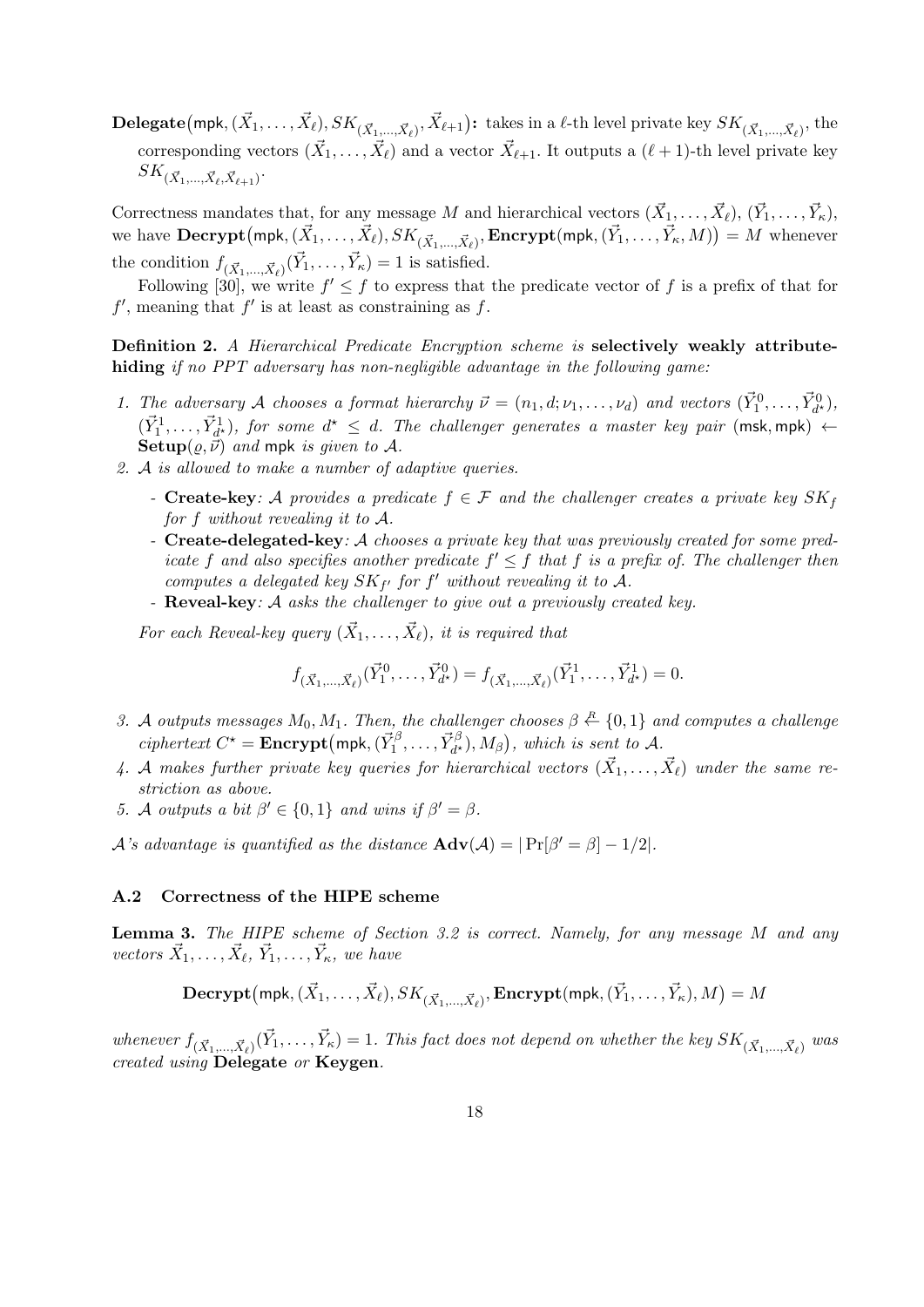*Proof.* Let  $SK_{(\vec{X}_1,...,\vec{X}_\ell)} = (SK_D, SK_{DL})$  be obtained by running  $\textbf{Keygen}(\textsf{msk},(\vec{X}_1,...,\vec{X}_\ell)),$ where each attribute vector is  $\vec{X}_{i_1} = (x_{i_1,1}, \ldots, x_{i_1,\mu}) \in \mathbb{Z}_p^{\mu}$ , for each  $i_1 \in \{1, \ldots, \ell\}$ . Let us write the decryption component of the key as  $SK_D = (D, D_w, \{D_{i_1}\}_{i_1=1}^{\ell}).$ 

Let  $C = (C_0, C_v, C_w, \{C_{i_1,i_2}\}_{i_1 \in \{1,..., \kappa\}, i_2 \in \{1,..., \mu\}})$  be the output of the encryption algorithm **Encrypt**  $(mpk, (\vec{Y}_1, ..., \vec{Y}_\kappa), M)$ , for vectors  $\vec{Y}_1 = (y_{1,1}, ..., y_{1,\mu}), ..., \vec{Y}_\kappa = (y_{\kappa,1}, ..., y_{\kappa,\mu}).$ 

Since  $f_{(\vec{X}_1,\ldots,\vec{X}_\ell)}(\vec{Y}_1,\ldots,\vec{Y}_\kappa) = 1$ , and by the definition of hierarchical inner-product predicates, we know that  $\ell \leq \kappa$  and  $\vec{X}_i \cdot \vec{Y}_i = 0$  for all  $i \in \{1, \ldots, \ell\}$ . Therefore, when the decryption protocol  $\mathbf{Decrypt}\big(\mathsf{mpk}, (\vec{X}_1, \ldots, \vec{X}_{\ell}), SK_{(\vec{X}_1, \ldots, \vec{X}_{\ell})}, C\big)$  computes  $C_{i_1}$ , for each  $i_1 \in \{1, \ldots, \ell\}$ , the obtained value equals  $C_{i_1} = \left( \prod_{i_2=1}^{\mu} h_{i_1, i_2}^{x_{i_1, i_2}} \right)$  $\left(x_{i_1,i_2}\right)^s$ . The decryption protocol computes then the pairing of this element  $C_{i_1}$  with  $D_{i_1} = \hat{v}^{r_{i_1}}$ . Multiplying all these pairings, for indices  $i_1 \in \{1, \ldots, \ell\}$ , one obtains  $e(v^s \; , \; \prod_{i_1=1}^{\ell} \big( \prod_{i_2=1}^{\mu} \hat{h}_{i_1,i_2}^{x_{i_1,i_2}}$  $\binom{x_{i_1,i_2}}{i_1,i_2}^{r_{i_1}}$ . This value is canceled out with one of the factors of  $e(C_v, D)$ , when computing the final decryption operation  $C_0 \cdot e(C_v, D)^{-1} \cdot e(C_w, D_w) \cdot \prod_{i=1}^{\ell} e(C_{i_1}, D_{i_1})$ . The other two factors of  $e(C_v, D)$  are  $e(v^s, \hat{g}^{\alpha})$  and  $e(v^s, \hat{w}^{r_w})$ , which cancel out the factor  $e(g, \hat{v})^{\alpha s}$ , contained in  $C_0 = M \cdot e(g, \hat{v})^{\alpha s}$ , and the factor  $e(C_w, D_w) = e(w^s, \hat{v}^{r_w})$ , respectively. Therefore, the final computation of the decryption protocol results in the plaintext  $M$  contained in  $C_0$ .

In this way, we have proved that the encryption and decryption protocols work correctly when the original secret keys (resulting from Keygen) are used. The fact that the decryption protocol works fine also with delegated secret keys (resulting from Delegate) is a consequence of Lemma 4, inside the proof of Theorem 2. If a delegated secret key could lead to an incorrect decryption, then this fact could be used to distinguish original secret keys from delegated ones, which would contradict the statement of Lemma 4.

#### A.3 Proof of Theorem 2

The proof considers a sequence of games starting with the real game and ending with a game where the adversary has no advantage and wins with probability exactly 1/2.

For each i, we denote by  $S_i$  the event that the adversary wins in Game<sub>i</sub>. In the whole sequence of games, we call  $d^*$  the depth of the challenge hierarchical vectors  $(\vec{Y}_1^0, \ldots, \vec{Y}_{d^*}^0)$  and  $(\vec{Y}_1^1, \ldots, \vec{Y}_{d^*}^1)$ and

$$
C^{\star} = \left( C_{0}^{\star}, C_{v}^{\star}, C_{w}^{\star}, \{ C_{i_1, i_2}^{\star} \}_{i_1 \in \{1, \ldots, d^{\star}\}, i_2 \in \{1, \ldots, \mu\}} \right)
$$

denotes the challenge ciphertext.

- **Game**<sub>0</sub>: is the real attack game at the end of which the challenger outputs 1 in the event, called S<sub>0</sub>, that the adversary A manages to output  $\beta' \in \{0,1\}$  such that  $\beta' = \beta$ , where  $\beta \in \{0,1\}$  is the challenger's hidden bit in the challenge phase. If  $\beta' \neq \beta$ , the challenger outputs 0.
- **Game**<sub>1</sub>: is identical to Game<sub>0</sub> with the difference that the challenger always answers private key queries by returning fresh private keys (*i.e.*, keys produced by  $Keygen$ ) instead of deriving those keys using the delegation algorithm.
- **Game**<sub>2</sub>: is like Game<sub>1</sub> but the challenge ciphertext  $C^*$  is now an encryption under  $(\vec{Y}_1^{\beta}, \ldots, \vec{Y}_{d^*}^{\beta})$ of a random plaintext  $M \stackrel{R}{\leftarrow} \mathbb{G}_T$ , which is chosen independently of  $M_0$  and  $M_1$ .
- **Game**<sub>3</sub>: is identical to Game<sub>2</sub> with the difference that, in the challenge ciphertext,  $C_w^*$  is replaced by a random group element chosen uniformly and independently in G.
- **Game**<sub>4,*i,j*  $(1 \le i \le d^*$ ,  $1 \le j \le \mu)$ : is identical to Game 3 with the difference that, in the challenge</sub> ciphertext,  $C_{i_1,i_2}^{\star}$  are replaced by random elements of G if  $i_1 < i$  or  $(i = i_1) \wedge (i_2 \leq j)$ . Other group elements (*i.e.*, for which  $i > i_1$  or  $(i = i_1) \wedge (i_2 > j)$ ) are still computed as in a normal challenge ciphertext.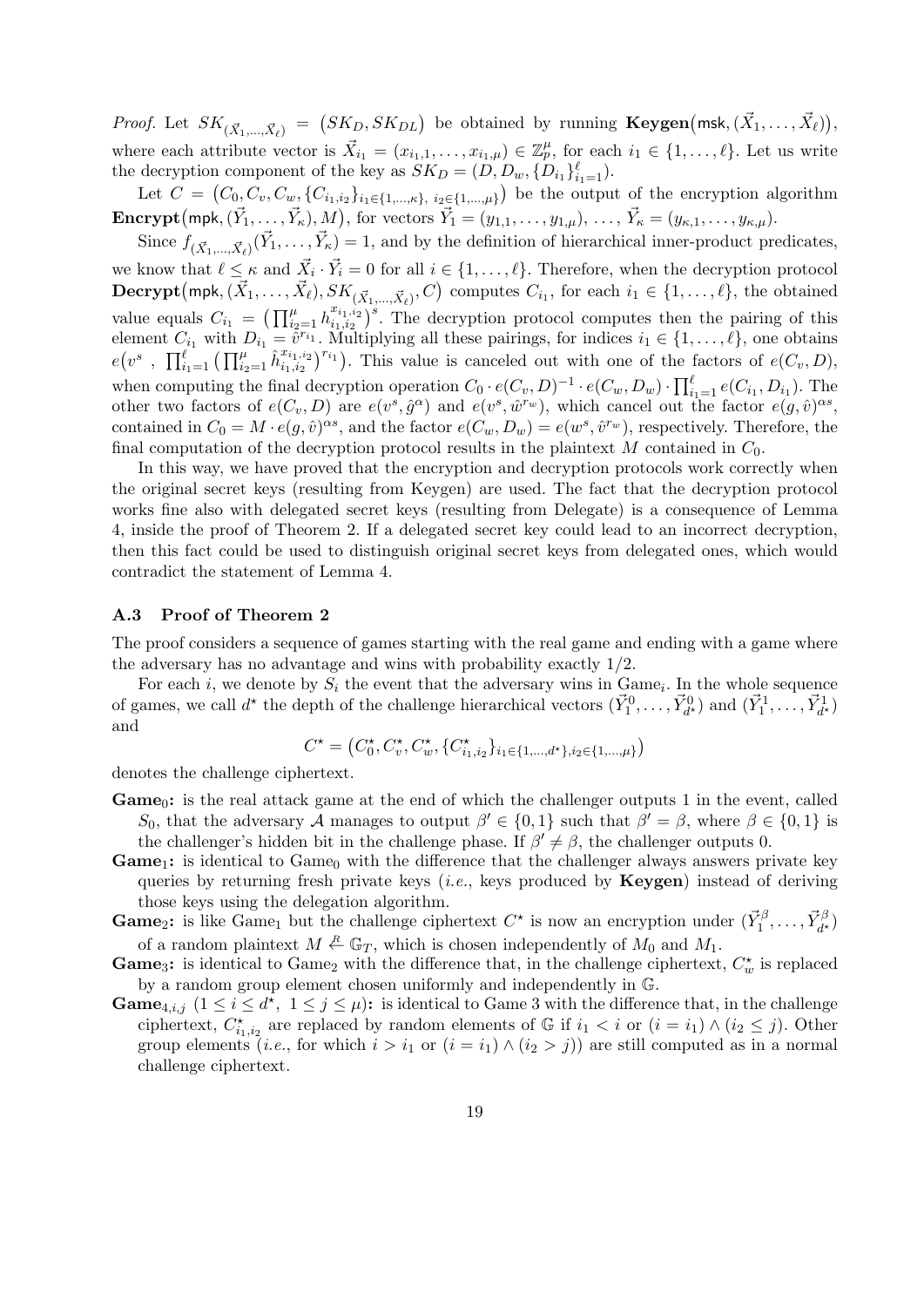In Game<sub>4,d\*,u</sub>, it is easy to see that the adversary A cannot guess  $\beta \in \{0,1\}$  with higher probability than  $Pr[S_{4,d^*,\mu}] = 1/2$  since the challenge ciphertext  $C^*$  is completely independent of  $\beta \in \{0,1\}$ .

**Lemma 4.** Game<sub>0</sub> and Game<sub>1</sub> are computationally indistinguishable if the DDH<sub>2</sub> assumption holds  $in \ (\mathbb{G}, \mathbb{G}).$ 

*Proof.* The lemma will be proved by a hybrid argument. We define  $\text{Game}_{0,i}$  for all  $0 \le i \le q$ .  $\text{Game}_{0,i}$ differs from Game<sub>0</sub> in the fact that, when the adversary issues the first i delegation queries, instead of generating the delegated keys faithfully using the Delegate algorithm, the challenger calls the Keygen algorithm to generate these delegated keys. For all the remaining queries, the challenger computes keys and responds faithfully as in  $Game_0$ . Under the above definition,  $Game_{0,0}$  is the same as Game<sub>0</sub> and Game<sub>0,q</sub> is the same as Game<sub>1</sub>. We will prove that  $\text{Game}_{0,\kappa}$  is indistinguishable from Game<sub>0,<sup>k+1</sup></sub> for all  $0 \le \kappa \le q-1$ . To this end, we will proceed similarly to [34] and rely on a generalized version (called GDDH hereafter) of the DDH problem in  $\mathbb{G}$ .

Given a group generator GG, define the following distribution  $P(\varrho)$ :

$$
(p, (\mathbb{G}, \hat{\mathbb{G}}, \mathbb{G}_T), e) \stackrel{R}{\leftarrow} \mathsf{GG}(\varrho, 1),
$$
  
\n
$$
g \stackrel{R}{\leftarrow} \mathbb{G}, \quad \hat{g} \stackrel{R}{\leftarrow} \hat{\mathbb{G}},
$$
  
\n
$$
\hat{h}_1, \hat{h}_2, \dots, \hat{h}_\ell \stackrel{R}{\leftarrow} \hat{\mathbb{G}}
$$
  
\n
$$
\tau \stackrel{R}{\leftarrow} \mathbb{Z}_p
$$
  
\n
$$
X \leftarrow ((p, (\mathbb{G}, \hat{\mathbb{G}}, \mathbb{G}_T), e), g, \hat{g}, \hat{h}_1, \hat{h}_2, \dots, \hat{h}_\ell)
$$
  
\n
$$
Q \leftarrow (\hat{h}_1^{\tau}, \hat{h}_2^{\tau}, \dots, \hat{h}_\ell^{\tau}),
$$
  
\nOutput  $(X, Q)$ 

For an algorithm  $\mathcal{A}$ , define  $\mathcal{A}$ 's advantage in solving the above problem:

$$
\ell\text{-GDDH Adv}_{\mathsf{GG},\mathcal{A}}(\varrho) := \left| \Pr\left[\mathcal{A}(X,Q) = 1 \right] - \Pr\left[\mathcal{A}(X,R)\right] \right|
$$

where  $(X,Q) \leftarrow P(\varrho)$  and  $R \leftarrow \hat{\mathbb{G}}^{\ell}$ . It is immediate<sup>8</sup> that GDDH is not easier than DDH<sub>2</sub> and that the latter advantage function is negligible if the DDH<sub>2</sub> assumption holds in  $(\mathbb{G}, \hat{\mathbb{G}})$ .

To prove that  $\text{Game}_{0,\kappa}$  is indistinguishable from  $\text{Game}_{0,\kappa+1}$  we will use another hybrid argument. We define  $\text{Game}_{0,\kappa}^{\prime}$ , which differs from  $\text{Game}_{0,\kappa}$  in that, for the  $(\kappa+1)$ -th delegation query,  $\widetilde{SK}_{DL}$ is the delegation component of a fresh key, instead of a delegation component obtained by raising every element in  $SK_{DL}$  to the same random power  $z \in_R \mathbb{Z}_p$ . We show that a PPT adversary cannot distinguish between the two games.

We also define  $\text{Game}_{0,\kappa}^{\prime\prime}$ , which differs from  $\text{Game}_{0,\kappa}^{\prime}$  in that, for the  $(\kappa+1)$ -th delegation query, instead of re-randomizing the components of the partial decryption key with the same exponent  $\tau_{j.k}, \{L^{(j,k)}_{\ell+1.}$  $\{j,k\}_{\ell+1,i_1}^{(j,k)}\}_{i_1=1}^{\ell+1}, L_{w,\ell+1}^{(j,k)}$  are randomized with different independently chosen exponents, while  $K'_{j,k}$ is chosen in such a way that the resulting key is still valid. We also prove that no PPT adversary can notice the difference.

<sup>&</sup>lt;sup>8</sup> The straightforward reduction computes a GDDH instance from a DDH<sub>2</sub> instance  $(g, \hat{g}, \hat{g}^a, \hat{g}^b, \hat{\eta} \stackrel{?}{=} \hat{g}^{ab})$  by setting  $\hat{h}_i = \hat{g}^{\alpha_i} \cdot (\hat{g}^b)^{\beta_i}$  and  $Q_i = (\hat{g}^a)^{\alpha_i} \cdot \hat{\eta}^{\beta_i}$  for  $i = 1$  to  $\ell$  with  $\alpha_1, \ldots, \alpha_\ell \stackrel{R}{\leftarrow} \mathbb{Z}_p$ ,  $\beta_1, \ldots, \beta_\ell \stackrel{R}{\leftarrow} \mathbb{Z}_p$ . If  $\hat{\eta} = \hat{g}^{ab}$ , we have  $Q = (\hat{h}_1^a, \dots, \hat{h}_\ell^a)$  whereas, if  $\eta \in_R \hat{\mathbb{G}}$ , Q is a random vector of  $\hat{\mathbb{G}}^{\ell}$ .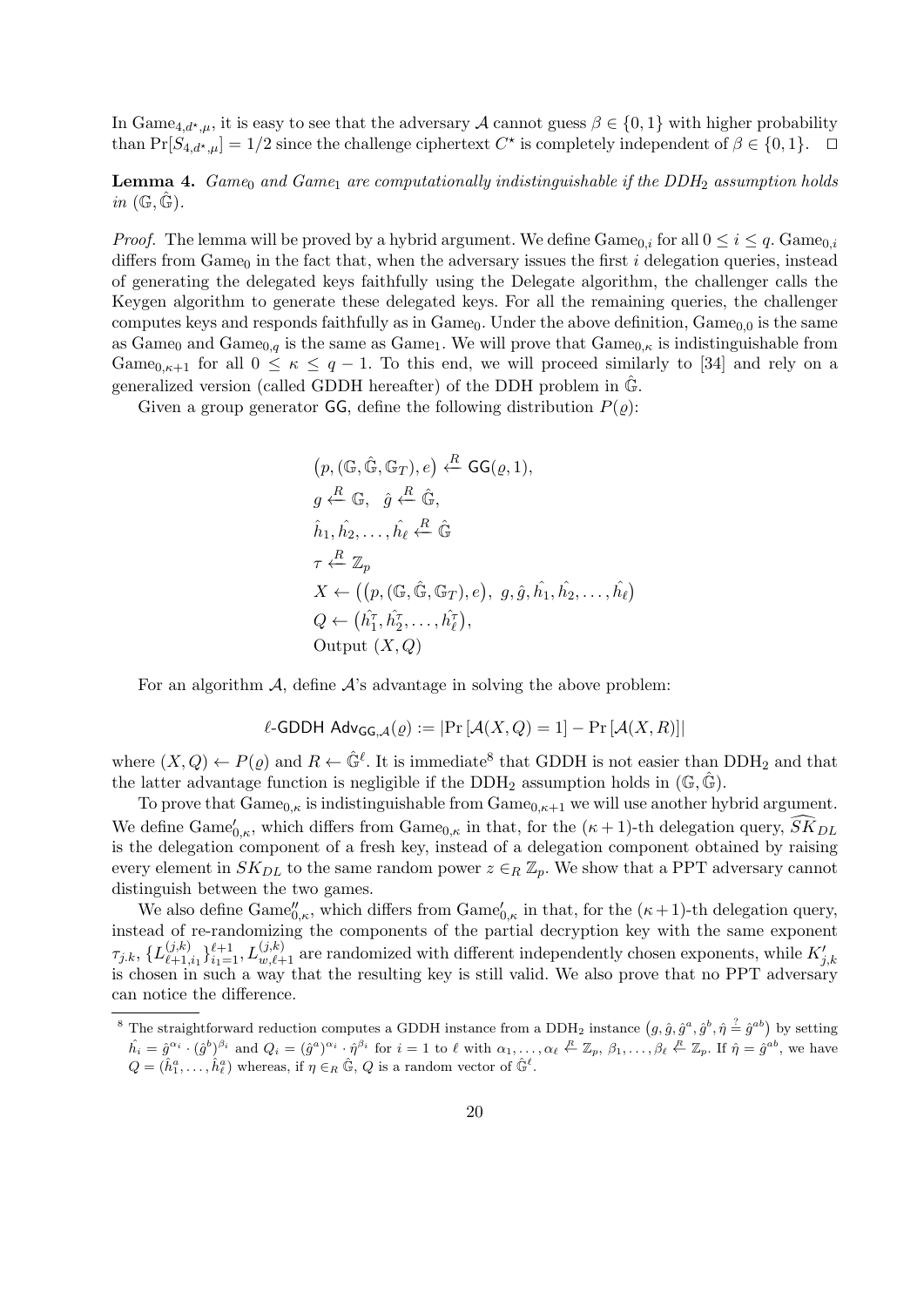We will argue that  $\text{Game}_{0,\kappa}^{\prime} = \text{Game}_{0,\kappa+1}$ . Indeed, in the first step, we change  $\widetilde{SK}_{DL}$  so that, in step 2 of the Delegate algorithm, we obtain a randomized decryption key (except for the  $g^{\alpha}$  term). When multiplied by  $SK_D$ , it gives a randomized decryption key for  $(\vec{X}_1, \ldots, \vec{X}_{\ell+1})$ . On the other hand, in step 2 of the hybrid proof we change the partial decryption keys so that they also are randomized keys except the  $g^{\alpha}$  term.

*Claim.* Game<sub>0,<sup>κ</sup></sub> is computationally indistinguishable from  $\text{Game}_{0,\kappa}'$ .

*Proof.* Let  $q_0$  denote the maximum number of secret key queries (taking into account both the "Create-key" and "Create-delegated-key" queries) made by the adversary. We build a simulator B that uses A to break the following  $(q_0 d\mu(d+1))$ -GDDH assumption.

$$
(p, \mathbb{G}, \hat{\mathbb{G}}, \mathbb{G}_T, e) \stackrel{R}{\leftarrow} \mathsf{GG}(\varrho, 1),
$$
  
\n
$$
g \stackrel{R}{\leftarrow} \mathbb{G}, \quad \hat{g} \stackrel{R}{\leftarrow} \hat{\mathbb{G}}
$$
  
\n
$$
\{\hat{v}_{i,i_1,i_2,k} \leftarrow \hat{\mathbb{G}}\}_{i \in \{1,\dots,q_0\}, i_1 \in \{1,\dots,d\}, i_2 \in \{0,\dots,\mu\}, k \in \{1,\dots,d+1\}
$$
  
\n
$$
\tau \stackrel{R}{\leftarrow} \mathbb{Z}_p
$$
  
\n
$$
X \leftarrow ((p, \mathbb{G}, \hat{\mathbb{G}}, \mathbb{G}_T, e), g, \hat{g}, \{\hat{v}_{i,i_1,i_2,k}\}_{i \in \{1,\dots,q_0\}, i_1 \in \{1,\dots,d\}, i_2 \in \{1,\dots,\mu\}, k \in \{1,\dots,d+1\})
$$
  
\n
$$
Q \leftarrow (\{\hat{v}_{i,i_1,i_2,k}^T\}_{i \in \{1,\dots,q_0\}, i_1 \in \{1,\dots,d\}, i_2 \in \{1,\dots,d+1\})
$$

Then, the challenger randomly decides to give  $(X, Q' = Q)$  or  $(X, Q' = R)$ , where R is a random vector of elements in  $\hat{\mathbb{G}}$  of the size of Q. The simulator will use A as a subroutine to break the above problem.

Init and Setup. At the beginning of the security game, the adversary commits to two hierarchical vectors  $(\vec{Y_1})$  $\overrightarrow{Y}_{d^{\star}}^{0}$  and  $(\overrightarrow{Y}_{1}^{0})$  $\overrightarrow{Y}_{d}^{1}, \ldots, \overrightarrow{Y}_{d}^{1}$ , where  $d^{\star} \leq d$ . The simulator chooses the public and the secret key as usual according to the Setup algorithm. Let  $c = \log_v(w)$  and  $a_{i_1,i_2} = \log_v(h_{i_1,i_2})$ . Note that these values are known to the simulator since they are easily computable from msk.

Secret key queries. We distinguish three cases:

• When a "create-key" query or one of the first  $\kappa$  delegated secret key queries is made, the simulator computes and saves a private key, which is given to  $A$  when a "reveal-key" query is made. To compute this secret key, the simulator uses the elements from the GDDH instance, in such a way that the exponents are distributed at random. In particular, if it is the  $i$ -th query, the simulator defines the components of the decryption component of the key as:

$$
D = g^{\alpha} \prod_{i_1=1}^{\ell} D_{i_1}^{(\sum_{i_2=1}^{\mu} a_{i_1, i_2} x_{i_1, i_2})} \cdot D_w^c, \qquad D_w = \hat{v}_{i,0,1,d+1},
$$
  

$$
D_{i_1} = \hat{v}_{i,0,1,i_1} \quad i_1 \in \{1,\ldots,\ell\}.
$$

For the delegation component of the key, for all  $j \in \{\ell+1 \dots d\}$ , all  $k \in \{1, \dots, \mu\}$ , the simulator lets:

$$
L_j = \hat{v}_{i,j,1,\ell+1}, \qquad L_{j,k,i_1} = \hat{v}_{i,j,k,i_1} \quad i_1 \in \{1,\ldots,\ell\}, \qquad L_{w,j,k} = \hat{v}_{i,j,k,d+1}.
$$

As the simulator knows the discrete logarithms  $c = \log_{\hat{v}}(\hat{w})$  and  $a_{i_1,i_2} = \log_{\hat{v}}(\hat{h}_{i_1,i_2})$ , for each  $j \in {\ell + 1, \ldots d}$  and all  $k \in \{1, \ldots, \mu\}$ , it can compute the remaining components of the key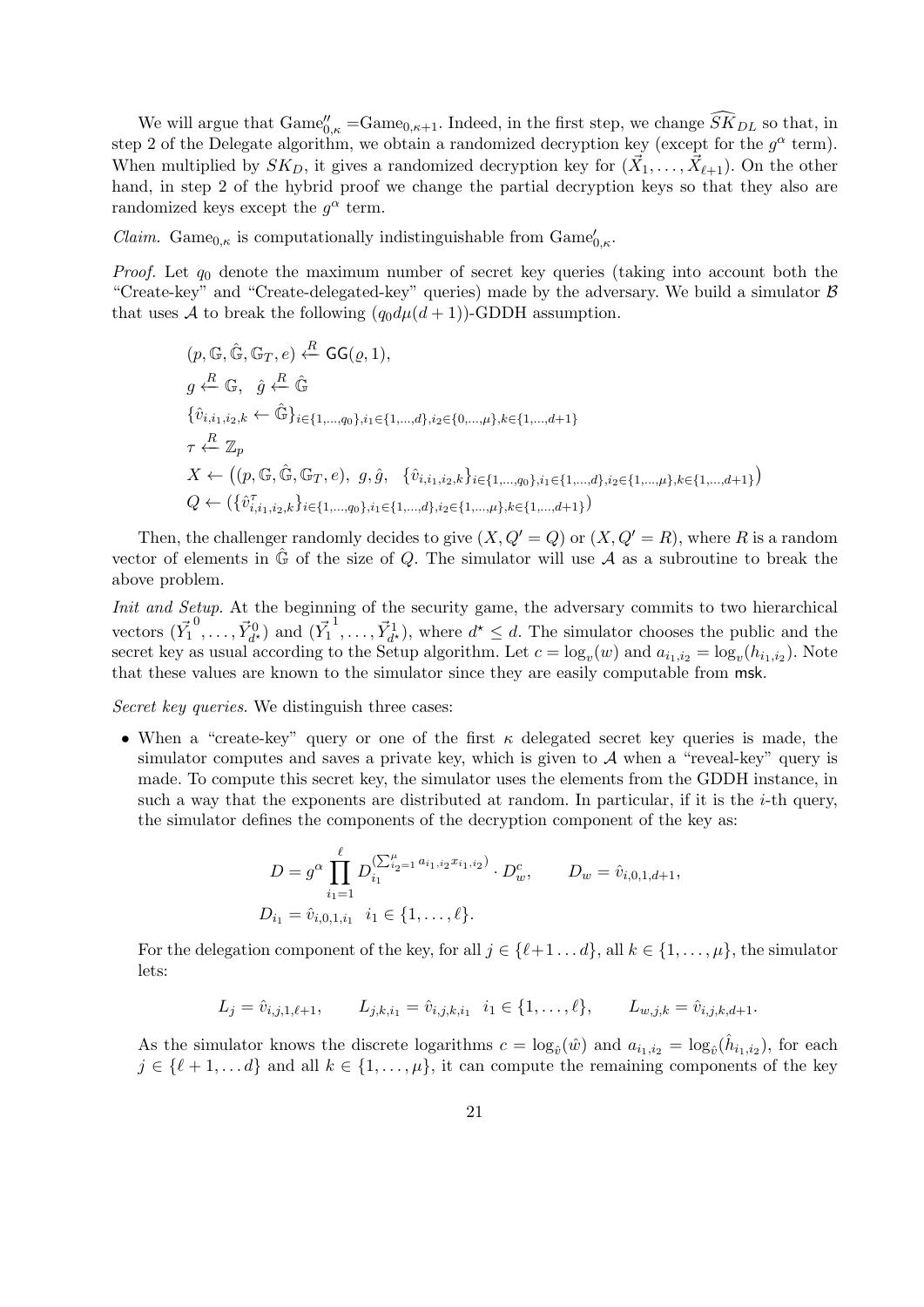as follows:

$$
K_{j,k} = \prod_{i_1=1}^{\ell} L_{j,k,i_1}^{(\sum_{i_2=1}^k a_{i_1,i_2} \cdot x_{i_1,i_2})} \cdot L_j^{a_{j,k}} \cdot L_{w,j,k}^c.
$$
 (12)

• When the adversary makes the  $(\kappa + 1)$ -th delegation query, it specifies a parent key and asks to fix the level of the hierarchy to some vector  $\vec{X}_{\ell+1}$ . In particular, assume that the parent key was created in the i-th query. When performing Step 1 of the Delegate algorithm, for all  $j \in {\ell + 2, \ldots d}$ ,  $k \in \{1, \ldots, \mu\}$ , the simulator sets

$$
\widehat{L}_j = Q'_{i,j,1,\ell+1}, \n\widehat{L}_{j,k,i_1} = Q'_{i,j,k,i_1} \qquad i_1 \in \{1, ..., \ell\}, \n\widehat{L}_{w,j,k} = Q'_{i,j,k,d+1}
$$

and computes  $K_{j,k}$ , for each  $j \in \{\ell + 2, \ldots d\}, k \in \{1, \ldots, \mu\}$  exactly in the same way as in expression (12).

• For all the remaining queries, the simulator responds faithfully as in the real game.

Clearly, if  $Q' = Q$  in the GDDH instance, then the above simulation is identical to Game<sub>0. $\kappa$ </sub>. Otherwise, it is identical to  $\text{Game}_{0,\kappa}'$  since, in the the  $(\kappa+1)$ -th delegation query,  $Q = R$  implicitly defines a set of fresh random values for  $s_j, s_{j,k,i_1}, s_{w,j,k}$ , for the appropriate values of  $j, k, i_1$ .

Challenge The simulator generates the challenge ciphertext as normal.

Guess If the adversary has a difference of  $\epsilon$  in its advantage in  $\text{Game}_{0,\kappa}$  and  $\text{Game}_{0,\kappa}'$ , the simulator has a comparable advantage in solving the GDDH instance.

*Claim.* Game $'_{0,\kappa}$  is computationally indistinguishable from  $\text{Game}''_{0,\kappa}$ .

*Proof.* To prove this claim, we will appeal to a nested hybrid argument. Let  $\text{Game}_{0,\kappa,0,0}' = \text{Game}_{0,\kappa}'$ and for  $1 \leq \eta \leq (d-\ell-1), 1 \leq \nu \leq \mu$ , define  $\text{Game}_{0,\kappa,\eta,\nu}^{\prime}$  as the game that differs from  $\text{Game}_{0,\kappa}^{\prime}$  in the following: in the step of the delegation algorithm where the components  $\{L_{\ell+1}^{(j,k)}\}$  $\{^{(j,k)}_{\ell+1,i_1}\}_{i_1\in\{1,...,\ell+1\}}, L^{(j,k)}_{w,\ell+1}$ are created by re-randomizing the partial decryption key with some exponent  $\tau_{j,k}$ , we re-randomize instead each of these components with a different exponent chosen uniformly and independently at random whenever  $(j, k) \leq (\eta + \ell + 1, \nu)$  (in lexicographic order). Observe that, by definition,  $\text{Game}_{0,\kappa,d-\ell-1,\mu}$  = $\text{Game}_{0,\kappa}''$ . We will show that an adversary cannot distinguish between one game and the next. That is, if we define and  $\text{Game}_{0,\kappa,\eta,\mu+1}' = \text{Game}_{0,\kappa,\eta+1,0}'$  to simplify the notation, what we we will show is that no polynomial time adversary can distinguish between  $\text{Game}_{0,\kappa,\eta,\nu}$  and  $\text{Game}_{0,\kappa,\eta,\nu+1}^{\prime}$ .

The simulator tries to solve the following  $(\mu(d+1))$ -GDDH instance.

R

$$
(p, \mathbb{G}, \hat{\mathbb{G}}, \mathbb{G}_T, e) \stackrel{R}{\leftarrow} \mathsf{GG}(\varrho, 1),
$$
  
\n
$$
g \stackrel{R}{\leftarrow} \mathbb{G}, \hat{g} \stackrel{R}{\leftarrow} \hat{\mathbb{G}}
$$
  
\n
$$
\{\hat{v}_{i,k} \leftarrow \hat{\mathbb{G}}\}_{i \in \{1, \dots, \mu\}, k \in \{1, \dots, d+1\}}
$$
  
\n
$$
\tau \stackrel{R}{\leftarrow} \mathbb{Z}_p
$$
  
\n
$$
X \leftarrow ((n, \mathbb{G}, \hat{\mathbb{G}}, \mathbb{G}_T, e), g, \hat{g}, \{\hat{v}_{i,k}\}_{i \in \{1, \dots, \mu\}, k \in \{1, \dots, d+1\}})
$$
  
\n
$$
Q \leftarrow (\{\hat{v}_{i,k}^{\tau}\}_{i \in \{1, \dots, \mu\}, k \in \{1, \dots, d+1\}})
$$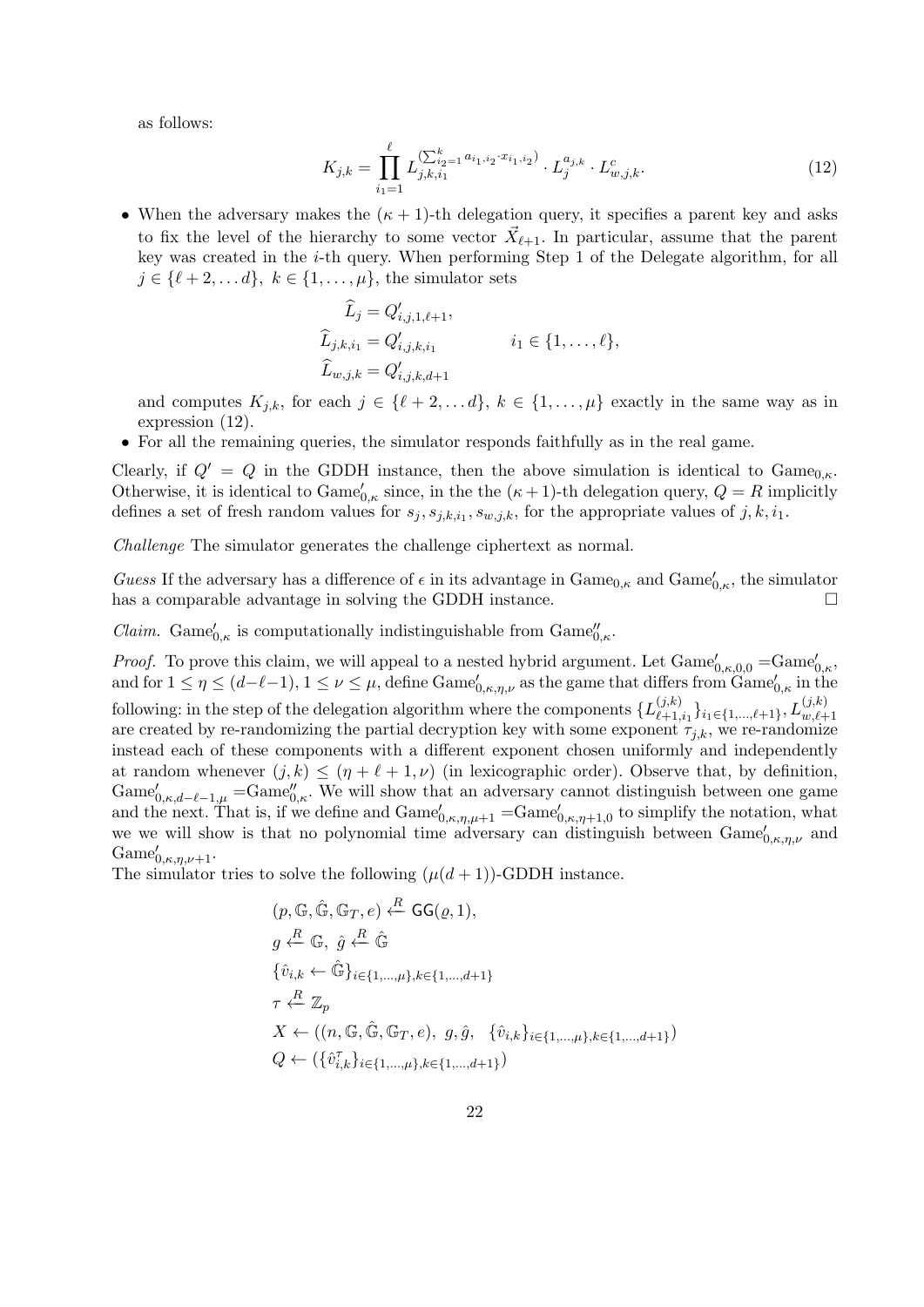The simulator tries to distinguish between  $(X, Q' = Q)$  and  $(X, Q' = R)$  where R is a random vector from  $\hat{\mathbb{G}}$ . The simulator uses as a subroutine an adversary  $A$  who can distinguish between Game $'_{0,\kappa,\eta,\nu}$  and Game $'_{0,\kappa,\eta,\nu+1}$ .

The simulator runs the Setup algorithm as usual in such a way that it knows the discrete logarithms  $c = \log_v(w) = \log_{\hat{v}}(\hat{w})$  and  $a_{i_1 i_2} = \log_v(h_{i_1, i_2}) = \log_{\hat{v}}(\hat{h}_{i_1, i_2})$  for any  $1 \leq i_1 \leq d$ ,  $0 \leq i_2 \leq \mu$ .

To answer secret key queries, the simulator proceeds as follows:

- For the first  $\kappa$ -th delegation queries and all of the "create-key" queries, the simulator computes the keys freshly at random.
- At the  $(\kappa + 1)$ -th delegation query, the adversary specifies a parent key and requests to fix the  $(\ell + 1)$ -th level of the hierarchy to  $\vec{X}_{\ell+1}$ . To answer this query, the simulator first generates some components of  $\widehat{SK}_{DL}$  simply by choosing at random the values  $\widehat{L}_j$ ,  $\widehat{L}_{w,j,k}$  for all  $j \in$  $\{\ell + 2, \ldots, d\}, k \in \{1, \ldots, \mu\}, i_1 \in \{1, \ldots, \ell\}.$  To compute the remaining components and the decryption key component, the simulator sets

$$
L_{\ell+1,i_1} = \prod_{k=1}^{\mu} \hat{L}_{\ell+1,k,i_1}^{x_{\ell+1,k}} = \prod_{k=1}^{\mu} (\hat{v}_{k,i_1})^{x_{\ell+1,k}} \qquad i_1 \in \{1, \ldots, \ell\}
$$
  

$$
L_{\ell+1,\ell+1} = \hat{L}_{\ell+1} = \hat{v}_{1,\ell+1}
$$
  

$$
L_{w,\ell+1} = \prod_{k=1}^{\mu} \hat{L}_{w,\ell+1,k}^{x_{\ell+1,k}} = \prod_{k=1}^{\mu} (\hat{v}_{k,d+1})^{x_{\ell+1,k}}.
$$

Since the simulator knows the discrete logarithms  $c = \log_{\hat{v}}(\hat{w})$  and  $a_{i_1,i_2} = \log_{\hat{v}}(\hat{h}_{i_1,i_2})$ , the remaining components of  $\widetilde{SK}_{DL}$  and those of the partial decryption key can be generated efficiently in the same way as in the proof of indistinguishability of  $\text{Game}_{0,\kappa}$  and  $\text{Game}_{0,\kappa}^{\prime}$ . In particular, the simulator can compute

$$
K_{\ell+1} = \prod_{i_1=1}^{\ell} \prod_{i_2=1}^{\mu} L_{\ell+1,i_1}^{a_{i_1,i_2}} \cdot L_{\ell+1,\ell+1}^{\sum_{k=1}^{\mu} a_{\ell+1,k}} \cdot L_{w,\ell+1}^c.
$$

To create  $K_{\ell+1}^{(j,k)}, \{L_{\ell+1}^{(j,k)}\}$  $\{j,k\}_{\ell+1,i_1}\}_{i_1\in\{1,\ldots,\ell+1\}}, L_{w,\ell+1}^{(j,k)}$ , if  $(j,k) \leq (\eta + \ell + 1, \nu)$  (in lexicographic order), the values are chosen as fresh random delegation keys. For the  $(\eta+\ell+1, \nu+1)$  partial decryption key, the simulator lets

$$
L_{\ell+1,i_1}^{(\eta+\ell+1,\nu+1)} = \prod_{k=1}^{\mu} (Q'_{k,i_1})^{x_{\ell+1,k}} \qquad i_1 \in \{1,\ldots,\ell\}
$$
  

$$
L_{\ell+1,\ell+1}^{(\eta+\ell+1,\nu+1)} = Q'_{1,\ell+1}
$$
  

$$
L_{w,\ell+1}^{(\eta+\ell+1,\nu+1)} = \prod_{k=1}^{\mu} (Q'_{k,d+1})^{x_{\ell+1,k}}.
$$

Again, as the simulator knows the discrete logarithm of  $\hat{w}, \hat{h}_{i_1, i_2}$  w.r.t. the base  $\hat{v}$ , the remaining terms – including  $K_{\ell+1}^{(\eta+\ell+1,\nu+1)}$  – can be generated efficiently. For the remaining partial decryption keys, the simulator generates them faithfully using the Delegate algorithm.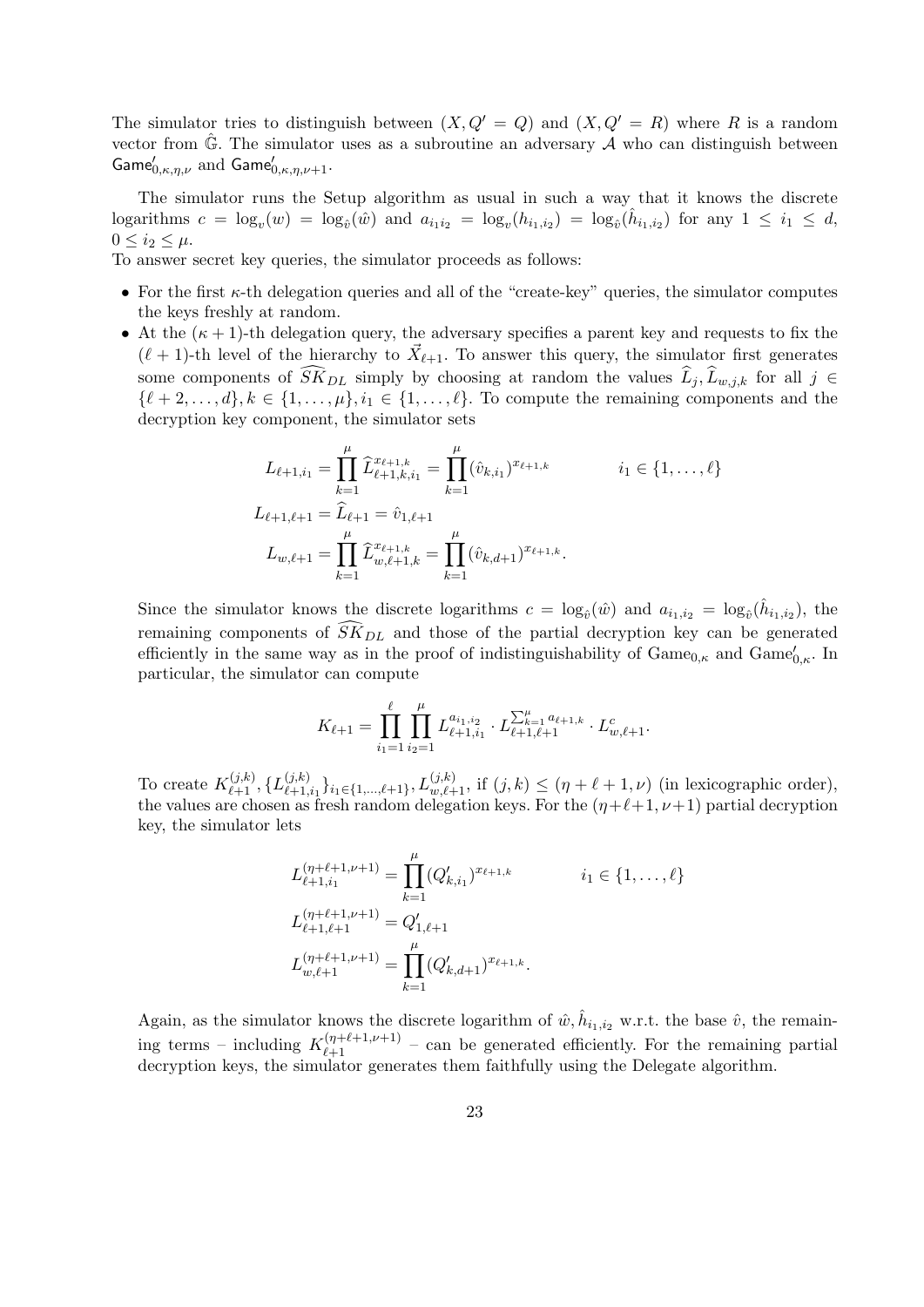• The remaining delegated key queries are generated faithfully.

Clearly, if  $Q' = Q$  in the GDDH instance, then the above simulation is identically distributed as Game $'_{0,\kappa,\eta,\nu}$ , otherwise it is identically distributed as  $\text{Game}_{0,\kappa,\eta,\nu+1}'$ .

The simulator generates the challenge ciphertext as normal and sends it to the adversary. If the adversary has  $\epsilon$  difference in its advantage in  $\text{Game}_{0,\kappa,\eta,\nu}^{\prime}$  and  $\text{Game}_{0,\kappa,\eta,\nu+1}^{\prime}$ , it is not hard to see that the simulator has a comparable advantage in solving the GDDH instance.  $\square$ 

**Lemma 5.** Game<sub>1</sub> and Game<sub>2</sub> are computationally indistinguishable if the BDH assumption holds in  $(\mathbb{G}, \hat{\mathbb{G}}, \mathbb{G}_T)$ .

*Proof.* Assume that there's an adversary A that can distinguish between Game<sub>1</sub> and Game<sub>2</sub>. We build an adversary  $\beta$  that uses  $\mathcal A$  as a subroutine to break the BDH assumption. The simulator  $\beta$ receives as input

$$
(g, g^a, g^c, \hat{g}, \hat{g}^a, \hat{g}^b, Q'),
$$

where  $Q'$  is either  $e(g, \hat{g})^{abc}$  or an element chosen uniformly at random in  $\mathbb{G}_T$ .

The adversary A commits to two vectors  $(\vec{Y}_1^0, \ldots, \vec{Y}_{d^*}^0)$  and  $(\vec{Y}_1^1, \ldots, \vec{Y}_{d^*}^1)$ . The challenger B picks  $\beta \stackrel{R}{\leftarrow} \{0,1\}$ . If  $d^* < d$ , the simulator picks at random  $d - d^*$  vectors  $Y_{d^*}^{\beta}$  $X_d^{\beta} X_{d^*+1}, \ldots, Y_d^{\beta} \in \mathbb{Z}_p^{\mu}.$ The simulator  $\beta$  runs the Setup algorithm as usual except that it implicitly sets  $\alpha$  to be ab by defining  $e(g, \hat{v})^{\alpha} = e(g^a, \hat{g}^b)^{\alpha_v}$ , and then, for  $i_1 = 1, \ldots, d$  and  $i_2 = 1, \ldots, \mu$ , it defines  $h_{i_1, i_2} =$  $(g^{a})^{z_{i_1}y_{i_1,i_2}}g^{t_{i_1,i_2}}$  for  $i_1 \in \{1, ..., d\}$ ,  $i_2 \in \{1, ..., \mu\}$  and  $h_{i_1,0} = (g^{a})^{-z_{i_1}}$ , for some random exponents  $z_{i_1}, t_{i_1,i_2}$ . The values of  $\hat{h}_{i_1,i_2}$  for  $i_1 \in \{1 \ldots, d\}$ ,  $i_2 \in \{0, \ldots, \mu\}$  are defined similarly from the value  $\hat{g}^a$  of the BDH instance. Observe that  $\beta$  remains hidden from A and that the parameters are correctly distributed.

For the secret key queries, in the last lemma we have just proven that delegated keys are indistinguishable from freshly generated ones. Therefore,  $\beta$  will generate the secret keys using algorithm Keygen when a reveal query is made. Note that  $\alpha$  is defined as ab, which is not known to B. However, B needs to simulate secret keys for  $(\vec{X}_1, \ldots, \vec{X}_\ell)$  as long as  $f_{(\vec{X}_1, \ldots, \vec{X}_\ell)}(\vec{Y}_1^{\beta}, \ldots, \vec{Y}_{d^*}^{\beta}) = 0$ . As  $\alpha$  does not appear in the delegating component of the key, the delegation component of the secret keys  $SK_{DL}$  can be created using the parameters as usual. Therefore, from now on we focus on how to create the decryption component of the secret key. Denote by  $\ell'$  the index of the smallest element of the vector  $(\vec{X}_1, \ldots, \vec{X}_\ell)$  for which  $\vec{X}_{\ell'} \cdot \vec{Y}_{\ell'}^{\beta} \neq 0$ . This value  $\ell'$  always exists if  $\ell \leq d^*$  by hypothesis and exists with overwhelming probability if  $\ell > d^*$ , since the vectors  $Y_{d^*}^{\beta}$  $\chi^\beta_{d^\star+1},\ldots,Y^\beta_{d}\in\mathbb{Z}_p^\mu$ are completely hidden from  $A$ 's view.

The simulator creates the decryption component of the secret key as follows:

$$
D = \hat{g}^{ab} \prod_{i_1=1}^{\ell} \left( \prod_{i_2=1}^{\mu} \hat{h}_{i_1, i_2}^{x_{i_1, i_2}} \right)^{r_{i_1}} \hat{w}^{r_w}
$$

where the term  $\hat{g}^{ab} \left( \prod_{i_2=1}^{\mu} \hat{h}^{x_{\ell',i_2}}_{\ell',i_2} \right)^{r_{\ell'}}$  is computed as

$$
\left(\prod_{i_2=1}^{\mu} \hat{h}_{\ell',i_2}^{x_{\ell',i_2}}\right)^{\hat{r}_{\ell'}}(\hat{g}^b)^{-(\sum_{i_2=1}^{\mu} x_{\ell',i_2}t_{\ell',i_2})/(z_{\ell'}\vec{X}_{\ell'}\cdot\vec{Y}_{\ell'}^{\beta})},
$$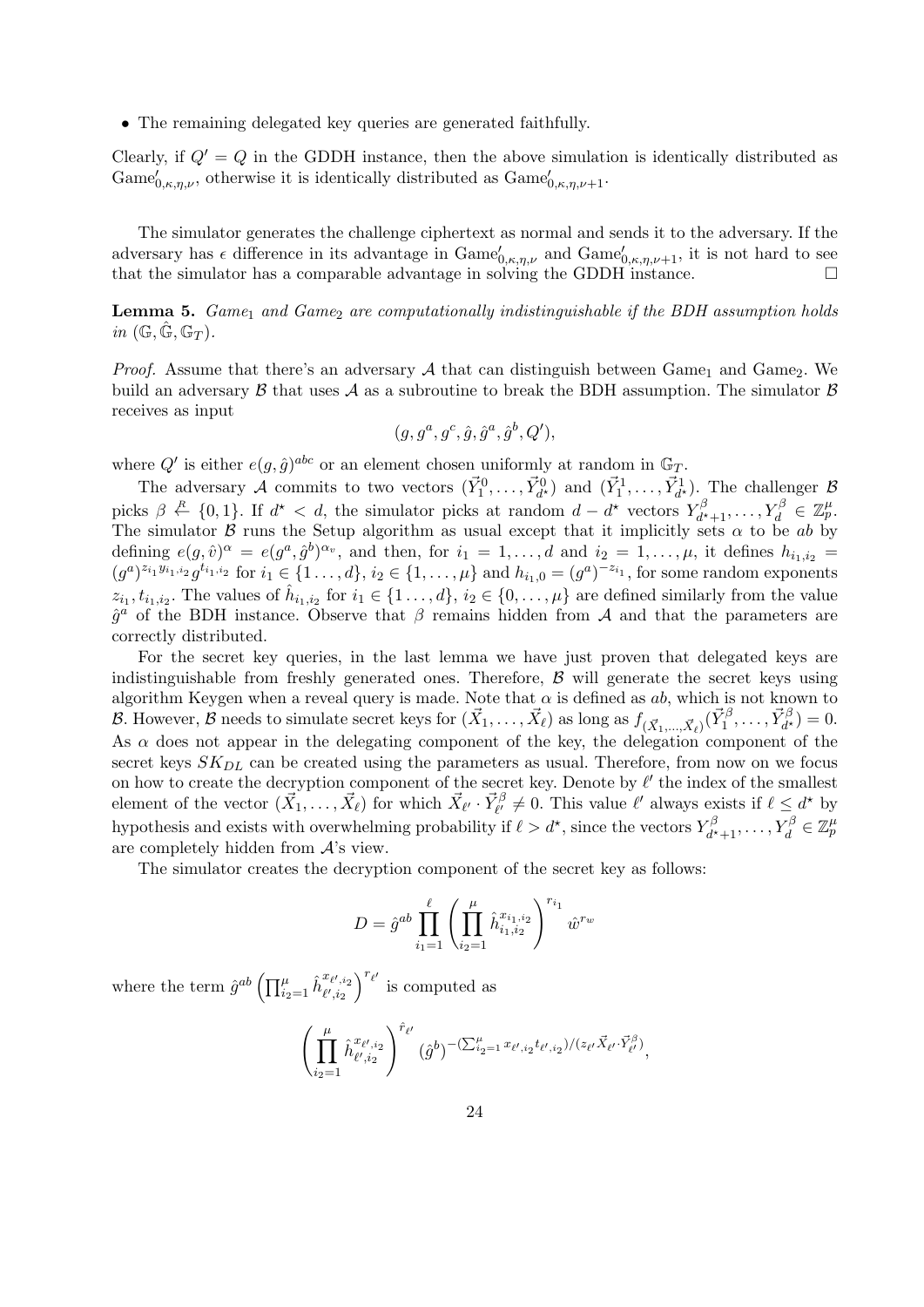while the other terms in the product are just computed as usual. It is not hard to see that, if we define  $r_{\ell'} = \hat{r}_{\ell'} - b/(z_{\ell'}\vec{X}_{\ell'} \cdot \vec{Y}_{\ell'}^{\beta})$ , then the computation is correct. All the other terms in the decryption component can be computed efficiently, since the simulator knows all the parameters needed and it also knows  $\hat{g}^b$ .

At the challenge step, the adversary A gives B two messages,  $M_0$  and  $M_1$ . B then computes

$$
C_0 = M_{\beta} \cdot (Q')^{\alpha_v}, \qquad C_v = (g^c)^{\alpha_v}, \qquad C_w = (g^c)^{\alpha_w},
$$
  

$$
\{C_{i_1, i_2} = (g^c)^{t_{i_1, i_2}}\}_{i_1 \in \{1, \dots, d^*\}, i_2 \in \{1, \dots, \mu\}}
$$

It is not hard to check that the challenge ciphertext is correctly distributed.

Finally, when the adversary A outputs a guess  $\beta'$ , if  $\beta = \beta'$ , then B guesses that  $Q' = e(g, \hat{g})^{abc}$ and if  $\beta \neq \beta'$  guesses that  $Q' = R$ . If A has  $\epsilon$  advantage in distinguishing between the two cases, then  $\beta$  also has  $\epsilon$  advantage in solving the assumption G3DH instance, except in the case that  $\mathcal A$ managed to output some secret key query for vector  $(\vec{X_1}, \ldots, \vec{X_{\ell}})$  for which  $\vec{X_i} \cdot \vec{Y_i}^{\beta} = 0$  for all  $i = d^* + 1, \ldots, d$  was zero for all  $i \in \{1, \ldots, d\}$ , which occurs only with negligible probability.

**Lemma 6.** Game<sub>2</sub> and Game<sub>3</sub> are computationally indistinguishable if the  $P$ -BDH<sub>1</sub> assumption holds in  $(\mathbb{G}, \mathbb{G})$ .

*Proof.* Assuming that the adversary A outputs  $\beta' = \beta$  with noticeably different probabilities in Game<sub>2</sub> and Game<sub>3</sub>, we build an distinguisher  $\beta$  for the  $\mathcal{P}\text{-BDH}_1$  assumption.

Namely, algorithm  $\beta$  receives as input a tuple

$$
(g, g^b, g^{ab}, g^c, \hat{g}, \hat{g}^a, \hat{g}^b, g^z),
$$

where  $a, b, c \stackrel{R}{\leftarrow} \mathbb{Z}_p$ . Its goal is to decide if  $z = abc$  or  $z \in_R \mathbb{Z}_p$ .

To this end,  $\mathcal{B}$  interacts with  $\mathcal{A}$  as follows. It first receives the vectors  $(\vec{Y}_0^0, \ldots, \vec{Y}_{d^*}^0), (\vec{Y}_0^1, \ldots, \vec{Y}_{d^*}^1)$ at some depth  $d^* \leq d$ , that A wishes to be challenged upon. We may assume w.l.o.g. that B chooses its challenge bit  $\beta \stackrel{R}{\leftarrow} \{0,1\}$  at the beginning of the game. Also, if  $d^* < d$ , for each  $i \in \{d^*+1,\ldots,d\}$ , B defines the vector  $\vec{Y}_i^{\beta}$  as a random vector of  $\mathbb{Z}_p^{\mu}$ .

It defines the master public key by setting  $e(g, \hat{v})^{\alpha} = e(g, \hat{g})^{\alpha \gamma_v}$  and

$$
v = g^{\gamma_v},
$$
  
\n
$$
h_{i_1,0} = (g^b)^{\gamma_{i_1,0}} \t i_1 \in \{1, ..., d\}
$$
  
\n
$$
h_{i_1,i_2} = (g^b)^{-\gamma_{i_1,0} \cdot y_{i_1,i_2}^{\beta}} \cdot g^{\gamma_{i_1,i_2}} \t i_1 \in \{1, ..., d\}, i_2 \in \{1, ..., \mu\}
$$
  
\n
$$
w = g^y \cdot (g^{ab})^x,
$$
\n(13)

where  $\alpha, \gamma_v, x, y \in \mathbb{Z}_p$  and  $\gamma_{i_1,i_2} \in \mathbb{Z}_p$ , for each  $i_1 \in \{1, \ldots, d\}$ ,  $i_2 \in \{0, \ldots, \mu\}$ . For each  $i_1$ , we also define the vector  $\vec{\gamma}_{i_1} = (\gamma_{i_1,1}, \ldots, \gamma_{i_1,\mu}) \in \mathbb{Z}_p^{\mu}$ . We observe that  $\mathcal B$  does not know  $\hat w$  (which depends on the unavailable term  $\hat{g}^{ab}$ ) but can compute  $\{\hat{h}_{i_1,i_2}\}_{i_1 \in \{1,\dots,d\}, i_2 \in \{1,\dots,\mu\}}$ .

When the adversary A requests a key for a hierarchical vector  $\mathbf{X} = (\vec{X}_1, \dots, \vec{X}_\ell)$ , B parses  $\vec{X}_{i_1}$ as  $(x_{i_1,1},\ldots,x_{i_1,\mu})\in\mathbb{Z}_p^{\mu}$  for each  $i_1\in\{1,\ldots,\ell\}$ . Then,  $\mathcal B$  responds as follows.

• If  $\ell \leq d^*$ , let  $i \in \{1, \ldots, \ell\}$  be the smallest index such that  $\vec{X}_i \cdot \vec{Y}_i^{\beta} \neq 0$  (by hypothesis, this index must exist). By choosing  $r_w \stackrel{R}{\leftarrow} \mathbb{Z}_p$  and  $r_i \stackrel{R}{\leftarrow} \mathbb{Z}_p$ ,  $\beta$  implicitly defines the exponent

$$
\tilde{r_i} = r_i + \frac{a \cdot r_w \cdot x}{\gamma_{i,0} \cdot \vec{X_i} \cdot \vec{Y_i^{\beta}}}
$$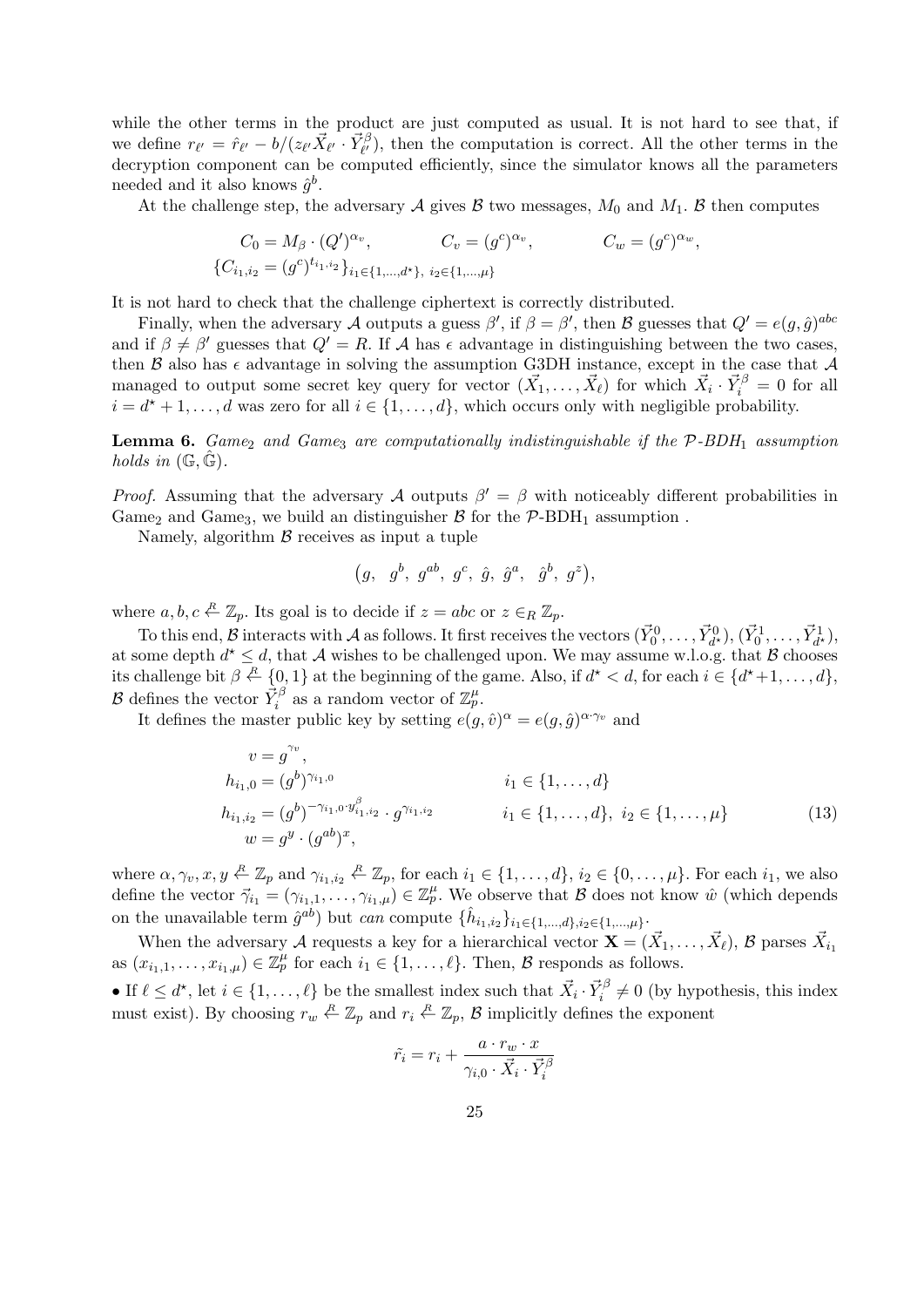and can compute

$$
\begin{split}\n(\prod_{i_{2}=1}^{\mu} \hat{h}_{i,i_{2}}^{x_{i,i_{2}}})^{\tilde{r}_{i}} \cdot \hat{w}^{r_{w}} &= \left(\prod_{i_{2}=1}^{\mu} \hat{h}_{i,i_{2}}^{x_{i,i_{2}}}\right)^{r_{i}} \cdot \left((\hat{g}^{b})^{-\gamma_{i,0} \cdot \vec{X}_{i} \cdot \vec{Y}_{i}^{\beta}} \cdot \hat{g}^{\vec{\gamma_{i}} \cdot \vec{Y}_{i}^{\beta}}\right)^{a \cdot \frac{r_{w} \cdot x}{\gamma_{i,0} \cdot \vec{X} \cdot \vec{Y}_{i}^{\beta}} \\
&\quad \cdot (\hat{g}^{ab})^{r_{w} \cdot x} \cdot \hat{g}^{r_{w} \cdot y} \\
&= \left(\prod_{i_{2}=1}^{\mu} \hat{h}_{i,i_{2}}^{x_{i,i_{2}}}\right)^{r_{i}} \cdot (\hat{g}^{a})^{\vec{\gamma_{i}} \cdot \vec{Y}_{i}^{\beta} \cdot \frac{r_{w} \cdot x}{\gamma_{i,0} \cdot \vec{X} \cdot \vec{Y}_{i}^{\beta}} \cdot \hat{g}^{r_{w} \cdot y}\n\end{split} \tag{14}
$$

without knowing  $\hat{g}^{ab}$ . Similarly, it can compute

$$
D_i = \hat{v}^{\tilde{r}_i} = \hat{g}^{\gamma_v \cdot r_i} \cdot (\hat{g}^a)^{\gamma_v \cdot r_w \cdot x / (\gamma_{i,0} \cdot \vec{X} \cdot \vec{Y}_i^{\beta})}
$$

as well as  $D_w = \hat{v}^{r_w}$ .

We now turn to indices  $i_1 \in \{1, ..., \ell\} \setminus \{i\}$ , for which  $\mathcal{B}$  can trivially compute  $(\prod_{i_2=1}^{\mu} \hat{h}_{i,i_2}^{x_{i,i_2}})$  $\frac{x_{i,i_2}}{i,i_2}$  ) $^{r_{i_1}}$ and  $D_{i_1} = \hat{v}^{r_{i_1}} \cdot S_{v,i_1}$  since it knows  $\{\hat{h}_{i_1,i_2}\}_{i_2=0}^{\mu}$  and v. This suffices for computing the whole decryption component  $SK_D$  of the private key.

As for the delegation component  $SK_{DL}$ , B can compute  $\{K_{j,k}\}_{j\in\{\ell+1,\ldots,d\},k\in\{1,\ldots,\mu\}},\ \{L_j\}_{j=\ell+1}^d$ and  $\{L_{w,j,k}\}_{j,k}$  by applying exactly the same procedure as for D,  $D_i$  and  $D_w$  (and taking advantage of the fact that  $\vec{X}_i \cdot \vec{Y}_i^{\beta} \neq 0$  for at least one  $i \in \{1, \ldots, \ell\}$ . Remaining pieces of  $SK_{DL}$  are then trivially computable since  $\mathcal{B}$  has  $\{\hat{h}_{i_1,i_2}\}_{i_2=0}^{\mu}$  and  $\hat{v}$  at disposal.

• If  $\ell > d^*$ , it can be the case that  $\vec{X}_i \cdot \vec{Y}_i^{\beta} = 0$  for  $i = 1$  to  $\ell$ . However, with overwhelming probability, there must exist  $i \in \{d^*+1,\ldots,\ell\}$  such that  $\vec{X}_i \cdot \vec{Y}_i^{\beta} \neq 0$  since the vectors  $\vec{Y}_{d^*+1}, \ldots, \vec{Y}_d$ have been chosen at random and, due to the generation of the public key as per  $(13)$ , they are completely independent of  $A$ 's view. It comes that  $B$  can generate a private key in the same way as in the case  $\ell < d^*$  (see equation (14)).

When B has to construct the challenge ciphertext, B sets  $C_0 = M \cdot e(g^c, \hat{g}^{\gamma_v})^{\alpha}$ , where  $M \stackrel{R}{\leftarrow} \mathbb{G}_T$ , and

$$
C_v = (g^c)^{\gamma_v}, \qquad \qquad C_w = (g^c)^y \cdot (g^z)^x,
$$

$$
C_{i_1,i_2} = (g^c)^{\gamma_{i_1,i_2}} \qquad \qquad i_1 \in \{1,\ldots,d^{\star}\}, \ i_2 \in \{1,\ldots,\mu\}
$$

We observe that, if  $z = abc$ ,  $(C_0, C_v, C_w, \{C_{i_1,i_2}\}_{i_1 \in \{1,\dots,d^*\}, i_2 \in \{1,\dots,\mu\}})$  corresponds to a valid ciphertext with the encryption exponent  $s = c$ . In this situation,  $\beta$  is playing Game<sub>2</sub> with  $\mathcal{A}$ .

In contrast, if  $z \in_R \mathbb{Z}_p$ , we have  $z \neq c$  with overwhelming probability. In this case, we have  $g^z = g^{abc+\theta}$ , for some  $\theta \neq 0$ , and we can thus write  $C_w = w^c \cdot g^{\theta \cdot x}$ . This means that  $C_w$  looks uniformly random and independent from  $A$ 's view. Indeed, until the challenge phase,  $A$  has no information about  $\theta \in \mathbb{Z}_p$  (recall that public parameters do not depend on c) and the value  $x \in \mathbb{Z}_{p_1}$ is also independent of  $\mathcal{A}$ 's view. We conclude that, if  $g^z$  is such that  $z \in_R \mathbb{Z}_p$ , we are in Game<sub>3</sub>.  $\Box$ 

**Lemma 7.** For each  $\delta_1 \in \{1, ..., d\}$  and each  $\delta_2 \in \{2, ..., \mu\}$ , Game<sub>4, $\delta_1$ , $\delta_2$ -1 and Game<sub>4, $\delta_1$ , $\delta_2$  are</sub></sub> computationally indistinguishable if the  $P$ -BDH<sub>1</sub> assumption holds in  $(\mathbb{G}, \tilde{\mathbb{G}})$ .

*Proof.* Towards a contradiction, we assume there exists  $\delta_1, \delta_2$  such that the adversary A outputs  $\beta' = \beta$  with significantly different probabilities in Game<sub>4, $\delta_1, \delta_2-1$ </sub> and Game<sub>4, $\delta_1, \delta_2$ </sub>. We show that A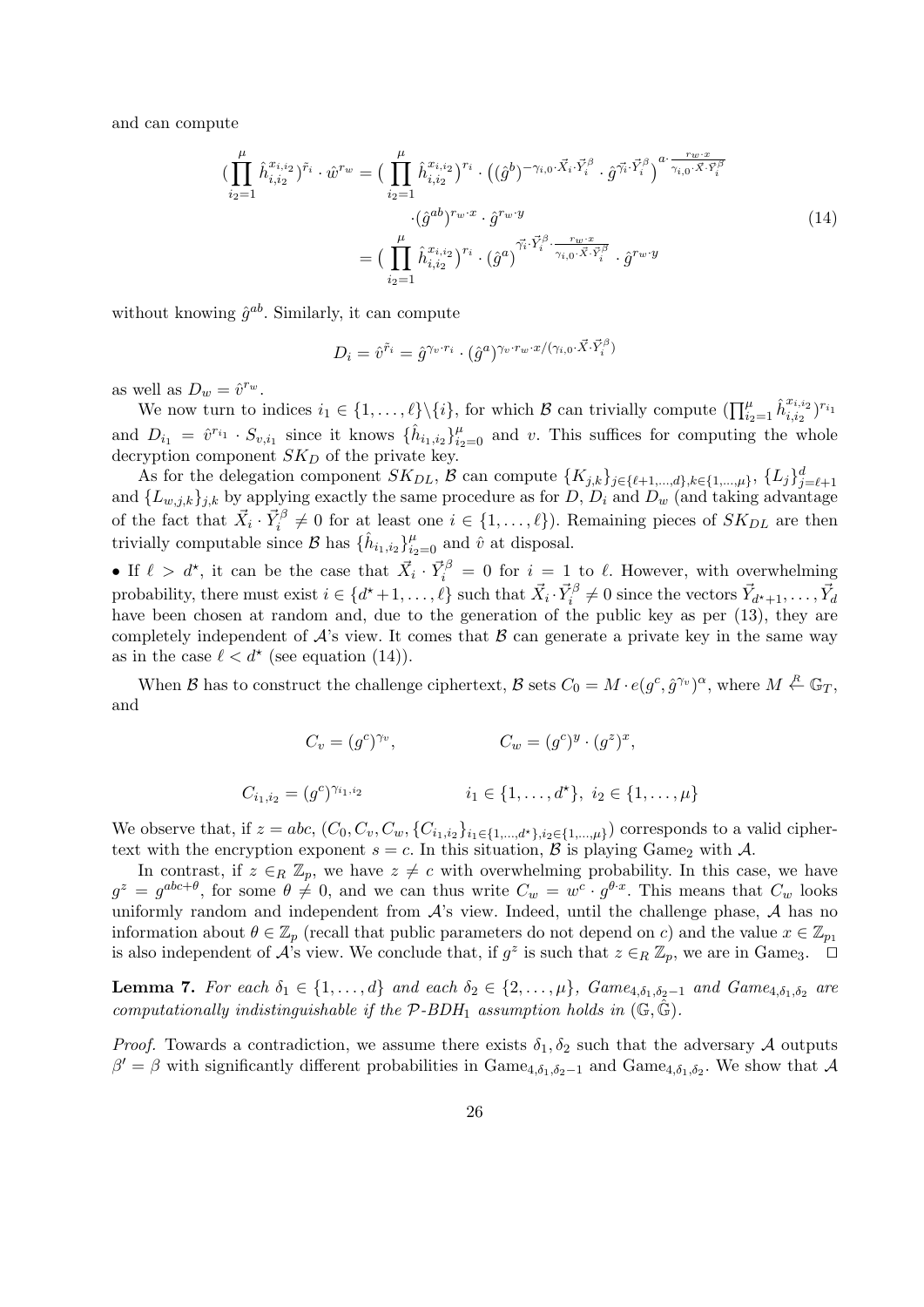implies a distinguisher  $\beta$  against  $\mathcal{P}\text{-}BDH_1$ .

Our distinguisher B receives as input  $(g, g^b, g^{ab}, g^c, \hat{g}, \hat{g}^a, \hat{g}^b, g^z)$ , with  $a, b, c \stackrel{R}{\leftarrow} \mathbb{Z}_p$ . It aims to decide if  $z = abc$  or  $z \in_R \mathbb{Z}_p$ .

To do this,  $B$  runs the adversary  $A$  as follows. It first receives the challenge vectors  $(\vec{Y}_0^0, \ldots, \vec{Y}_{d^*}^0)$ ,  $(\vec{Y}_0^1,\ldots,\vec{Y}_{d^*}^1)$ , at some depth  $d^* \leq d$ , that are chosen by A. We assume that B chooses its challenge bit  $\beta \stackrel{R}{\leftarrow} \{0,1\}$  at the outset of the game. Also, if  $d^* < d$ , for each  $i \in \{d^*+1,\ldots,d\}$ ,  $\beta$  defines the vector  $\vec{Y}_i^{\beta}$  as a random vector of  $\mathbb{Z}_p^{\mu}$ .

It defines the master public key by setting  $e(g, \hat{v})^{\alpha} = e(g, \hat{g})^{\alpha \gamma_v}$  and

$$
v = g^{\gamma_v},
$$
  
\n
$$
h_{i_1,0} = g_{p_1}^{\gamma_{i_1,0}} \qquad \text{for } i_1 \in \{1, ..., d\}
$$
  
\n
$$
h_{i_1,i_2} = g^{-\gamma_{i_1,0} \cdot y_{i_1,i_2}^{\beta}} \cdot g^{\gamma_{i_1,i_2}} \qquad \text{if } i_1 \in \{1, ..., d\} \setminus \{\delta_1\} \text{ or } i_2 \in \{1, ..., \mu\} \setminus \{\delta_2\}
$$
  
\n
$$
h_{\delta_1, \delta_2} = g^{-\gamma_{\delta_1,0} \cdot y_{\delta_1, \delta_2}^{\beta}} \cdot (g^{ab})^{\gamma_{\delta_1, \delta_2}} \qquad (15)
$$
  
\n
$$
w = g^y \cdot (g^b)^x,
$$

where  $\alpha, \gamma_v, y \in \mathbb{Z}_p$ ,  $x \in \mathbb{Z}_p^*$  and  $\gamma_{i_1, i_2} \in \mathbb{Z}_p$ , for each  $i_1 \in \{1, \ldots, d\}$ ,  $i_2 \in \{0, \ldots, \mu\}$ . For each  $i_1$ , we also define the vector  $\vec{\gamma}_{i_1}^P = (\gamma_{i_1,1}, \ldots, \gamma_{i_1,\mu}) \in \mathbb{Z}_p^{\mu}$ . Note that, in the implicitly defined master secret key msk, the distinguisher  $\mathcal B$  knows all the components but  $\hat h_{\delta_1,\delta_2}$ , which depends on the unknown term  $\hat{g}^{ab}$ .

When the adversary A requests a key for a hierarchical vector  $\mathbf{X} = (\vec{X}_1, \dots, \vec{X}_\ell)$ , B parses  $\vec{X}_{i_1}$ as  $(x_{i_1,1},\ldots,x_{i_1,\mu})\in\mathbb{Z}_p^{\mu}$  for each  $i_1\in\{1,\ldots,\ell\}$ . Then,  $\beta$  responds as follows.

• If  $\ell \geq \delta_1$ , B chooses  $r'_w \stackrel{R}{\leftarrow} \mathbb{Z}_p$  and  $r_{\delta_1} \stackrel{R}{\leftarrow} \mathbb{Z}_p$ , B implicitly defines the exponent

$$
r_w = r'_w - \frac{a \cdot r_{\delta_1} \cdot \gamma_{\delta_1, \delta_2}}{x} \tag{16}
$$

and can compute the product

$$
\left(\hat{h}_{\delta_1,0}^{y_{\delta_1,\delta_2}^{\beta}} \cdot \hat{h}_{\delta_1,\delta_2}\right)^{r_{\delta_1}} \cdot \hat{w}^{r_w} = (\hat{g}^{ab})^{\gamma_{\delta_1,\delta_2} \cdot r_{\delta_1}} \cdot \hat{w}^{r_w'} \cdot (\hat{g}^y(\hat{g}^b)^x)^{-a \cdot r_{\delta_1},\gamma_{\delta_1,\delta_2}/x}
$$
\n
$$
= \hat{w}^{r_w'} \cdot (\hat{g}^a)^{-y \cdot r_{\delta_1},\gamma_{\delta_1,\delta_2}/x},
$$
\n(17)

which is the only factor of D that it cannot trivially compute without knowing  $\hat{g}^{ab}$ . Similarly, it can compute  $D_w = v^{r_w} = \hat{g}^{\gamma_v \cdot r_w'} \cdot (\hat{g}^a)^{-\gamma_v \cdot r_{\delta_1}, \gamma_{\delta_1, \delta_2}/x}.$ 

To generate the delegation component  $SK_{DL}$  of the key, the reduction  $\beta$  is able to compute  ${K_{j,k}, L_{w,j,k}}_{j \in {\ell+1,\ldots,d},k \in {\{1,\ldots,\mu\}}}$  by repeating  $(d-\ell)\cdot\mu$  times the same procedure as for computing D and  $D_w$ .

• If  $\ell < \delta_1$ ,  $\beta$  can directly compute  $(D, D_w, \{D_{i1}\}_{i_1=1}^{\ell})$  since it knows  $\{\hat{h}_{i_1, i_2}\}_{i_1 \in \{1, ..., \ell\}, i_2 \in \{1, ..., \mu\}}, \hat{v}_{i_1, i_2}$ and  $\hat{w}$ . The difficulty is to compute the delegation components  $\{K_{\delta_1,k}\}_{k=1}^{\mu}$  without knowing  $\hat{g}^{ab}$ . In fact, among these components, the only factor of  $K_{\delta_1,\delta_2}$  that B cannot trivially compute is  $\hat{h}_{\delta_1,\delta_2}^{s_{\delta_1}}$  $\delta_1,\delta_2$ . However, similarly to (16)-(17), it can choose  $s_{\delta_1}, s'_{w,\delta_1,\delta_2} \stackrel{R}{\leftarrow} \mathbb{Z}_p$ , define  $s_{w,\delta_1,\delta_2} = s'_{w,\delta_1,\delta_2} - \frac{a \cdot s_{\delta_1} \cdot \gamma_{\delta_1,\delta_2}^2}{x}$ and compute the product

$$
h_{\delta_1, \delta_2}^{s_{\delta_1}} \cdot \hat{w}^{s_{w, \delta_1, \delta_2}} = (\hat{g}^{-\gamma_{\delta_1, 0} \cdot y^{\beta}_{\delta_1, \delta_2} \cdot s_{\delta_1}}) \cdot (\hat{g}^{ab})^{\gamma_{\delta_1, \delta_2} \cdot s_{\delta_1}} \cdot (\hat{g}^y(\hat{g}^b)^x)^{-a \cdot s_{\delta_1} \cdot \gamma_{\delta_1, \delta_2}/x} \cdot \hat{w}^{s'_{w, \delta_1, \delta_2}}
$$
  
=  $(\hat{g}^{-\gamma_{\delta_1, 0} \cdot y^{\beta}_{\delta_1, \delta_2} \cdot s_{\delta_1}}) \cdot \hat{w}^{s'_{w, \delta_1, \delta_2}} \cdot (\hat{g}^a)^{-y \cdot s_{\delta_1} \cdot \gamma_{\delta_1, \delta_2}/x}$  (18)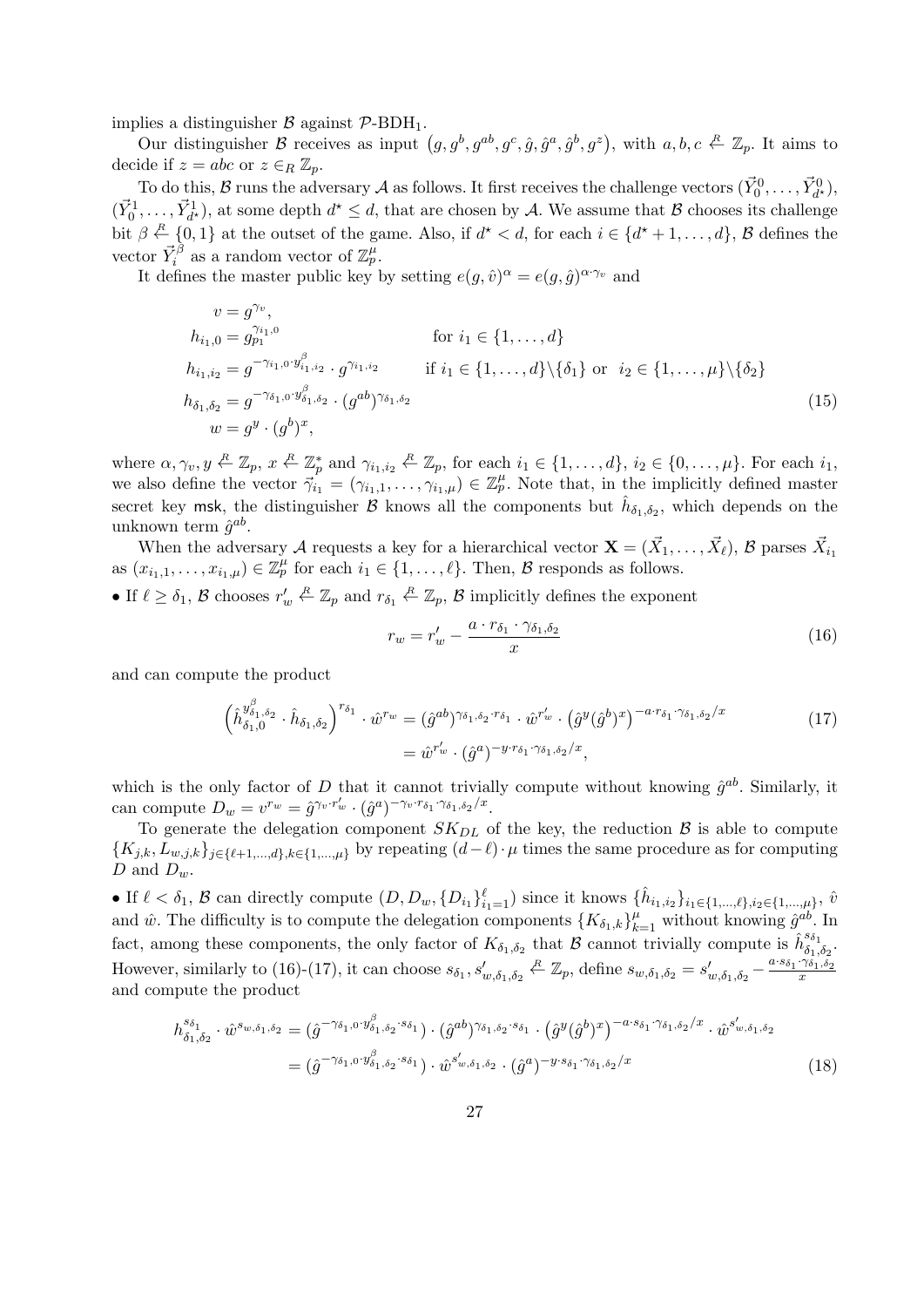In the same way,  $\beta$  computes

$$
L_{w,\delta_1,\delta_2} = \hat{v}^{s_{w,\delta_1,\delta_2}} = \hat{g}^{\gamma_v \cdot s'_{w,\delta_1,\delta_2}} \cdot (\hat{g}^a)^{-\gamma_v \cdot s_{\delta_1} \cdot \gamma_{\delta_1,\delta_2}/x}.
$$

Note that, for each  $k \in \{1, \ldots, \mu\} \setminus \{\delta_2\}$ ,  $\mathcal{B}$  has to generate  $K_{\delta_1,k}$  by computing  $\hat{h}_{\delta_1,k}^{s_{\delta_1}}$  using the same random exponent  $s_{\delta_1}$  as in (18). This is always possible since  $\beta$  knows that exponent.

When it comes to construct the challenge ciphertext, algorithm  $\mathcal B$  first sets  $C_0 = M \cdot e(g^c, \hat{g}^{\gamma_v})^{\alpha}$ , where  $M \stackrel{R}{\leftarrow} \mathbb{G}_T$ . It also chooses  $\Gamma_w \stackrel{R}{\leftarrow} \mathbb{G}$  and computes

$$
C_v = (g^c)^{\gamma_v}, \qquad \qquad C_w = \Gamma_w,
$$

as well as

$$
C_{i_1,i_2} = (g^c)^{\gamma_{i_1,i_2}} \qquad \qquad \text{if} \quad (i_1 > \delta_1) \vee ((i_1 = \delta_1) \wedge (i_2 > \delta_2))
$$
  

$$
C_{\delta_1,\delta_2} = (g^z)^{\gamma_{\delta_1,\delta_2}}
$$

If  $i_1 < \delta_1$  or  $i_1 = \delta_1$  and  $i_2 < \delta_2$ , then  $C_{i_1,i_2}$  is chosen uniformly in G.

We observe that, in the situation where  $z = abc, (C_0, C_v, C_w, \{C_{i_1,i_2}\}_{i_1 \in \{1,...,d^{\star}\}, i_2 \in \{1,...,\mu\}})$  is distributed in the same way as in Game<sub>4, $\delta_1, \delta_2-1$ </sub>.

In contrast, if  $z \in_R \mathbb{Z}_p$ , we have  $z \neq c$  with overwhelming probability. In this case,  $C_{\delta_1,\delta_2}$  looks random to the adversary and  $\mathcal{B}$  is thus playing  $\text{Game}_{4,\delta_1,\delta_2}$ . . The contract of the contract of  $\Box$ 

# B Deferred Proofs for the Security of HF

# B.1 Proof of Lemma 1

We consider a sequence of  $n+1$  hybrid experiments  $RL_0, \ldots, RL_n$ . For each  $k \in \{0, \ldots, n\}$ ,  $RL_k$  is defined to be an experiment where public parameters are generated as follows. First, the simulator B chooses  $v \stackrel{R}{\leftarrow} \mathbb{G}$ ,  $\mathbf{w} \stackrel{R}{\leftarrow} \mathbb{G}^n$ ,  $\mathbf{h} \stackrel{\hat{R}}{\leftarrow} \mathbb{G}^{d \times (\mu+1) \times n}$ ,  $\widetilde{\mathbf{h}} \stackrel{R}{\leftarrow} \mathbb{G}^{d \times (\mu+1) \times n}$  and computes PP<sub>core</sub> in the same way as in the real scheme.

In the second step of the setup procedure, the simulator  $\mathcal B$  chooses a vector  $s \stackrel{R}{\leftarrow} (\mathbb Z_p^*)^n$ . For  $l_1, l_2 \in \{1, \ldots, n\}$ , it first computes

$$
\mathbf{J}[l_2] = v^{\mathbf{s}[l_2]},\\ \mathbf{C}_w[l_2, l_1] = \mathbf{w}[l_1]^{\mathbf{s}[l_2]}.
$$

Then, for each pair  $(l_1, l_2)$  such that  $l_1 \neq l_2$ ,  $\beta$  sets

$$
\mathbf{C}[i_1, i_2, l_2, l_1] = \mathbf{h}[i_1, i_2, l_1]^{\mathbf{s}[l_2]}.
$$

Finally, for each  $l \in \{1, \ldots, n\}$ ,  $i_1 \in \{1, \ldots, d\}$  and  $i_2 \in \{1, \ldots, \mu\}$ , B defines

$$
\mathbf{C}[i_1, i_2, l, l] = (\mathbf{h}[i_1, 0, l]^{\mathbf{y}_{i_1}^{(0)}}[i_2] \cdot \mathbf{h}[i_1, i_2, l])^{\mathbf{s}[l]} \quad \text{if } l \leq k,
$$
  

$$
\mathbf{C}[i_1, i_2, l, l] = (\mathbf{h}[i_1, 0, l]^{\mathbf{y}_{i_1}^{(1)}}[i_2] \cdot \mathbf{h}[i_1, i_2, l])^{\mathbf{s}[l]} \quad \text{if } l > k.
$$

Lemma 8 below demonstrates that, for each  $k \in \{1, \ldots, n\}$ , experiment  $RL_k$  is computationally indistinguishable from experiment  $RL_{k-1}$ .

If we assume that the statement of Lemma 1 is false, there must exist  $k \in \{1, \ldots, n\}$  such that the adversary can distinguish  $RL_k$  from  $RL_{k-1}$  and we obtain a contradiction.  $\square$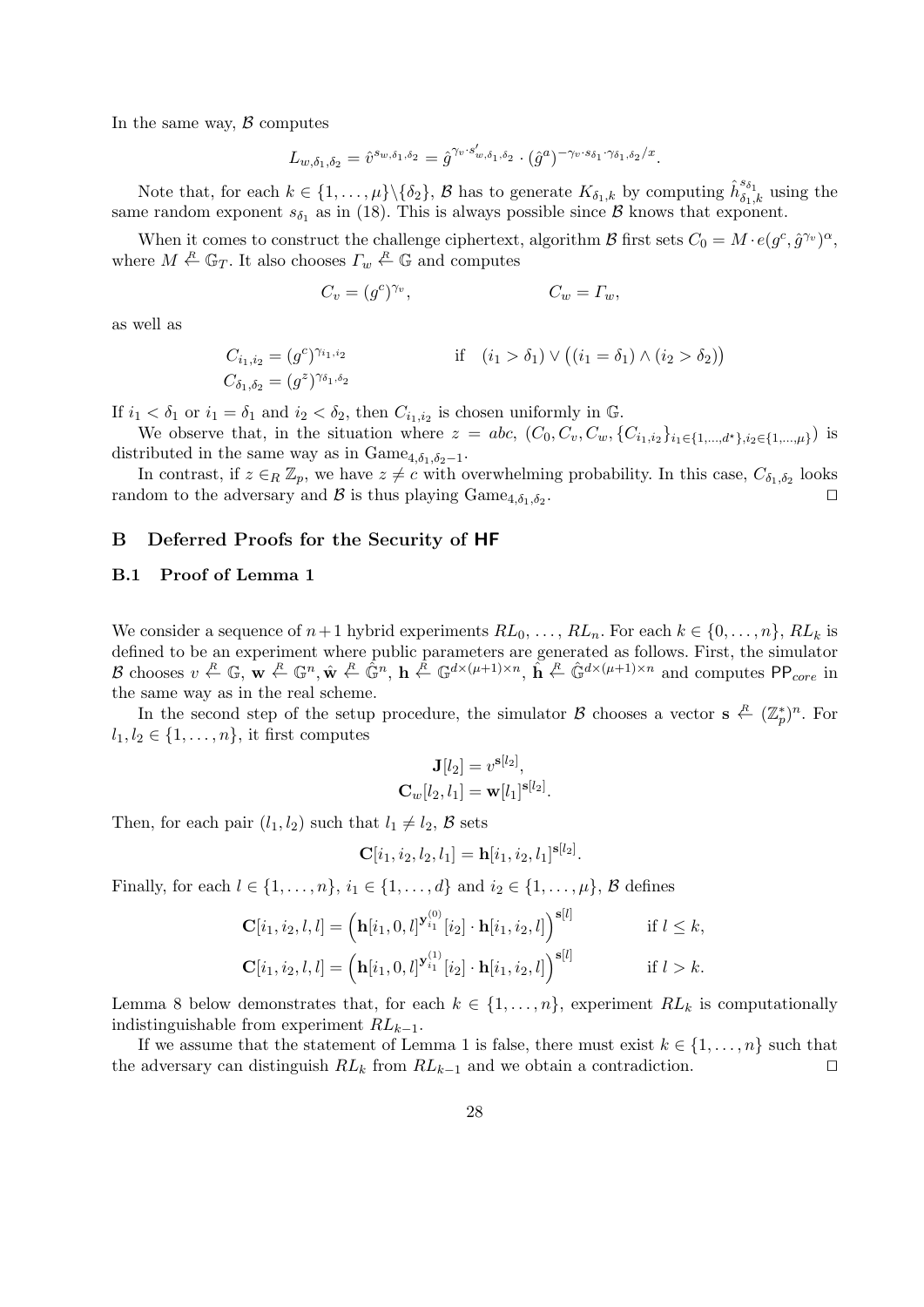Lemma 8. If the HPE scheme described in Section 3.2 is selectively weakly attribute-hiding, then Game  $RL_k$  is indistinguishable from Game  $RL_{k-1}$  for each  $k \in \{1, ..., n\}$ . Namely, for each k, there exist algorithms  $\mathcal{B}_1$  and  $\mathcal{B}_2$  such that

 $|\Pr[RL_k \Rightarrow 1] - \Pr[RL_{k-1} \Rightarrow 1]| \leq (d \cdot \mu + 1) \cdot \mathbf{Adv}^{\mathcal{P}\text{-}\mathrm{BDH}_1}(\mathcal{B}_1) + q \cdot \mathbf{Adv}^{\mathcal{P}\text{-}\mathrm{BDH}_2}(\mathcal{B}_2),$ 

where q is the number of "Reveal-key" queries made by  $A$ .

Proof. For the sake of contradiction, let us assume that there exist two auxiliary hierarchical vector  $\mathbf{y}^{(0)} = [\mathbf{y}_1^{(0)}]$  $\mathbf{y}_1^{(0)}| \ldots |\mathbf{y}_d^{(0)}$  $\mathbf{y}^{(0)}_d],\ \mathbf{y}^{(1)}_{}=\mathbf{y}_1^{(1)}_{}$  $|\mathbf{y}_1^{(1)}| \ldots |\mathbf{y}_d^{(1)}$  $\begin{bmatrix} 1 \ d \end{bmatrix}$  and an index  $k \in \{1, ..., n\}$  such that the adversary A has noticeably different behaviors in experiments  $RL_k$  and  $RL_{k-1}$ . Using A, we construct a selective weakly attribute-hiding adversary  $\beta$  against the HPE scheme described in Section 3.2 (in its predicate-only variant).

Our adversary B first declares  $\mathbf{y}^{(0)}, \mathbf{y}^{(1)} \in \mathbb{Z}_p^{d \cdot \mu}$  as the vectors that it wishes to be challenged upon. Then, the HPE challenger provides  $\beta$  with public parameters

$$
\mathsf{mpk}_{\mathrm{HPE}} = (v, w, \{h_{i_1, i_2}\}_{i_1 \in \{1, \dots, d\}, i_2 \in \{0, \dots, \mu\}}).
$$

Then, B chooses a vector  $\zeta \stackrel{R}{\leftarrow} \mathbb{Z}_p^n$  and a matrix  $\gamma \in \mathbb{Z}_p^{d \times (\mu+1) \times n}$ , which it uses to compute

$$
\mathbf{w}[l_1] = v^{\zeta[l_1]} \quad \text{for } l_1 \in \{1, ..., n\} \setminus \{k\} \n\mathbf{h}[i_1, i_2, l_1] = v^{\gamma[i_1, i_2, l_1]} \quad \text{for } i_1 \in \{1, ..., d\}, i_2 \in \{0, ..., \mu\}, i_1 \in \{1, ..., n\} \setminus \{k\}.
$$

It also sets  $\mathbf{w}[k] = w$  as well as

$$
\mathbf{h}[i_1, i_2, k] = h_{i_1, i_2} \quad \text{for } i_1 \in \{1, \dots, d\}, \ i_2 \in \{0, \dots, \mu\}.
$$

Then,  $\beta$  defines core public parameters

$$
\text{PP}_{core} = \left(v, \ \{\mathbf{w}[l_1], \ \{\mathbf{h}[i_1, i_2, l_1]\}_{i_1 \in \{1, \dots, d\}, i_2 \in \{0, \dots, \mu\}, \ l_1 \in \{1, \dots, n\}}\right),
$$

that correspond to the master secret key msk =  $(\hat{v}, \hat{\mathbf{w}}, \hat{\mathbf{h}})$ , which is not completely known to  $\mathcal{B}$ (specifically,  $\hat{v}$ ,  $\hat{\mathbf{w}}[k]$  and  $\hat{\mathbf{h}}[\dots,k]$  are not available). Then, B notifies its HPE challenger that it wishes to directly enter the challenge phase without making any pre-challenge query. The challenger replies with the challenge ciphertext

$$
C^* = (C_v, C_w, \{C_{i_1, i_2}\}_{i_1 \in \{1, \dots, d\}, i_2 \in \{1, \dots, \mu\}}),
$$

where

$$
C_v = v^s,
$$
  
\n
$$
\{ C_{i_1, i_2} = (h_{i_1, 0}^{y_{i_1, i_2}} \cdot h_{i_1, i_2})^s \}_{i_1 \in \{1, \dots, d\}, i_2 \in \{1, \dots, \mu\}},
$$

for a random element  $s \stackrel{R}{\leftarrow} \mathbb{Z}_p^*$  and a random bit  $\beta \in \{0,1\}$ . Here we are using, for  $\beta \in \{0,1\}$ , the notation  $\mathbf{y}(\beta) = [\mathbf{y}_1^{(\beta)}]$  $|\mathfrak{p}_1^{(\beta)}| \ldots |\mathbf{y}_d^{(\beta)}|$  $\mathcal{L}_d^{(\beta)}] \in \mathbb{Z}_p^{d \cdot \mu}$ , where each  $\mathbf{y}_{i_1}^{(\beta)}$  $\binom{(\beta)}{i_1} = \binom{y^{(\beta)}_{i_1,1}}{i_1}$  $y_{i_1,1}^{(\beta)}, \ldots, y_{i_1,\mu}^{(\beta)}) \in \mathbb{Z}_p^{\mu}$ , for  $i_1 \in \{1, \ldots, d\}.$ At this point, B constructs the matrix  $\{\mathbf{CT}[i_1, i_2]\}_{l_1,l_2 \in \{1,\dots,n\}}$  of HPE ciphertexts by setting

$$
\mathbf{J}[k] = C_v
$$
  
\n
$$
\mathbf{C}_w[k, k] = C_w
$$
  
\n
$$
\mathbf{C}[i_1, i_2, k, k] = C_{i_1, i_2}
$$
 for  $i_1 \in \{1, ..., d\}$ ,  $i_2 \in \{1, ..., \mu\}$ .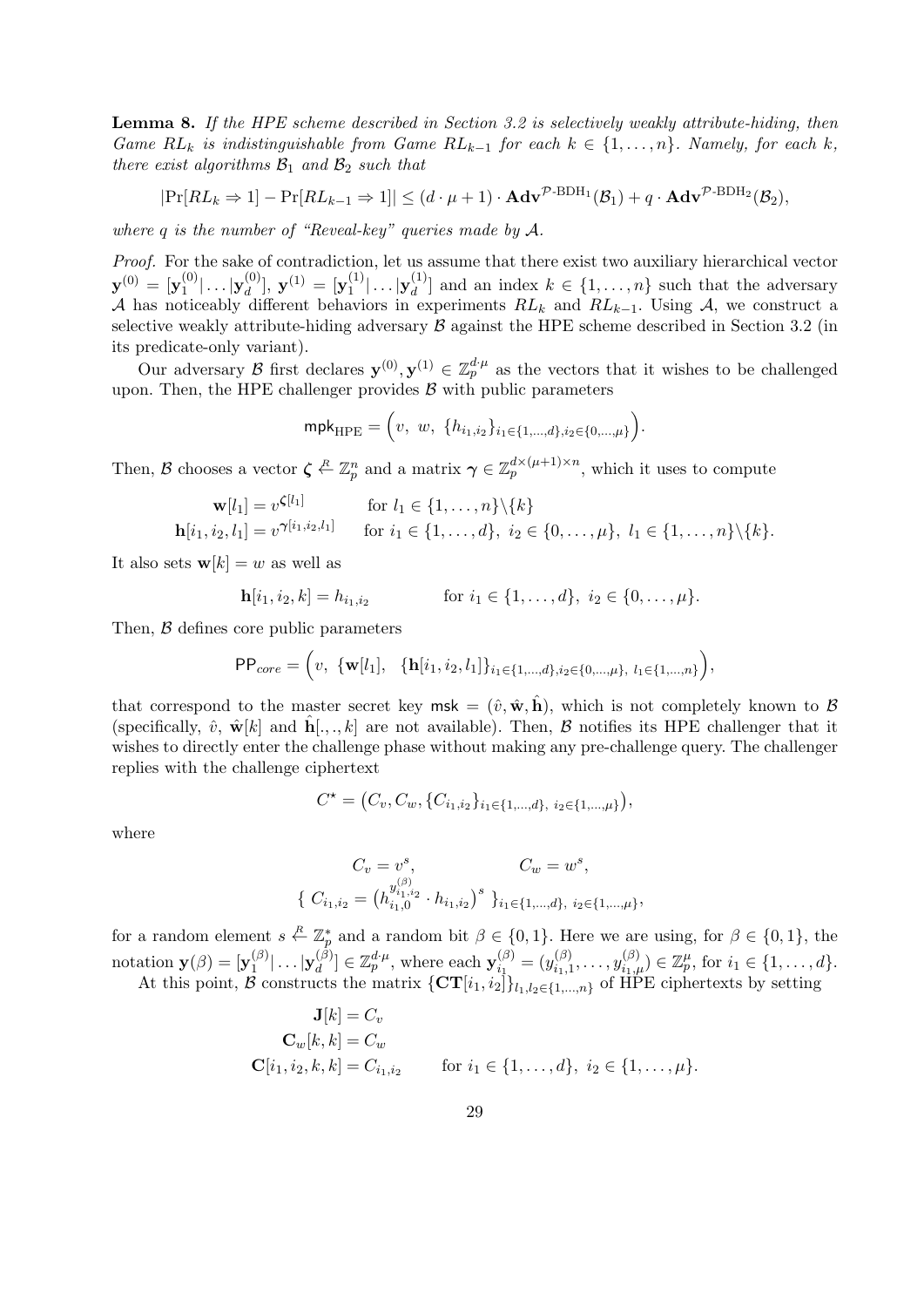and, for each  $l_1 \in \{1, \ldots, n\} \backslash \{k\},\$ 

$$
\mathbf{C}_{w}[k, l_{1}] = C_{v}^{\boldsymbol{\zeta}[l_{1}]} \n\mathbf{C}[i_{1}, i_{2}, k, l_{1}] = C_{v}^{\boldsymbol{\gamma}[i_{1}, i_{2}, k, l_{1}]} \quad \text{for } i_{1} \in \{1, \ldots, d\}, i_{2} \in \{1, \ldots, \mu\}.
$$

Note that this implicity sets  $s[k] = s$ , where s is the encryption exponent chosen by the HPE challenger to compute  $C^*$ . Then, for each  $l_2 \in \{1, ..., n\} \setminus \{k\}$ ,  $\beta$  chooses a random exponent  $\mathbf{s}[l_2] \stackrel{R}{\leftarrow} \mathbb{Z}_p^*$  and computes

$$
\mathbf{J}[l_2] = v^{\mathbf{s}[l_2]} \tag{19}
$$
\n
$$
\mathbf{C}_w[l_2, l_1] = \mathbf{w}[l_1]^{\mathbf{s}[l_2]} \qquad \text{for } l_1 \in \{1, ..., n\} \setminus \{l_2\} \tag{19}
$$
\n
$$
\mathbf{C}[i_1, i_2, l_2, l_1] = \mathbf{h}[i_1, i_2, l_1]^{\mathbf{s}[l_2]} \qquad \text{for } i_1 \in \{1, ..., d\}, i_2 \in \{1, ..., \mu\}, \quad l_1 \in \{1, ..., n\} \setminus \{l_2\} \tag{20}
$$

As for entries of the form  $\{C[i_1, i_2, l, l]\}_{i_1, i_2, l \neq k}, \mathcal{B}$  computes them as

$$
\mathbf{C}[i_1, i_2, l] = (\mathbf{h}[i_1, 0, l]^{\mathbf{y}_{i_1}^{(0)}}[i_2] \cdot \mathbf{h}[i_1, i_2, l])^{\mathbf{s}[l]} \quad \text{if } l < k
$$
\n
$$
\mathbf{C}[i_1, i_2, l] = (\mathbf{h}[i_1, 0, l]^{\mathbf{y}_{i_1}^{(1)}}[i_2] \cdot \mathbf{h}[i_1, i_2, l])^{\mathbf{s}[l]} \quad \text{if } l > k.
$$

using the exponents  $\mathbf{s}[l] \in \mathbb{Z}_p^*$  that were chosen in (19). Finally, our adversary  $\mathcal B$  defines the  $n \times n$ matrix  $\{\mathbf{CT}[l_2, l_1]\}_{l_2, l_1 \in \{1, \ldots, n\}}$  of HPE ciphertexts

$$
CT[l_2, l_1] = (J[l_2], C_w[l_2, l_1], \{C[i_1, i_2, l_2, l_1]\}_{i_1 \in \{1, \ldots, d\}, i_2 \in \{1, \ldots, \mu\}}).
$$

Finally, B defines mpk :=  $(PP_{core}, \{CT[l_2, l_1]\}_{l_2, l_1 \in \{1,...,n\}})$  and sends it to the adversary A.

When it comes to answer  $\mathcal{A}$ 's private key queries for hierarchical identities  $(id_1, \ldots, id_\ell)$ , B first encodes each level's identity  $\mathsf{id}_{i_1} \in \{0,1\}^{\mu}$  as a  $\mu$ -vector  $\vec{X}_{i_1} = (\mathsf{id}_{i_1}[1], \ldots, \mathsf{id}_{i_1}[\mu])$  for each  $i_1 \in$  $\{1,\ldots,\ell\}$ . Although  $\mathcal B$  does not entirely know msk, the decryption components  $(D[l_1], D_w[l_1], D_{i_1}[l_1])$ of the private key are always directly computable when  $l_1 \neq k$ : namely, B chooses  $\mathbf{D}_w[l_1] \leftarrow \hat{\mathbb{G}}$  and  $\mathbf{D}_{i_1}[l_1] \stackrel{R}{\leftarrow} \hat{\mathbb{G}}$ , for  $i_1 = 1$  to  $\ell$ , and computes

$$
\mathbf{D}[l_1] = \prod_{i_1=1}^{\ell} \mathbf{D}_{i_1}[l_1]^{\sum_{i_2=1}^{\mu} \gamma[i_1, i_2, l_1] \cdot \mathrm{id}_{i_1}[i_2]} \cdot \mathbf{D}_w[l_1]^{\boldsymbol{\zeta}[l_1]}.
$$

It is easy to see that  $(D[l_1], D_w, {D_{i_1}[l_1]}_{i_1=1}^{\ell})$  forms a decryption component of the form (7). Moreover, the delegation components can be obtained exactly in the same way.

As for the remaining coordinate  $l_1 = k$ , the simulator B aborts if, for any  $\tilde{\gamma} \in \{0, 1\}$ , the obtained hierarchical vector  $(\vec{X}_1, \ldots, \vec{X}_{\ell})$  is one for which  $\langle y_{i_1}^{(\tilde{\gamma})} \rangle$  $\langle i_1^{(1)}, X_{i_1} \rangle = 0$  for each  $i_1 \in \{1, ..., \ell\}$ (which translates into

$$
f_{(\vec{X}_1,\ldots,\vec{X}_\ell)}(\mathbf{y}_1^{(\tilde{\gamma})},\ldots,\mathbf{y}_d^{(\tilde{\gamma})})=1
$$

in the predicate encryption language). Otherwise,  $\beta$  can obtain the missing private key components by invoking its HPE challenger to obtain a complete private key  $\mathbf{SK}_{(id_1,...,id_\ell)} = (\mathbf{SK}_D, \mathbf{SK}_{DL}).$ 

It is easy to check that, if the HPE challenger's bit is  $\beta = 0$ , mpk is distributed as in Game  $RL_k$ . In contrast, if  $\beta = 1$ , mpk has the same distribution as in Game  $RL_{k-1}$ .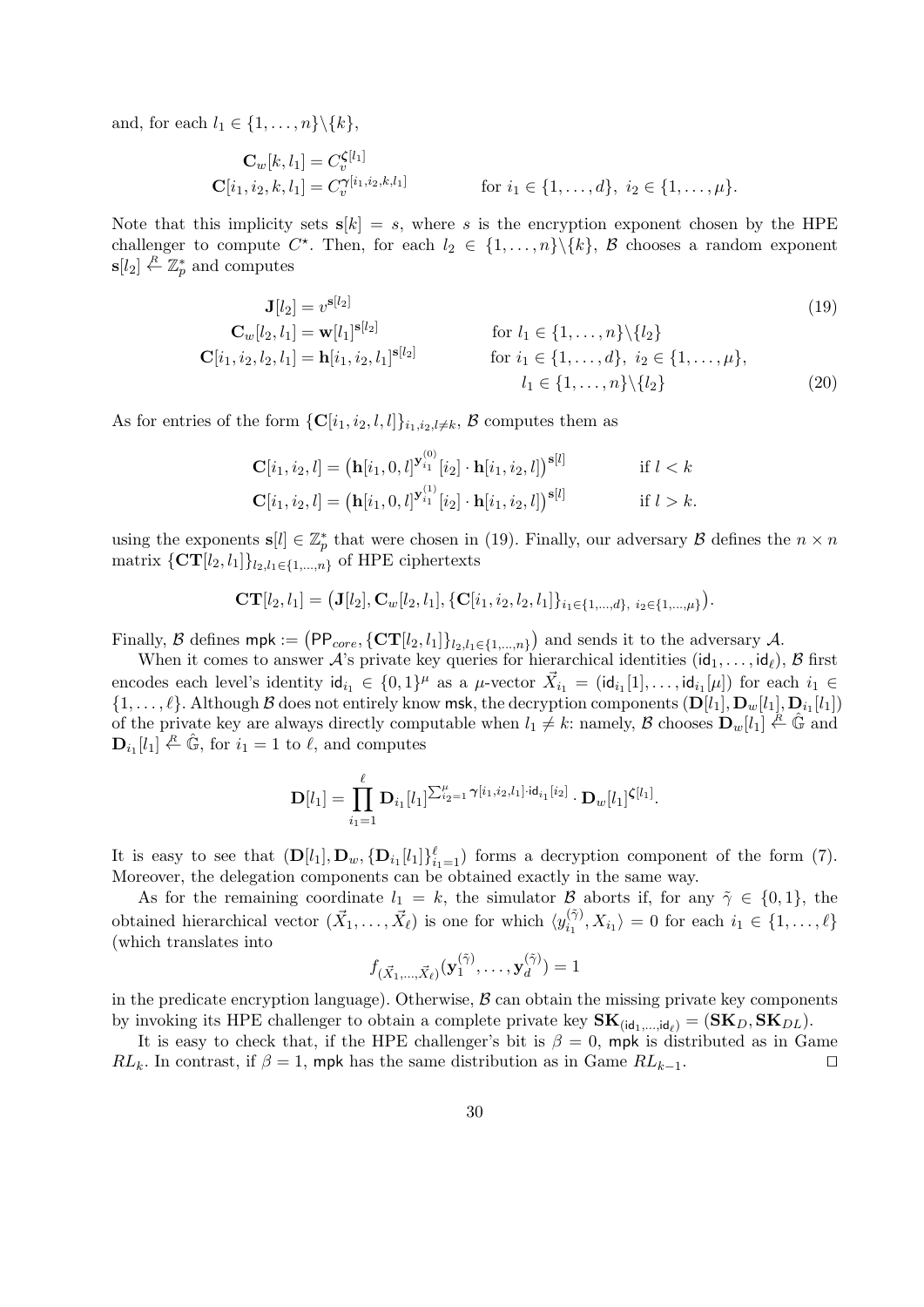#### B.2 Selective Security of HF

We consider our HF with  $\mu = 2$ ,  $\Sigma_{\text{ID}} = \{(1, x) : x \in \mathbb{Z}_p^*\}$  and  $\text{IdSp} = (\Sigma_{\text{ID}})^{(\leq d)}$ . Let  $(\text{id}_1^*, \ldots, \text{id}_{\ell^*}^*) \in$ IdSp be the identity chosen by the adversary. Define the sibling LHF with  $AuxSp = \mathbb{Z}_p^{2d}$  and auxiliary input  $y^{(1)} = [y_1^{(1)}]$  $\vert_{1}^{(1)}\vert \ldots \vert \mathbf{y}_{d}^{(1)}$  $\mathbb{Z}_{d}^{(1)} \in \mathbb{Z}_{p}^{2d}$  where  $\mathbf{y}_{i_1}^{(1)}$  $i_1^{(1)} = (-id_{i_1}^{\star}, 1)$  for all  $i_1 \in \{1, ..., \ell^{\star}\}\$ and  $\mathbf{y}_{i_1}^{(1)}$  $i_1^{(1)}=(1,0)$ for  $i_1 \in \{\ell^*+1,\ldots,d\}$ . Selective security is established in the following theorem. In this selective setting, we will omit  $\zeta$  in the notation, because the trivial pre-output stage that always outputs  $d_2 = 1$  will be enough in this case and, as a consequence, the experiments do not depend on  $\zeta$ .

**Theorem 4.** Let  $n > log p$  and let  $\omega = n - log p$ . Let HF be the HIB-TDF with parameters  $n, d, \mu = 2$ ,  $\Sigma_{\text{ID}} = \{(1, x) : x \in \mathbb{Z}_p^*\}$  and  $\text{IdSp} = (\Sigma_{\text{ID}})^{(\leq d)}$ . Let LHF be the sibling associated with it as above. Then HF is  $(\omega, 1)$ -partially lossy against selective-id adversaries.

Specifically regarding condition (i), for any selective-id adversary A there exist algorithms  $\mathcal{B}_1$ and  $\mathcal{B}_2$  such that

$$
\mathbf{Adv}_{\mathsf{HF},\mathsf{LHF},\omega}^{\mathrm{lossy}}(\mathcal{A}) \leq n \cdot \big((2d+1) \cdot \mathbf{Adv}^{\mathcal{P}\text{-}\mathrm{BDH}_1}(\mathcal{B}_1) + q \cdot \mathbf{Adv}^{\mathcal{P}\text{-}\mathrm{DDH}_2}(\mathcal{B}_2)\big)
$$

The running time of  $\mathcal{B}_1$  and  $\mathcal{B}_2$  are comparable to the running time of A.

*Proof.* Let  $RL_0$  and  $RL_n$  be the games specified above. We claim that both

$$
\Pr[d_{exp}^{\mathcal{A}} = 1 \mid \mathsf{REAL}_{\mathsf{HF}, \mathsf{LHF}, \omega}^{\mathcal{A}}] = \Pr[RL_0 \Rightarrow 1]
$$

and

$$
|\Pr[d_{exp}^{\mathcal{A}} = 1 | \text{LOSSY}_{\mathsf{HF},\mathsf{LHF},\omega}^{\mathcal{A}}] - \Pr[RL_n \Rightarrow 1]| \in \mathsf{negl}(\varrho),
$$

which implies condition (i) of partial lossiness, when combined with Lemma 1.

To prove that, we just need to justify that, when using  $y^{(0)}$  as the auxiliary input, the function HF. Eval is injective for all identities id. On the other hand, when using  $y^{(1)}$ , the function HF. Eval will be lossy for identities  $\mathsf{id} = (\mathsf{id}_1, \dots, \mathsf{id}_\ell)$  such that  $\langle \mathbf{y}_i^{(1)} \rangle$  $\langle i_1^{(1)}, \mathrm{id}_{i_1} \rangle = 0$  for all  $i_1 \in \{1, \ldots, \ell\}$  and injective for all other identities.

To see that, note that all the terms of the output of HF. Eval are determined by  $\langle s, X \rangle$  except the term  $CT_{\mathsf{id}}[i_1, l_1]$ , which is also determined by  $\mathbf{s}[l_1] \cdot x_{l_1} \cdot \langle \mathbf{y}_{i_1}, \mathsf{id}_{i_1} \rangle$ . Therefore, when  $\langle \mathbf{y}_{i_1}, \mathsf{id}_{i_1} \rangle = 0$  for all  $i_1 \in \{1, \ldots, \ell\}$ , the function will be determined only by  $\langle s, X \rangle$ , which can take only p values, so HF.Eval will be lossy with lossiness  $\lambda$  (HF.Eval(pms, mpk,  $(id_1, \ldots, id_\ell), .$ ))  $\geq n - \log p = \omega$ . On the other hand, if there is at least one index  $i_1$  for which  $\langle y_{i_1}, id_{i_1} \rangle \neq 0$ , then HF.Eval will be injective with overwhelming probability and HF. Inv will be its inverse, also with overwhelming probability. Finally, observe that when the auxiliary input is  $y^{(0)}$ , then for all identities  $(id_1, \ldots, id_\ell)$  and for all  $i_1\in \{1,\ldots,\ell\},\, \langle\mathbf{y}_{i_1}^{(0)}\rangle$  $\langle i_1^{(0)}, \mathsf{id}_{i_1} \rangle \equiv 1$  by construction.

With this, we conclude that  $y^{(0)}$  makes HF. Eval injective for all identities and  $y^{(1)}$  makes HF. Eval lossy only for identities such that  $\langle \mathbf{y}_{i_1}, \mathsf{id}_{i_1} \rangle = 0$  for all  $i_1 \in \{1, \ldots, \ell\}$ , and in this case the lossiness is  $n-\log p$  (where when we claim that HF.Eval is injective, it holds with overwhelming probability). This concludes the proof of condition (i).

Regarding conditions (ii) and (iii), when the auxiliary input is  $y^{(1)}$ , then HF.Eval is injective for all valid queried id in "Reveal key" queries and HF.Eval is lossy for  $id^* = (id_1^*, \ldots, id_{\ell^*}^*)$ . Indeed, we are setting  $y_i^{(1)}$  $i_1^{(1)} = (-id_{i_1}^{\star}, 1)$  for all  $i_1 \in \{1, ..., \ell^{\star}\}\$ and  $\mathbf{y}_{i_1}^{(1)}$  $i_1^{(1)} = (1,0)$  for  $i_1 \in \{\ell^* + 1, \ldots, d\}.$ This implies that if  $id = (id_1, \ldots, id_\ell)$  is an identity, then  $\langle y_{i_1}, id_{i_1} \rangle = 0$  for all  $i_1 \in \{1, \ldots, \ell\}$  if and only if id is a prefix of id<sup>\*</sup>. As the adversary is not allowed to make "Reveal key" queries for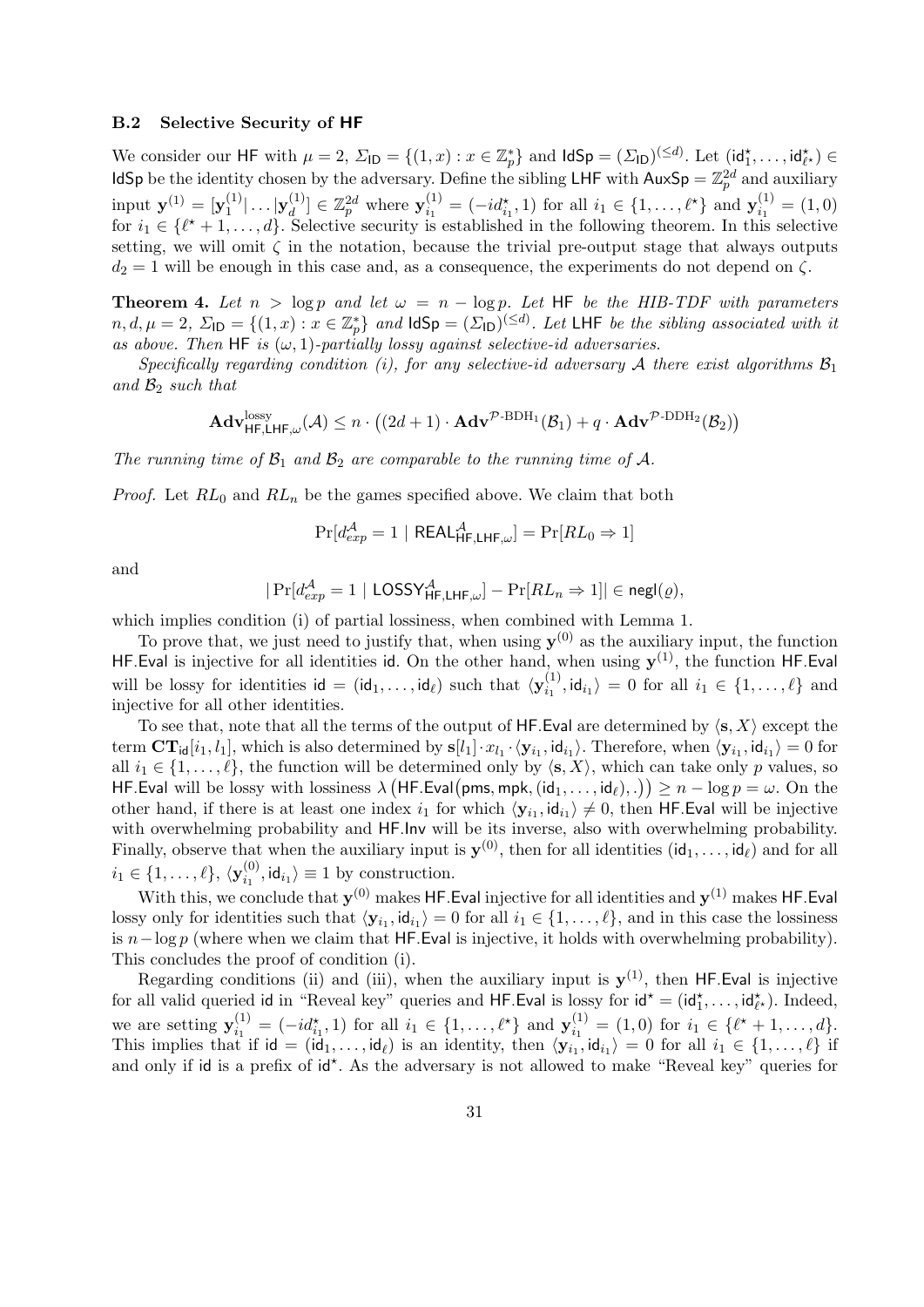prefixes of  $id^*$ , then the condition is satisfied. This implies that  $d_1 = 1$  with overwhelming probability. Also, the pre-output stage  $P$  in this case simply outputs  $d_2 = 1$ , always. This implies that  $d_{-abort}^{\mathcal{A}}$  is 1 with overwhelming probability and, as a consequence,  $Pr[d_{-abort}^{\mathcal{A}} = 1 | REAL_{HF,LHF,\omega,\zeta}^{\mathcal{A}}]$ is negligibly close to 1 and  $\left(\Pr[d_{\mathcal{A}}=1 \mid \mathsf{REAL}_{\mathsf{HF},\mathsf{LHF},\omega,\zeta}^{\mathcal{A}} \wedge d_{\neg abort}^{\mathcal{A}}=1\right]-\frac{1}{2}$  $(\frac{1}{2})$  is negligibly close to  $\Pr[d_{\mathcal{A}}=1 \mid \mathsf{REAL}^{\mathcal{A}}_{\mathsf{HF},\mathsf{LHF},\omega}]\;-\;\frac{1}{2}$  $\frac{1}{2}$ . These are precisely the requirements for HF to fulfill conditions (ii) and (iii), with  $\delta = 1$ .

#### B.3 Adaptive Security: Proof of Lemma 2

Fix the view of the adversary A, which implies fixing the queried identities  $\mathsf{id}^{(1)}, \ldots, \mathsf{id}^{(q)}$ ,  $\mathsf{id}^{\star}$ . Although we are assuming that the adversary  $A$  makes the maximum number of queries, with a smaller number of queries we would have the same bounds. We abbreviate  $\eta = \eta(IS, id^{\star}), \mathbf{y} = \mathbf{y}^{(1)}$ and also call  $\ell^*$  the depth of the challenge identity  $\mathsf{id}^*$ . For an integer t, define the event

$$
E_t: \ \bigwedge_{i=1}^q \left(\bigvee_{i_1=1}^{\ell^{(i)}} \left(\langle \mathrm{id}_{i_1}^{(i)}, \mathbf{y}_{i_1} \rangle \neq 0 \mod t\right)\right) \wedge \bigwedge_{i_1=1}^{\ell^*} \left(\langle \mathrm{id}_{i_1}^\star, \mathbf{y}_{i_1} \rangle = 0 \mod t\right)
$$

We denote  $\mathbf{Y} = \{y'_1, \ldots, y'_d, \mathbf{y}_1, \ldots, \mathbf{y}_d, \xi_1, \ldots, \xi_d\}$ . For all  $i_1 \in \{1, \ldots, \ell^{\star}\}\$ , we have

$$
\langle id_{i_1}, \mathbf{y}_{i_1} \rangle = y'_{i_1} + \sum_{k=2}^{\mu} \mathbf{y}_{i_1}[k]id_{i_1}[k] - 2\xi_{i_1}q
$$

for some  $0 \leq \xi_{i_1} \leq \mu - 1$ . In particular, observe that

$$
0 \le y'_{i_1} + \sum_{k=2}^{\mu} \mathbf{y}_{i_1}[k] \mathbf{id}_{i_1}[k] < 2q\mu < p.
$$

Let us define the value  $\xi_{i_1}^* := \lfloor (y'_{i_1} + \sum) \rfloor$  $\mu$  $k=2$  $\mathbf{y}_{i_1}[k]$ id $_{i_1}^*[k])/2q$ . If we have the two conditions

$$
\xi_{i_1} = \xi_{i_1}^{\star}
$$
 for each  $i_1 \in \{1, ..., \ell^{\star}\}$   

$$
\langle id_{i_1}^{\star}, \mathbf{y}_{i_1} \rangle = 0 \mod 2q,
$$

then clearly  $\langle id_{i_1}^*, \mathbf{y}_{i_1} \rangle = 0 \mod p$ . Also, if  $\langle id_{i_1}, \mathbf{y}_{i_1} \rangle \neq 0 \mod 2q$ , then we also have  $\langle id_{i_1}, \mathbf{y}_{i_1} \rangle \neq 0$  $\mod p$ . Using these observations, we have

$$
\eta \geq \Pr[\xi_{i_1} = \xi_{i_1}^* \quad \forall i_1 \in \{1, ..., \ell^*\}] \Pr_{\mathbf{Y}}[E_p | \xi_{i_1} = \xi_{i_1}^* \quad \forall i_1 \in \{1, ..., \ell^*\}]
$$
  
\n
$$
= \frac{1}{\mu^{\ell^*}} \Pr_{\mathbf{Y}}[E_p | \xi_{i_1} = \xi_{i_1}^* \quad \forall i_1 \in \{1, ..., \ell^*\}]
$$
  
\n
$$
\geq \frac{1}{\mu^{\ell^*}} \Pr_{\mathbf{Y}}[E_{2q} | \xi_{i_1} = \xi_{i_1}^* \quad \forall i_1 \in \{1, ..., \ell^*\}]
$$
  
\n
$$
= \frac{1}{\mu^{\ell^*}} \Pr_{\mathbf{Y}}[E_{2q} | \xi_{i_1} = \xi_{i_1}^* \quad \forall i_1 \in \{1, ..., \ell^*\}]
$$

where Y' contains  $\{y'_1, \ldots, y'_d\}$  and  $y'_{i_1} = (y'_{i_1}, y_{i_1}[2], \ldots, y_{i_1}[\mu])$  for all  $i \in \{1, \ldots, d\}$ . Note that the second inequality above holds because of the condition  $\xi_{i_1} = \xi_{i_1}^*$ . If we now define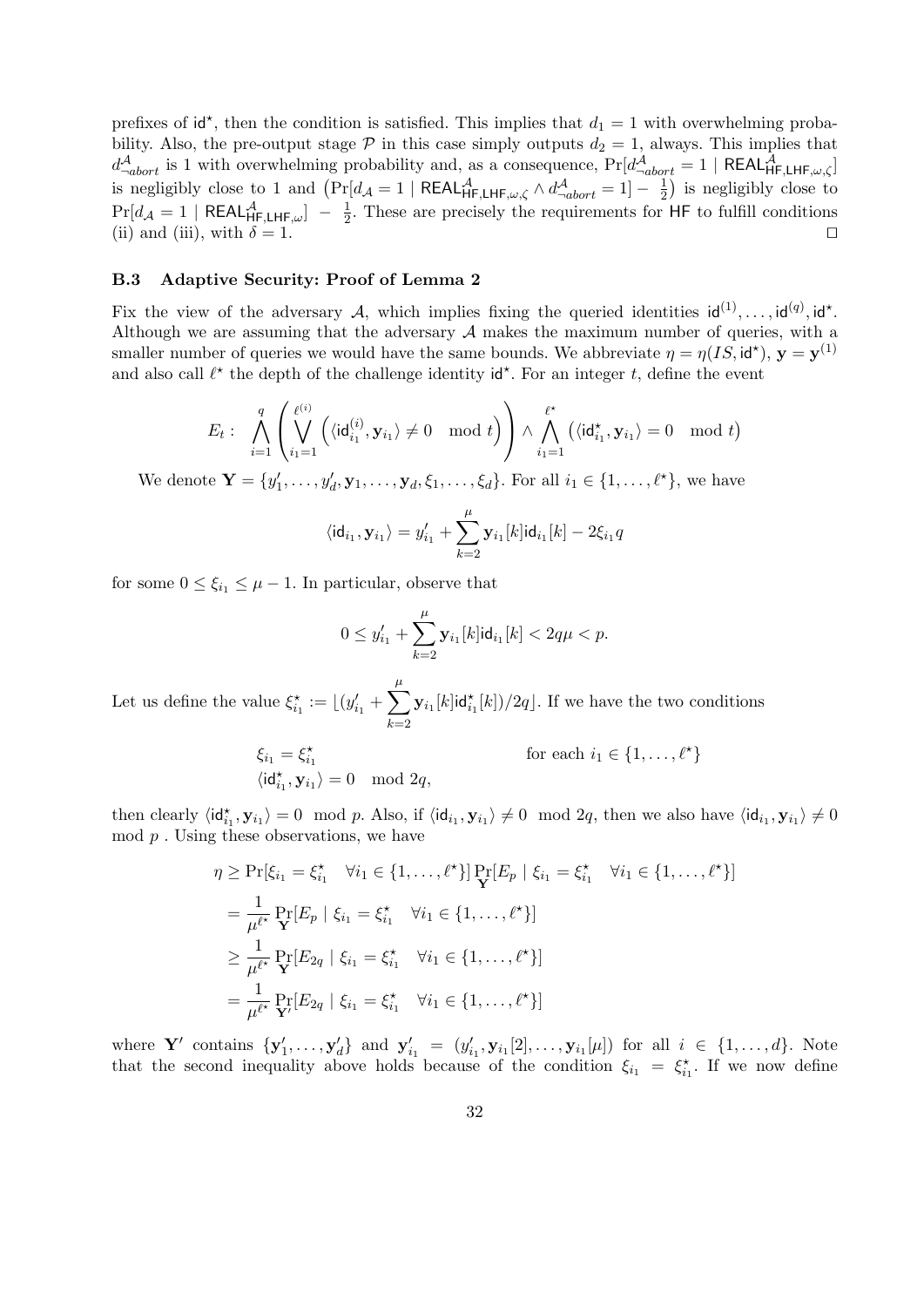$\eta_{2q} = \Pr_{\mathbf{Y}'} [E_{2q} | \xi_{i_1} = \xi_{i_1}^* \ \forall i_1 \in \{1, \ldots, \ell^* \}],$  we just showed that  $\eta \geq \frac{1}{\mu^{\ell^*}} \cdot \eta_{2q}$ .

Now, we observe some facts about  $\langle id_{i_1}, y_{i_1} \rangle$ . First, observe that  $\langle id_{i_1}, y_{i_1} \rangle$  and  $\langle id_{i'_1}, y_{i'_1} \rangle$  are independent for  $i_1 \neq i'_1$ . This is because of the way **Y** is chosen.

Also, note that for any  $\mathrm{id}_{i_1}, a \in \mathbb{Z}$ ,  $\Pr_{\mathbf{Y}'}[\langle \mathrm{id}_{i_1}, \mathbf{y}_{i_1} \rangle = a \mod 2q] = 1/2q$ . This is because for any choice of  $\mathbf{y}_{i_1}[2], \ldots, \mathbf{y}_{i_l}[\mu]$ , there is only one value of  $y'_{i_1}$  for which the equality holds.

Consider  $id = (id_1, \ldots, id_\ell) \neq id' = (id'_1, \ldots, id'_{\ell'})$  and id not being a prefix of  $id'$  and  $a, b \in \mathbb{Z}$ . First, if  $\ell > \ell'$ , for each  $i_1 \in {\ell' + 1, ..., \ell}$  such that  $\mathsf{id}_{i_1} \neq \mathsf{id}'_{i_1}$ , we have

$$
\Pr_{\mathbf{Y}'}[\langle \mathrm{id}_{i_1}, \mathbf{y}_{i_1} \rangle = a \mod 2q \mid \bigwedge_{k=1}^{\ell'} \langle \mathrm{id}'_k, \mathbf{y}_k \rangle = b \mod 2q = \Pr_{\mathbf{Y}'}[\langle \mathrm{id}_{i_1}, \mathbf{y}_{i_1} \rangle = a \mod 2q] = 1/2q.
$$

This happens because  $\ell'$  $\wedge$  $k=1$  $\langle \mathsf{id}'_k, \mathbf{y}_k \rangle = b \mod 2q$  does not impose any condition on  $\langle \mathsf{id}_{i_1}, \mathbf{y}_{i_1} \rangle$  and we can apply the same arguments as previously.

On the other hand, for all  $i_1 \leq \ell'$ ,  $Pr_{\mathbf{Y}'}[\langle id_{i_1}, y_{i_1} \rangle = a \mod 2q]$  $\ell'$  $\wedge$  $k=1$  $\langle \mathsf{id}'_k, \mathbf{y}_k \rangle = b \mod 2q$  is either 0, if  $\mathsf{id}_{i_1} = \mathsf{id}'_{i_1}$  or  $1/2q$ , if  $\mathsf{id}_{i_1} \neq \mathsf{id}'_{i_1}$ . The second fact is because, if  $\mathsf{id}_{i_1} \neq \mathsf{id}'_{i_1}$ , there exists an index j for which  $\mathsf{id}_{i_1}[j] = 1$  and  $\mathsf{id}_{i_1}'[j] = 0$  or the other way around. We see that, if we fix all  $\mathbf{y}_{i_1}[i]$ 

for  $i \neq j$  so that  $\langle id'_{i_1}, y_{i_1} \rangle = b \mod 2q$ , then there is only one value for  $y_{i_1}[j]$  so that  $\langle id_{i_1}, y_{i_1} \rangle = a$ mod 2q.

With all these observations, we calculate the following bound on  $\eta_{2q}$ :

$$
\eta_{2q} = \Pr_{\mathbf{Y}'} \left[ \bigwedge_{i=1}^{q} \left( \bigvee_{i=1}^{\ell^{(i)}} \left( \langle id_{i_1}^{(i)}, \mathbf{y}_{i_1} \rangle \neq 0 \mod 2q \right) \right) \mid \bigwedge_{i_1=1}^{\ell^*} \left( \langle id_{i_1}^*, \mathbf{y}_{i_1} \rangle = 0 \mod 2q \right) \right] \cdot \Pr_{\mathbf{Y}'} \left[ \bigwedge_{i_1=1}^{\ell^*} \left( \langle id_{i_1}^*, \mathbf{y}_{i_1} \rangle = 0 \mod 2q \right) \right]
$$
  
\n
$$
= 1/(2q)^{\ell^*} \Pr_{\mathbf{Y}'} \left[ \bigwedge_{i=1}^q \left( \bigvee_{i_1=1}^{\ell^{(i)}} \left( \langle id_{i_1}^{(i)}, \mathbf{y}_{i_1} \rangle \neq 0 \mod 2q \right) \right) \mid \bigwedge_{i_1=1}^{\ell^*} \left( \langle id_{i_1}^*, \mathbf{y}_{i_1} \rangle = 0 \mod 2q \right) \right]
$$
  
\n
$$
= 1/(2q)^{\ell^*} \left( 1 - \Pr_{\mathbf{Y}'} \left[ \bigvee_{i=1}^q \left( \bigwedge_{i_1=1}^{\ell^{(i)}} \left( \langle id_{i_1}^{(i)}, \mathbf{y}_{i_1} \rangle = 0 \mod 2q \right) \right) \mid \bigwedge_{i_1=1}^{\ell^*} \left( \langle id_{i_1}^*, \mathbf{y}_{i_1} \rangle = 0 \mod 2q \right) \right]
$$
  
\n(21)

$$
\geq 1/(2q)^{\ell^{\star}}\left(1-\sum_{i=1}^q\Pr_{\mathbf{Y}'}\left[\bigwedge_{i=1}^{\ell^{(i)}}\left(\langle\mathsf{id}_{i_1}^{(i)},\mathbf{y}_{i_1}\rangle=0\mod2q\right)|\bigwedge_{i_1=1}^{\ell^{\star}}\left(\langle\mathsf{id}_{i_1}^{\star},\mathbf{y}_{i_1}\rangle=0\mod2q\right)\right]\right)
$$

We now focus on how to bound

$$
\Pr_{\mathbf{Y}'}\left[\bigwedge_{i_1=1}^{\ell^{(i)}}\left(\langle\mathrm{id}_{i_1}^{(i)}, \mathbf{y}_{i_1}\rangle = 0 \mod 2q\right) | \bigwedge_{i_1=1}^{\ell^*}\left(\langle\mathrm{id}_{i_1}^*, \mathbf{y}_{i_1}\rangle = 0 \mod 2q\right) \right].
$$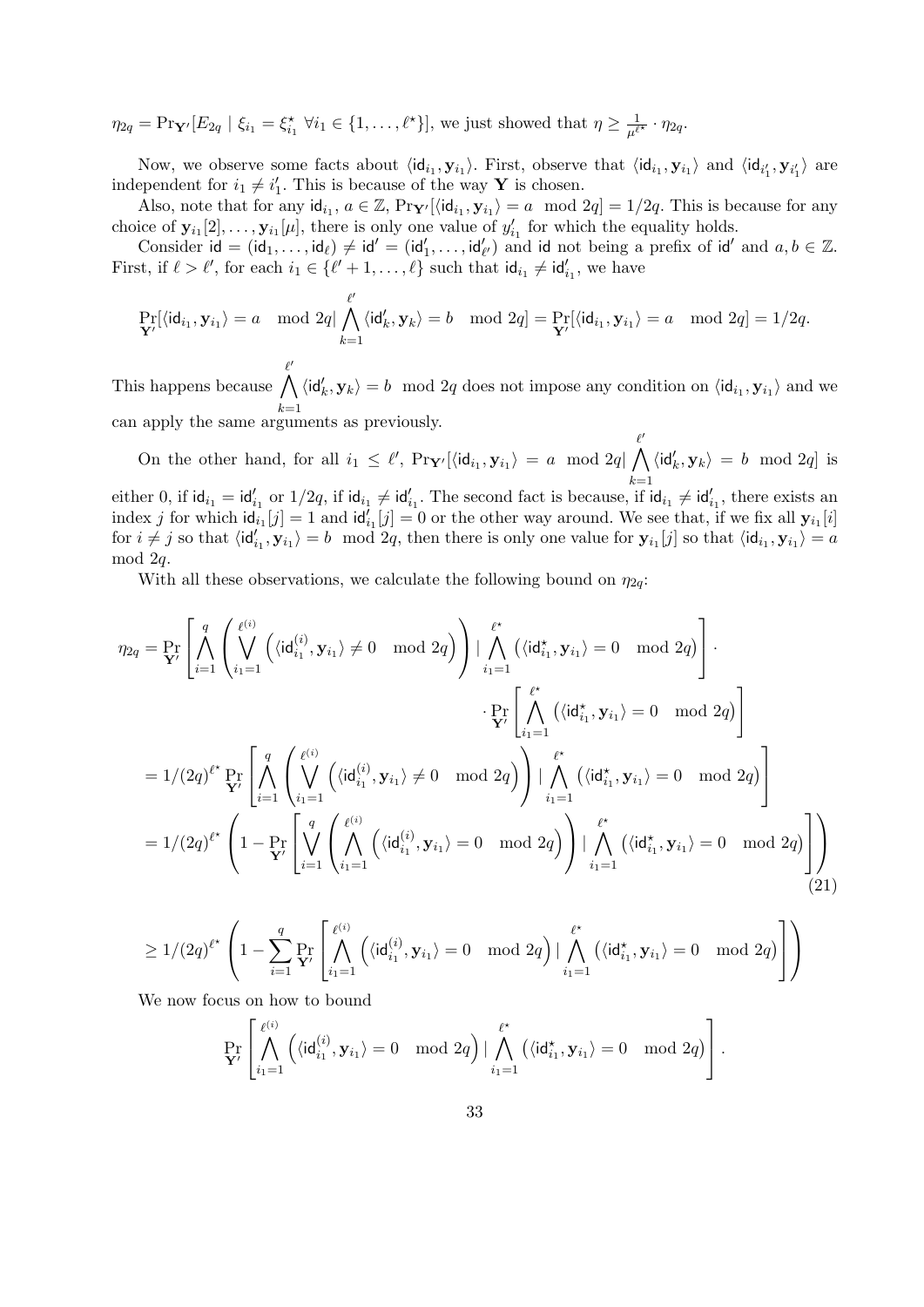First, observe that  $\langle \mathsf{id}_{i_1}^{(i)}, \mathbf{y}_{i_1} \rangle = 0 \mod 2q$  is independent to  $\langle \mathsf{id}_{i_1}^{(i)}, \mathbf{y}_{i'_1} \rangle = 0 \mod 2q$  if  $i_1 \neq i'_1$ . As a consequence, we only need to compute  $\Pr_{\mathbf{Y}'}\left[\langle \mathsf{id}_{i_1}^{(i)}, \mathbf{y}_{i_1} \rangle = 0 \mod 2q | \bigwedge_{k=1}^{\ell^\star} \left(\langle \mathsf{id}_k^\star, \mathbf{y}_k \rangle = 0 \mod 2q \right) \right]$ .

To this end, we consider two cases: that  $\ell^{(i)} > \ell^*$  or  $\ell^{(i)} \leq \ell^*$ . In the first case, for each  $i_1 \in \{\ell^* + 1, \ldots, \ell^{(i)}\}$  such that

$$
\Pr_{\mathbf{Y}'}\left[\langle \mathsf{id}_{i_1}^{(i)}, \mathbf{y}_{i_1} \rangle = 0 \mod 2q \vert \bigwedge_{k=1}^{\ell^\star} \left( \langle \mathsf{id}_k^\star, \mathbf{y}_k \rangle = 0 \mod 2q \right) \right] = \Pr_{\mathbf{Y}'}\left[\langle \mathsf{id}_{i_1}^{(i)}, \mathbf{y}_{i_1} \rangle = 0 \mod 2q \right] = 1/2q.
$$

For all indices  $i_1 \in \ell^*$ , the same probability is either 1 or  $1/(2q)$ . If  $\ell^{(i)} \leq \ell^*$ , for each  $i_1 \in \{1, \ldots, \ell^{(i)}\}$ , we have

$$
\Pr_{\mathbf{Y}'}\left[\langle \mathsf{id}^{(i)}_{i_1}, \mathbf{y}_{i_1} \rangle = 0 \mod 2q | \bigwedge_{k=1}^{\ell^\star} \left(\langle \mathsf{id}^\star_k, \mathbf{y}_k \rangle = 0 \mod 2q \right) \right] \\ = \Pr_{\mathbf{Y}'}\left[\langle \mathsf{id}^{(i)}_{i_1}, \mathbf{y}_{i_1} \rangle = 0 \mod 2q | \langle \mathsf{id}^\star_{i_1}, \mathbf{y}_{i_1} \rangle = 0 \mod 2q \right]
$$

which is 1 if  $\mathsf{id}_{i_1}^{(i)} = \mathsf{id}_{i_1}^*$  and  $1/(2q)$  otherwise due to the fact stated above.

Define  $\chi_1^{(i)} = \max(\ell^{(i)} - \ell^*, 0)$  and  $\chi_2^{(i)} = \#\{1 \le i_1 \le \min(\ell^*, \ell^{(i)}) | \mathsf{id}_{i_1}^{(i)} \neq \mathsf{id}_{i_1}^*\}$ . Note that, by the restrictions imposed on  $\mathsf{id}^{(i)}$ , we have  $\chi_1^{(i)} + \chi_2^{(i)} \ge 1$  for all  $i \in \{1, \ldots, q\}$ . Putting it all together, we find

$$
\Pr_{\mathbf{Y}'}\left[\bigwedge_{i_1=1}^{\ell^{(i)}}\left(\langle\mathrm{id}_{i_1}^{(i)},\mathbf{y}_{i_1}\rangle=0\mod2q\right)|\bigwedge_{i_1=1}^{\ell^\star}\left(\langle\mathrm{id}_{i_1}^\star,\mathbf{y}_{i_1}\rangle=0\mod2q\right)\right]\\=\frac{1}{(2q)^{\chi_1^{(i)}+\chi_2^{(i)}}}\leq\frac{1}{(2q)}
$$

We can conclude that  $\eta_{2q} \geq 1/(2^{\ell^*+1}q^{\ell^*})$ . Combining this bound with the bound on  $\eta$ , we get the statement of the Lemma.  $\hfill \Box$ 

#### B.4 Adaptive Security: Proof of Theorem 3

Regarding condition (i) of partial lossiness, let  $RL_0$  and  $RL_n$  be the games specified in Section 4.2. Let  $\widehat{RL}_0$  and  $\widehat{RL}_n$  be the games which are the same as  $RL_0$  and  $RL_n$  except that they include the artificial abort stage described above. First, we claim that

$$
\Pr[\widehat{RL}_0 \Rightarrow 1] - \Pr[\widehat{RL}_n \Rightarrow 1] \le n \cdot ((d \cdot \mu + 1) \cdot \mathbf{Adv}^{\mathcal{P}\text{-BDH}_1}(\mathcal{B}_1) + q \cdot \mathbf{Adv}^{\mathcal{P}\text{-DDH}_2}(\mathcal{B}_2))
$$

The proof for this statement is almost identical to the proof for Lemma 1. We now claim that both  $Pr[d_{exp}^{\mathcal{A}} = 1 | REAL] = Pr[\widetilde{RL_0} \Rightarrow 1]$  and

$$
|\Pr[d_{exp}^{\mathcal{A}}=1|\text{ LOSSY}] - \Pr[\widehat{RL}_n \Rightarrow 1]| \in \mathsf{negl}(\varrho).
$$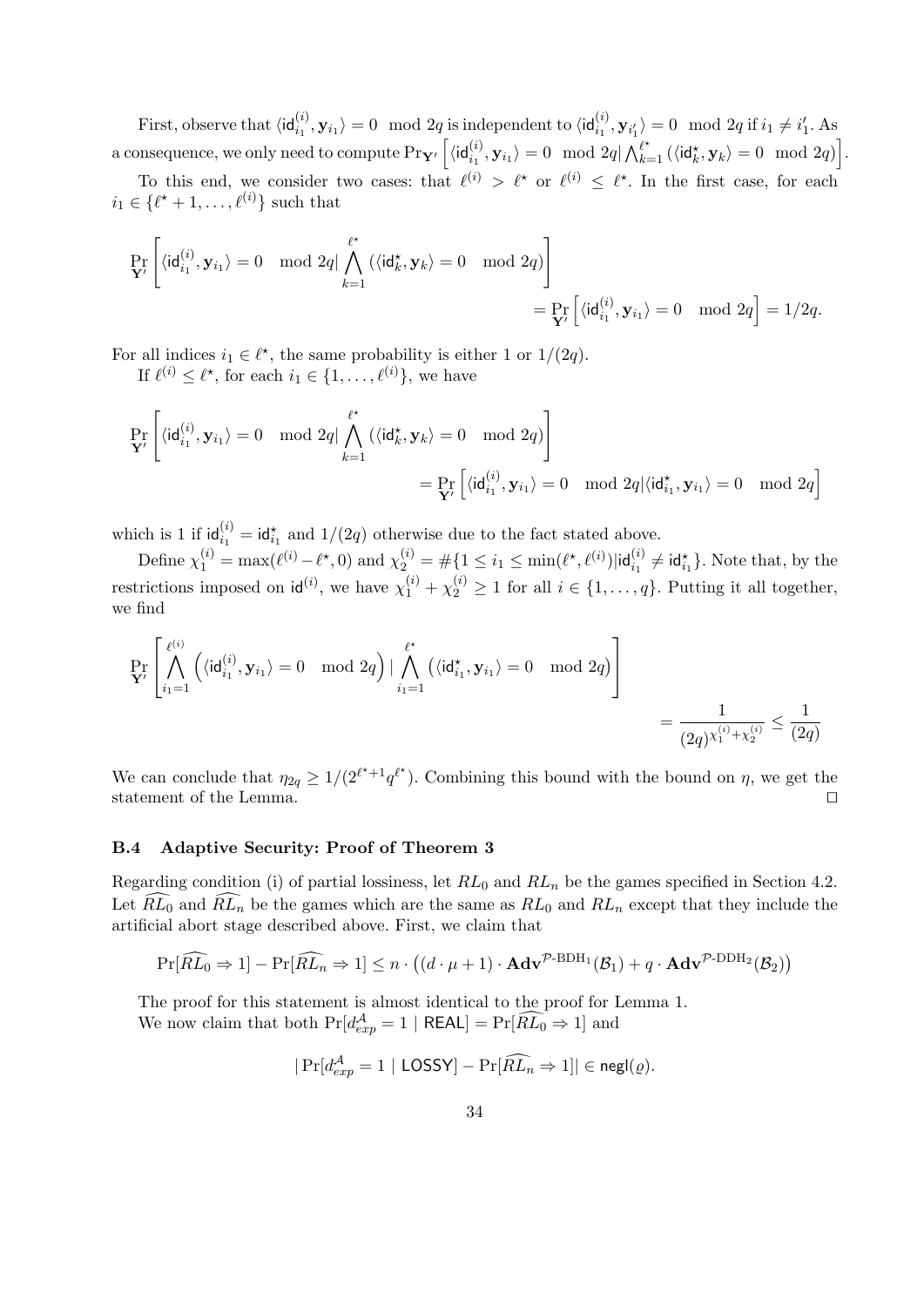These statements imply condition (i) of partial lossiness.

The proof of the last two statements is identical to the proof for Theorem 4: when using the auxiliary input  $y^{(0)}$ , HF.Eval will always be injective. On the other hand, when using  $y^{(1)}$ , HF.Eval will be lossy for identities  $(\mathsf{id}_1, \dots, \mathsf{id}_\ell)$  such that  $\langle \mathbf{y}_i^{(1)} \rangle$  $i_1^{(1)}$ ,  $\mathsf{id}_{i_1}$  = 0 for all  $i_1 \in \{1, \ldots, \ell\}$ , with lossiness  $\lambda\left(\mathsf{HF}.\mathsf{Eval}(\mathsf{pms},\mathsf{mpk},(\mathsf{id}_1,\dots,\mathsf{id}_\ell),.)\right) \geq n - \log p = \omega, \text{ and } \mathsf{HF}.\mathsf{Eval} \text{ will be injective for the other }$ identities.

Seeing that condition (ii) is fulfilled is straightforward: from Lemma 2, we know that  $\eta_{low} \leq$  $Pr[d_1 = 1 | REAL]$  and, by construction,  $\eta_{low} \leq Pr[d_2 = 1 | d_1 = 1 \land REAL]$ . This gives us the lower bound  $\eta_{low}^2$  on  $Pr[d_{-abort} = 1 | REAL],$  which is non-negligible. However, the value of  $\epsilon_1$  will not be this lower bound. Instead, we will show that another condition (which we give at the end of this proof) is satisfied and guarantees the existence of  $\epsilon_1$  and  $\epsilon_2$ . The proof for this is actually very similar to the proof in [36]. Here, we briefly outline the details. First, due to Chernoff bounds we have the following:

$$
\Pr[d_{\neg abort}^{\mathcal{A}} = 1 \mid d_{\mathcal{A}} = 1 \land \mathsf{REAL}] \ge \eta_{low}(1 - \frac{1}{4}\zeta)
$$

and

$$
\Pr[d_{\neg abort}^{\mathcal{A}} = 1 \mid d_{\mathcal{A}} = 0 \land \mathsf{REAL}] \le \eta_{low}(1 + \frac{3}{8}\zeta)
$$

We refer the reader to [36] for details on how to compute these bounds. Let us now assume the existence of a PPT adversary  $A$  such that

$$
\Pr[d_{\mathcal{A}}=1 \mid \mathsf{REAL}] - \frac{1}{2} > \zeta
$$

for some non-negligible  $\zeta$ . This implies that we can write Pr[ $d_{\mathcal{A}} = 1$  | REAL]  $> 1/2 + \zeta$  and  $Pr[d_{\mathcal{A}} = 0 | REAL] < 1/2 - \zeta$ . Combining these inequalities with the two inequalities above (from Chernoff bounds) we obtain

$$
\Pr[d_{\mathcal{A}} = 1 \mid \text{REAL}] \cdot \Pr[d_{\neg abort}^{\mathcal{A}} = 1 \mid d_{\mathcal{A}} = 1 \land \text{REAL}]
$$
  
- 
$$
\Pr[d_{\mathcal{A}} = 0 \mid \text{REAL}] \cdot \Pr[d_{\neg abort}^{\mathcal{A}} = 1 \mid d_{\mathcal{A}} = 0 \land \text{REAL}] > 2\delta\zeta \quad (22)
$$

with  $\delta = 13\eta_{low}/16 = 13/\left(32 \cdot (2q\mu)^d\right)$ . Now, let us observe that

$$
\Pr[d_{\mathcal{A}} = 1 \mid \text{REAL}] \cdot \Pr[d_{\neg abort}^{\mathcal{A}} = 1 \mid d_{\mathcal{A}} = 1 \land \text{REAL}] = \Pr[d_{\neg abort}^{\mathcal{A}} = 1 \land d_{\mathcal{A}} = 1 \mid \text{REAL}]
$$

and

$$
\begin{aligned} &\Pr[d_{\mathcal{A}}=0\mid\text{REAL}]\cdot\Pr[d_{\neg abort}^{\mathcal{A}}=1\mid d_{\mathcal{A}}=0\land\text{REAL}]=\\ &=\Pr[d_{\neg abort}^{\mathcal{A}}=1\land d_{\mathcal{A}}=0\mid\text{REAL}]\\ &=\Pr[d_{\neg abort}^{\mathcal{A}}=1\mid\text{REAL}]\cdot\Pr[d_{\mathcal{A}}=0\mid d_{\neg abort}^{\mathcal{A}}=1\land\text{REAL}]\\ &=\Pr[d_{\neg abort}^{\mathcal{A}}=1\mid\text{REAL}]\cdot(1-\Pr[d_{\mathcal{A}}=1\mid d_{\neg abort}^{\mathcal{A}}=1\land\text{REAL}])\\ &=\Pr[d_{\neg abort}^{\mathcal{A}}=1\mid\text{REAL}]-\Pr[d_{\neg abort}^{\mathcal{A}}=1\land d_{\mathcal{A}}=1\mid\text{REAL}] \end{aligned}
$$

Combining these two equalities with inequality (22), we obtain

$$
2\delta\zeta < 2\Pr[d_{\neg abort}^{\mathcal{A}} = 1 \land d_{\mathcal{A}} = 1 \mid \mathsf{REAL}] - \Pr[d_{\neg abort}^{\mathcal{A}} = 1 \mid \mathsf{REAL}].
$$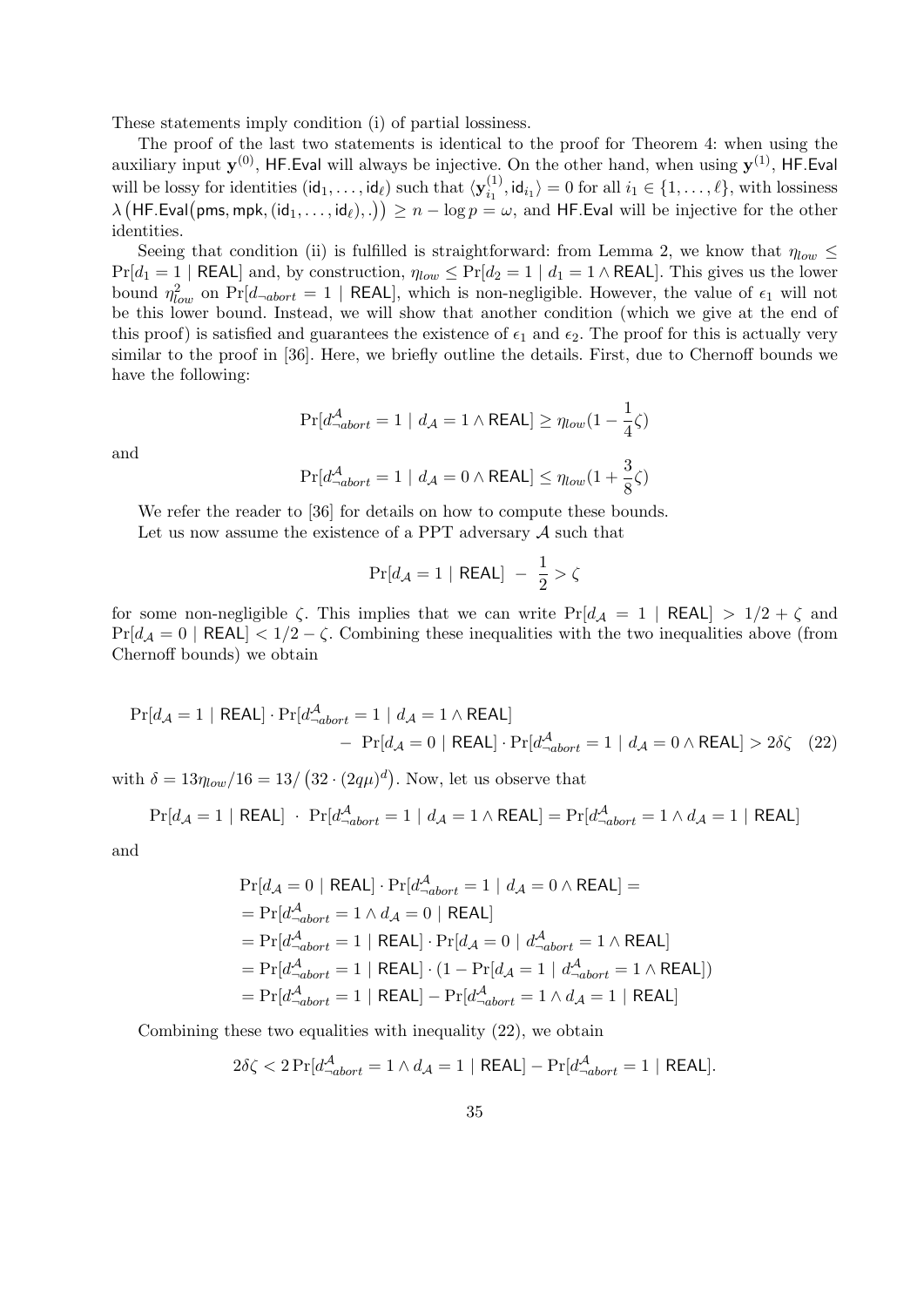Dividing this inequality by 2 and using the fact that

 $\Pr[d_{\neg abort}^{\mathcal{A}} = 1 \land d_{\mathcal{A}} = 1 \mid \mathsf{REAL}] = \Pr[d_{\neg abort}^{\mathcal{A}} = 1 \mid \mathsf{REAL}] \cdot \Pr[d_{\mathcal{A}} = 1 \mid d_{\neg abort}^{\mathcal{A}} = 1 \land \mathsf{REAL}],$ 

we obtain the relation

$$
\delta \zeta < \Pr[d_{\neg abort}^{\mathcal{A}} = 1 \mid \mathsf{REAL}] \cdot \left( \Pr[d_{\mathcal{A}} = 1 \mid d_{\neg abort}^{\mathcal{A}} = 1 \land \mathsf{REAL}] - \frac{1}{2} \right)
$$

Finally, this shows that there exist  $\epsilon_1$  and  $\epsilon_2$  such that (ii) and (iii) are satisfied and that their product is  $\delta$ .

 $\Box$ 

# C Adaptive-id Secure Deterministic (H)IBE

A hierarchical identity-based deterministic encryption scheme (HIB-DE) is a tuple of efficient algorithms HIB-DE = (HIB-DE.Setup, HIB-DE.MKg, HIB-DE.Kg, HIB-DE.Del, HIB-DE.Enc, HIB-DE.Dec). The setup algorithm HIB-DE. Setup takes as input a security parameter  $\rho \in \mathbb{N}$ , the (constant) number of levels in the hierarchy  $d \in \mathbb{N}$ , the length of the identities  $\mu \in \mathsf{poly}(\rho)$  and the length of the plaintexts  $s \in \text{poly}(\rho)$ , and outputs a set of global public parameters **pms**, which specifies an identity space IdSp and the necessary mathematical objects and hash functions. The master key generation algorithm HIB-DE.MKg takes as input pms and outputs a master public key mpk and a master secret key msk. The key generation algorithm HIB-DE.Kg takes as input pms, msk and a hierarchical identity  $(\mathsf{id}_1,\ldots,\mathsf{id}_\ell)\in \mathsf{IdSp},$  for some  $\ell\geq 1$  and outputs a secret key  $\mathbf{SK}_{(\mathsf{id}_1,\ldots,\mathsf{id}_\ell)}$ . The delegation algorithm HIB-DE.Del takes as input pms, msk, a hierarchical identity  $(id_1, \ldots, id_\ell)$ , a secret key  $\mathbf{SK}_{(\mathsf{id}_1,\ldots,\mathsf{id}_\ell)}$  for it, and an additional identity  $\mathsf{id}_{\ell+1}$ ; the output is a secret key  $\mathbf{SK}_{(\mathsf{id}_1,\ldots,\mathsf{id}_\ell,\mathsf{id}_{\ell+1})}$ for the hierarchical identity  $(id_1, \ldots, id_\ell, id_{\ell+1})$  iff  $(id_1, \ldots, id_\ell, id_{\ell+1}) \in IdSp$ . The evaluation algorithm HIB-DE.Enc takes as input pms, msk, a hierarchical identity  $id = (id_1, \ldots, id_\ell)$  and a value  $m \in \{0,1\}^s$ ; the result of the evaluation is denoted as C. Finally, the inversion algorithm HIB-DE.Dec takes as input pms, msk, a hierarchical identity  $id = (id_1, \ldots, id_\ell)$ , a secret key  $SK_{id}$  for it and an evaluation C, and outputs a value  $\tilde{m} \in \{0,1\}^s$ .

A HIB-DE satisfies the property of correctness if

 $\mathsf{HIB\text{-}DE}\text{.Dec}\big(\mathsf{pms},\mathsf{mpk},\mathsf{id},\mathbf{SK}_\mathsf{id},\mathsf{HIB\text{-}DE}.\mathsf{Enc}\big(\mathsf{pms},\mathsf{mpk},\mathsf{id}=(\mathsf{id}_1,\ldots,\mathsf{id}_\ell),m\big) \big) \;=\; m,$ 

for any  $m \in \{0,1\}^s$ , any pms, (mpk, msk) generated by HIB-DE.Setup and HIB-DE.MKg, any hierarchical identity  $(id_1, \ldots, id_\ell) \in IdSp$  and any secret key  $SK_{(id_1, \ldots, id_\ell)}$  generated either by running HIB-DE.Kg(pms, msk,  $(id_1, \ldots, id_\ell)$ ) or by applying the delegation algorithm HIB-DE.Del to secret keys of shorter hierarchical identities.

Bellare et al. [7] gave several definitions for deterministic encryption and proved them equivalent. In the case of *block sources* [10], Boldyreva *et al.* [10] proved that single-challenge security (called PRIV1 security in [5, 10]) is equivalent to multi-challenge security (referred to as PRIV security [5], where the adversary is given a vector of challenge ciphertexts) in the sense of indistinguishabilitybased definitions. The simplified indistinguishability-based notion, called PRIV1-IND hereafter, is somewhat handier to work with and we thus use this one.

We define PRIV1-IND-ID security, the natural analogue of PRIV1-IND security in the IBE scenario. The security notion is defined via the following experiment between a challenger and an adversary. Some instructions depend on whether we are in the selective or adaptive security case.

<sup>9</sup> Informally, a block source is a distribution of message vectors where each component has high min-entropy conditionally on previous ones.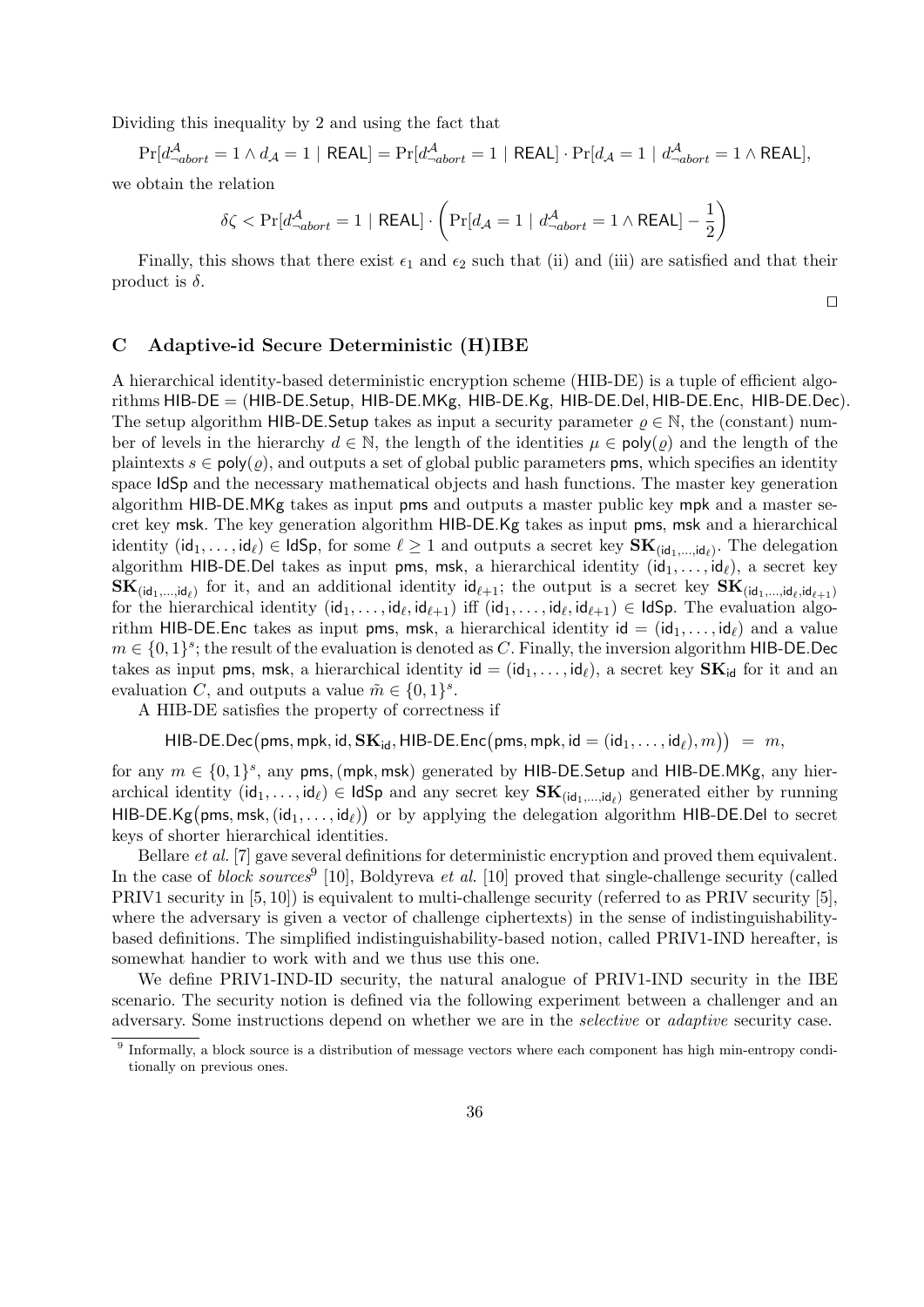**Definition 3.** We define Guess<sub>HIB-DE</sub> $(M)$ , for a random variable M as follows:

- 0. The challenger  $C$  chooses global parameters pms by running HIB-DE. Setup. The parameters pms are given to A, who replies by choosing a hierarchical identity  $\mathsf{id}^\dagger = (\mathsf{id}_1^\dagger, \dots, \mathsf{id}_{\ell^\dagger}^\dagger)$ , for some  $\ell^{\dagger} \leq d.$
- 1. The challenger runs (mpk, msk)  $\leftarrow$  HIB-DE.MKg(pms) and sends mpk to A. Also, two lists  $QS \leftarrow \emptyset$ ,  $IS \leftarrow \emptyset$  are initialized.
- 2. A is allowed to make a number of adaptive queries for hierarchical identities  $id = (id_1, \ldots, id_\ell)$ (where hierarchical identities are encoded as hierarchical vectors  $(\vec{X}_1, \ldots, \vec{X}_\ell)$ ).
	- Create-key: A provides id and the challenger C creates a private key  $SK_{id}$  by running HIB-DE.Kg(pms, msk, id). The list QS is updated as  $QS = QS \cup \{id\}$ .
	- Create-delegated-key: A provides id =  $(id_1, \ldots, id_\ell)$  and  $id_{\ell+1}$  such that id  $\in QS$ . The challenger C then computes  $SK_{id'}$  for  $id' = (id_1, \ldots, id_{\ell+1})$  by running the delegation algorithm HIB-DE.Del(pms, mpk<sub> $\beta$ </sub>,  $S\tilde{K}_{id}$ , id $_{\ell+1}$ ). The list QS is updated as  $QS = QS \cup \{id'\}.$
	- Reveal-key: A provides id with the restriction that if A is selective, then id  $\leq d^{\dagger}$ . C returns  $\perp$  if id  $\notin QS$ . Otherwise,  $SK_{id}$  is returned to A and the list IS is updated as  $IS = IS \cup \{id\}.$
- 3. The adversary A outputs a hierarchical identity  $id^* = (id_1^*, \ldots, id_{\ell^*}^*)$ . In the selective setting, we impose  $\ell^* = \ell^{\dagger}$  and  $\mathrm{id}_j^* = \mathrm{id}_j^{\dagger}$  for each  $j \in \{1, \ldots, \ell^*\}$ . In the adaptive case, no element of IS is a prefix of  $id^*$ .
- 4. The challenger encrypts a message m sampled from the given message distribution M. The resulting ciphertext is sent to A.
- 5. A outputs a bit  $b' \in \{0,1\}$ , which is the output of the experiment.

Recall that a random variable X over  $\{0,1\}^s$  is called a  $(t,s)$ -source if  $H_\infty(X) \geq t$ , where  $H_{\infty}(X)$  is the min-entropy of  $X$ ;  $H_{\infty}(X) = -\log(\max_x P_X(x))$ . We now give the identity-based version of IND-PRIV1 security of [10].

**Definition 4.** An s-bit encryption scheme HIB-DE is PRIV1-IND-ID secure for  $(t, s)$ -sources if for any  $(t, s)$ -sources  $M_0$  and  $M_1$  and all polynomial time adversaries A, the PRIV1-IND-ID advantage

$$
Adv_{\mathsf{HIB-DE}}^{\text{priv1-ind-id}}(\mathcal{A}, M_0, M_1) = \Pr[\mathsf{Guess}_{\mathsf{HIB-DE}}^{\mathcal{A}}(M_0) = 1] - \Pr[\mathsf{Guess}_{\mathsf{HIB-DE}}^{\mathcal{A}}(M_1) = 1]
$$

of  $A$  against HIB-DE is negligible.

# C.1 Universal HF implies deterministic encryption

As it can be seen from the definition, a hierarchical identity-based encryption scheme is very close to an HIB-TDF, even syntactically. Indeed, as shown in [10], in the public key setting a natural way to construct a deterministic DE encryption scheme is by defining the algorithms of DE as their natural counterparts in some lossy LTDF. Boldyreva et al. [10] show that if the lossy function is also universal, this construction is PRIV1-IND secure. For functions not satisfying this property, the result follows also directly by an extension of the Crooked Leftover Hash Lemma of Dodis and Smith [19] given by Boldyreva *et al.* for this purpose. Similarly, in the identity-based setting, one can construct a hierarchical deterministic identity-based encryption scheme HIB-DE from HF, a lossy HIB-TDF, by defining the algorithms of HIB-DE from those of HF in the natural way (in this case, we say that HIB-DE is defined by HF). We will show that with the additional requirement of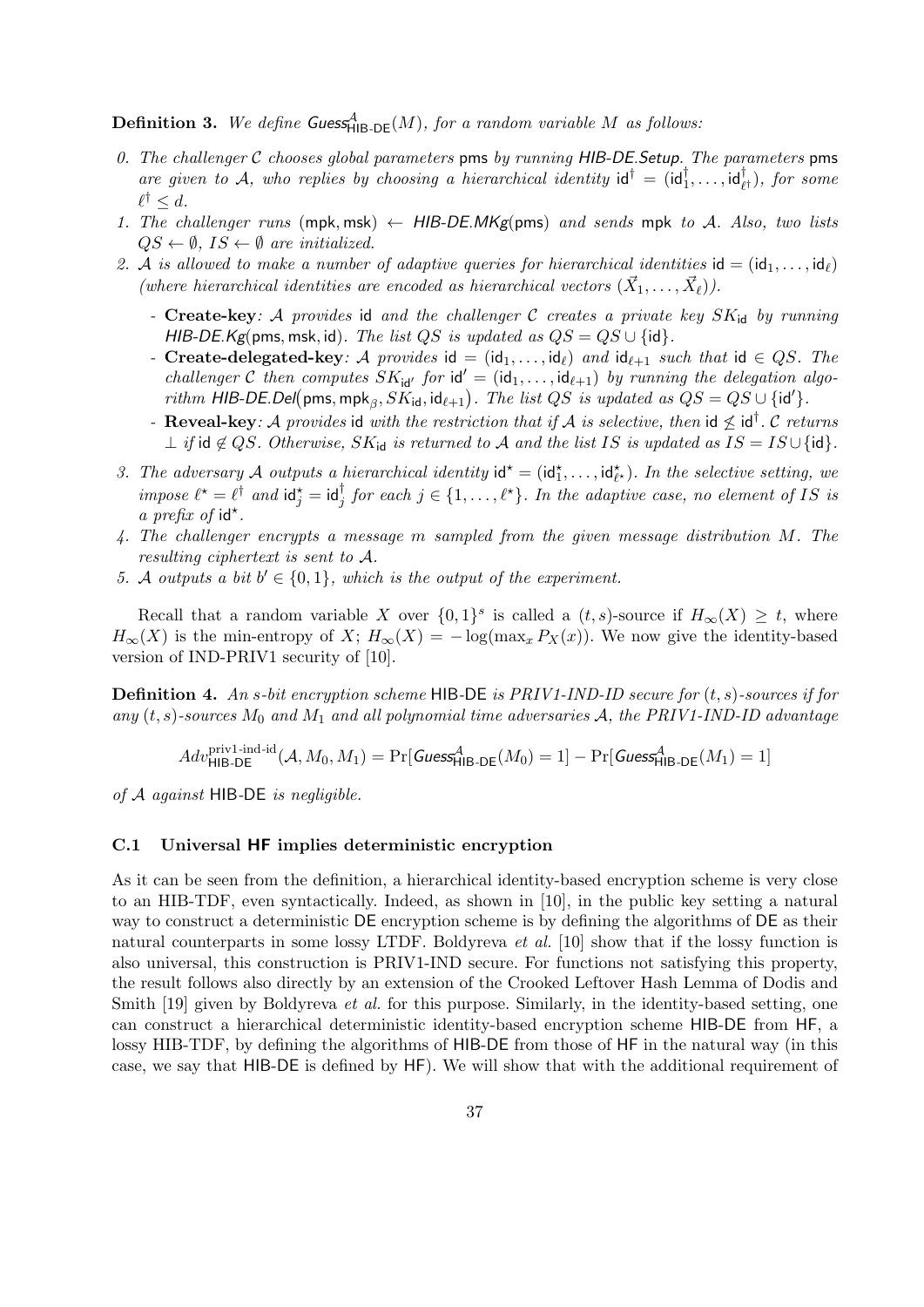universality, such a construction is secure in some natural extension of PRIV1-IND security. To do without this extra condition, it is possible to use the same techniques of Boldyreva et al..

More specifically, universality requires that if LHF is the lossy sibling of a  $(\omega, \delta)$ -lossy HIB-TDF function, then HF.Setup, LHF.MKg and HF.Eval(pms, mpk, id\*, .) induce a universal hash function when we have a lossy function for  $id^*$ , i.e.,  $\lambda \left( \mathsf{HF.Eval}\left(\mathsf{pms},\mathsf{mpk}_1, (id_1^*,\ldots, id_{\ell^*}^*),\cdot\right) \right) \geq \omega$ . It is not difficult to see that both [9] and our construction induce a universal hash in the lossy mode.

**Theorem 5.** If HF is a universal  $(\omega, \delta)$ -lossy HIB-TDF function with input  $\{0, 1\}^n$ , then the hierarchical deterministic encryption function HIB-DE defined by it is secure for poly-time sampleable  $(t, s)$ -sources such that  $t \geq n - \omega + 2 \log(1/\epsilon)$  for some negligible  $\epsilon$ . In particular, for any two  $(t, s)$ -sources  $M_0$  and  $M_1$  and for every PRIV1-IND-ID adversary  $\beta$  against HIB-DE there exists a  $PPT$  adversary  $A$  against  $HF$  such that

$$
\mathbf{Adv}_{\mathsf{HF},\mathsf{LHF},\mathcal{P},\omega,\zeta}^{\mathrm{lossy}}(\mathcal{A})\geq \frac{1}{3}\cdot\delta\cdot\mathbf{Adv}_{\mathsf{HIB}\text{-DE}}^{\mathrm{priv1-ind-id}}(\mathcal{B},M_0,M_1)-\nu(\varrho).
$$

*Proof.* We use similar ideas as those of [10]. Namely, our proof goes as follows: assume that there is an adversary  $\beta$  that breaks PRIV1-ID-IND security of the deterministic encryption scheme. Namely, there exist two  $(t, s)$ -sources  $M_0, M_1$  and a non-negligible  $\zeta$  such that

$$
\mathbf{Adv}_{\mathsf{HIB-DE}}^{\text{priv1-ind-id}}(\mathcal{B}, M_0, M_1) = \Pr[\mathsf{Guess}_{\mathsf{HIB-DE}}^{\mathcal{B}}(M_0) = 1] - \Pr[\mathsf{Guess}_{\mathsf{HIB-DE}}^{\mathcal{B}}(M_1) = 1] \ge \zeta.
$$

Then, we build an adversary  $A$  that breaks the security of the underlying HF, that is,  $A$  will interact with a challenger according to the lossy or the real experiment and will tell the difference between both scenarios with non-negligible probability.

A forwards an identity  $\mathsf{id}^\dagger$  to its challenger, which is some random identity in the adaptive case. When the challenger runs the setup and gives the output to  $A$ ,  $A$  forwards this information to  $B$ . When  $\beta$  asks for a secret key for a hierarchical identity id,  $\mathcal A$  forwards the query to the experiment and forwards the reply to  $\beta$ . At some point,  $\beta$  outputs id<sup>\*</sup>. Adversary  $\mathcal A$  then forwards id<sup>\*</sup> to its challenger, chooses  $\gamma \leftarrow \{0,1\}$  at random and encrypts  $m_{\gamma} \leftarrow M_{\gamma}$  under the identity id<sup>\*</sup>. Note that this corresponds to an execution of  $\textsf{Gness}_{\textsf{HIB-DE}}^B(M_\gamma)$ . After some more secret key queries, B outputs a bit  $\gamma' \in \{0,1\}$  and A outputs  $d_A = 1$  if  $\gamma = \gamma'$  and  $d_A = 0$  otherwise.

The security analysis is very similar to the one in Section 2.2. A simple argument shows that

$$
\Pr[\gamma' = \gamma | \text{ REAL}] - \frac{1}{2} = \Pr[d_{\mathcal{A}} = 1 | \text{ REAL}] - \frac{1}{2} \ge \zeta/2,
$$

since A perfectly simulated the experiment  $\mathsf{Guss}_{\mathsf{HIB-DE}}^{\mathcal{B}}(M_{\gamma})$  with  $\mathcal{B}$ . On the other hand, in the LOSSY setting when  $\mathsf{id}^*$  is lossy, the advantage of  $\mathcal{B}$  in guessing  $\gamma$  is negligible because the universality property means that the output distribution of the encryption algorithm is independent of the input distribution, and this holds regardless of whether  $d_{\neg abort}^{\mathcal{A}} = 1$ , therefore:

$$
\Pr[d_{\mathcal{A}} = 1 | \text{ LOSSY} \land d_{\neg abort}^{\mathcal{A}} = 1] \le \frac{1}{2} + \nu,
$$

for some negligible  $\nu$ . At this point the analysis follows as in the analysis of the IND-ID-CPA case (proof of Theorem 1).